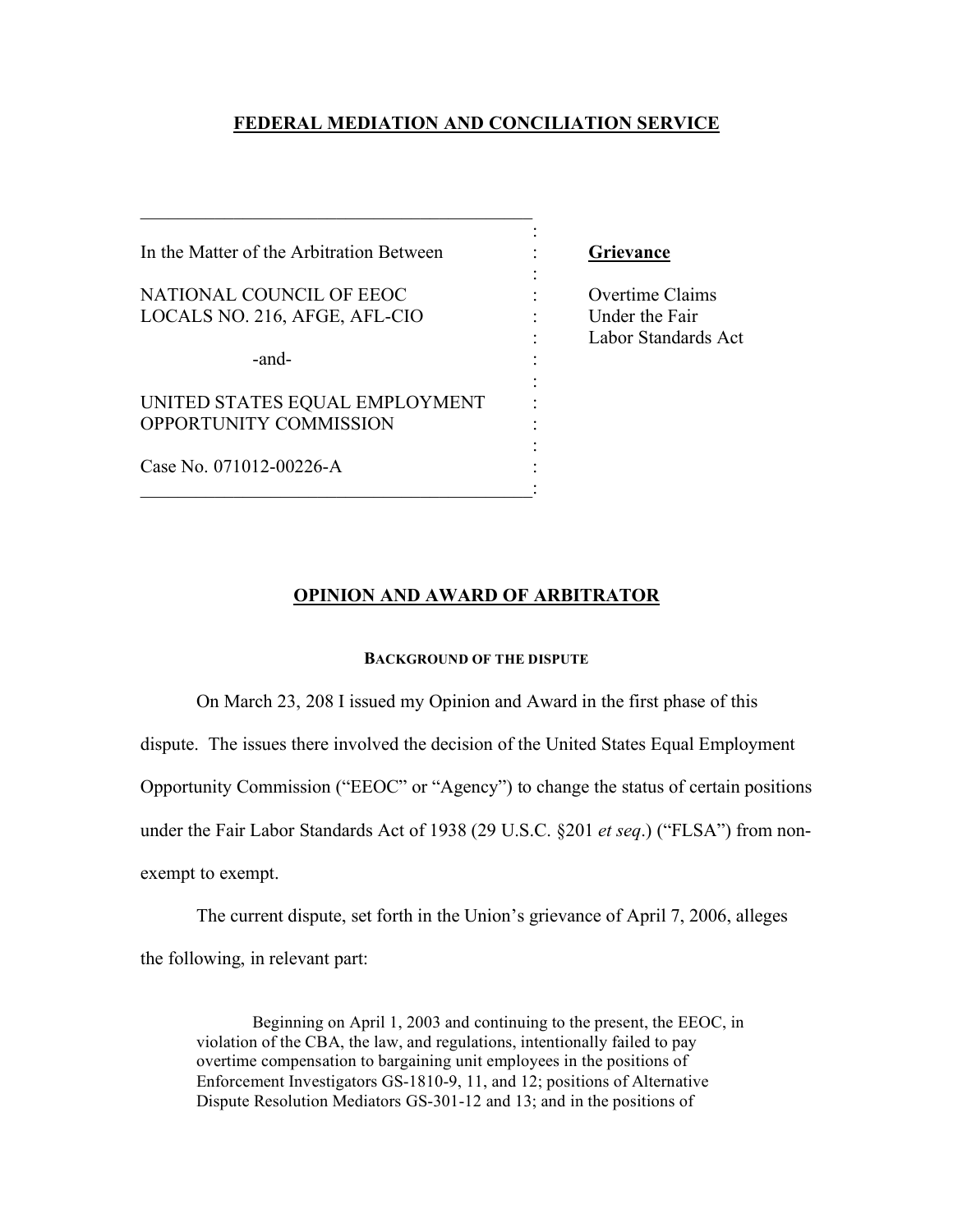Paralegal Specialists GS-950 – 9 and 11, in the EEOC's District, Field, Area and Local Offices. In addition, in violation of the CBA, law, and regulations, the aforementioned bargaining unit employees were required to accept compensatory time.

Beginning on April 1, 2003 and continuing to the present, the EEOC, in violation of the CBA, the law, and regulations, intentionally suffered and permitted bargaining unit employees in the positions of Enforcement Investigators GS-1810-9, 11, and 12; positions of Alternative Dispute Resolution Mediators GS-301-12 and 13; and in the positions of Paralegal Specialists GS-950-9 and 11, in the EEOC's District, Field, Area and Local Offices, to work outside their regularly scheduled tour of duty, to work in excess of 40 hours per week; and to work in excess of eight hours per day without payment of overtime compensation for the hours worked.

In its grievance, the Union alleged violations of the parties' collective bargaining

agreement ("Agreement"), specifically Article 31.00 ("Overtime"), Section 31.01,

Sections 31.05-31.09, and 5 U.S.C. §5542, 29 U.S.C. §§207 and 216(b) of the Fair Labor

Standards Act ("FLSA"), and 5 CFR §551.

The referenced sections of Article 31.00 provide as follows:

Section 31.00 The assignment of overtime work is a function of the EMPLOYER. The EMPLOYER retains the right to determine the need for overtime work.

…

Section 31.05 Overtime work must be authorized in advance; however, all required or approved work performed outside the basic work week shall be compensated in accordance with applicable overtime laws and regulations of OPM. It is the EMPLOYER's responsibility to ensure that the employee's workload can reasonably be accomplished within the employee's regularly scheduled work day or work week. It shall be the employee's responsibility to inform the EMPLOYER whenever the assigned workload is requiring more time than normally scheduled.

Section 31.06 Non-exempt employees who work overtime shall be paid at the rate of one and one-half  $(1-1/2)$  times the rate of regular pay or within regulatory limits. In accordance with applicable law, government-wide rules or regulations, these employees may elect to receive compensatory time in lieu of pay. Nonexempt employees shall not work overtime when overtime pay is not available.

Section 31.07 All bargaining unit employees classified as non-exempt under the Fair Labor Standards Act shall be compensated in accordance with applicable laws and regulations for work performed as overtime. For employees to receive overtime, all overtime must be officially ordered or approved, and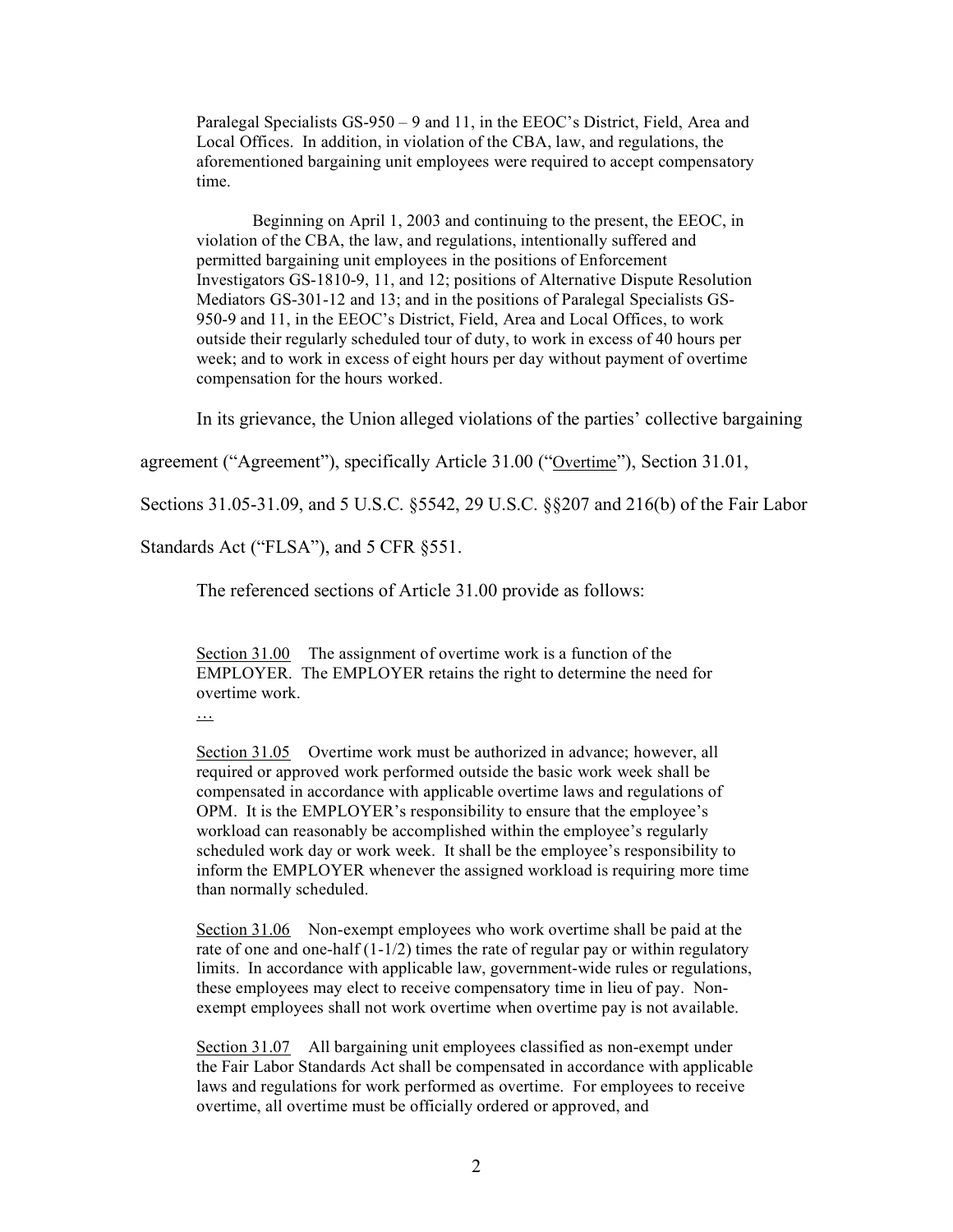- (a) employees on a regular or flexible schedule must perform work beyond eight hours in a day or forty (40) hours in a week or,
- (b) employees on a compressed schedule who perform work in excess of the established compressed schedule. (For example, an employee on a compressed four ten-hour-day weekly schedule is entitled to overtime pay for work officially ordered and performed beyond the daily ten (10) hours or forty (40) hours for the week.)

Section 31.08 Compensatory time is time off in lieu of occasional or irregular overtime which has been approved in advance by the supervisor. All employees in positions which are non-exempt under FLSA and those exempt employees in positions whose basic rate of pay is below the maximum rate of GS-10 may elect, but are not required to receive compensatory time in lieu of overtime. Compensatory time is earned in amounts equal to the overtime hours worked.

Section 31.09 Suffered or permitted work means any work performed by an employee for the benefit of the agency, whether requested or not, provided the employee's supervisor knows or has reason to believe that the work is being performed and has an opportunity to prevent the work from being performed. The concept of suffered and permitted is only applicable to non-exempt employees covered by the Fair Labor Standards Act (FLSA).

For approximately eight weeks, hearings were conducted on these matters, in four

regional locations – Philadelphia, Pennsylvania; St. Louis, Missouri; Atlanta, Georgia;

and Los Angeles, California.

# **Agency Pre-Hearing Issues**

Prior to the commencement of the second, and current, phase of this dispute, the

Agency submitted written Motions of June 25 and 29, 2007, and a Clarification of July 5,

2007. It argued that the matter was not properly before me because of the Union's

alleged noncompliance with (1) the requirement of Section 41.07 of the Agreement that

the Union identify the employees involved, office involved, date of occurrence, and how

the incident violates the Agreement; and (2) the opt-in provision of the FLSA, 29 U.S.C.

§216(b). The Agency asserts that the effect of this noncompliance is that it was denied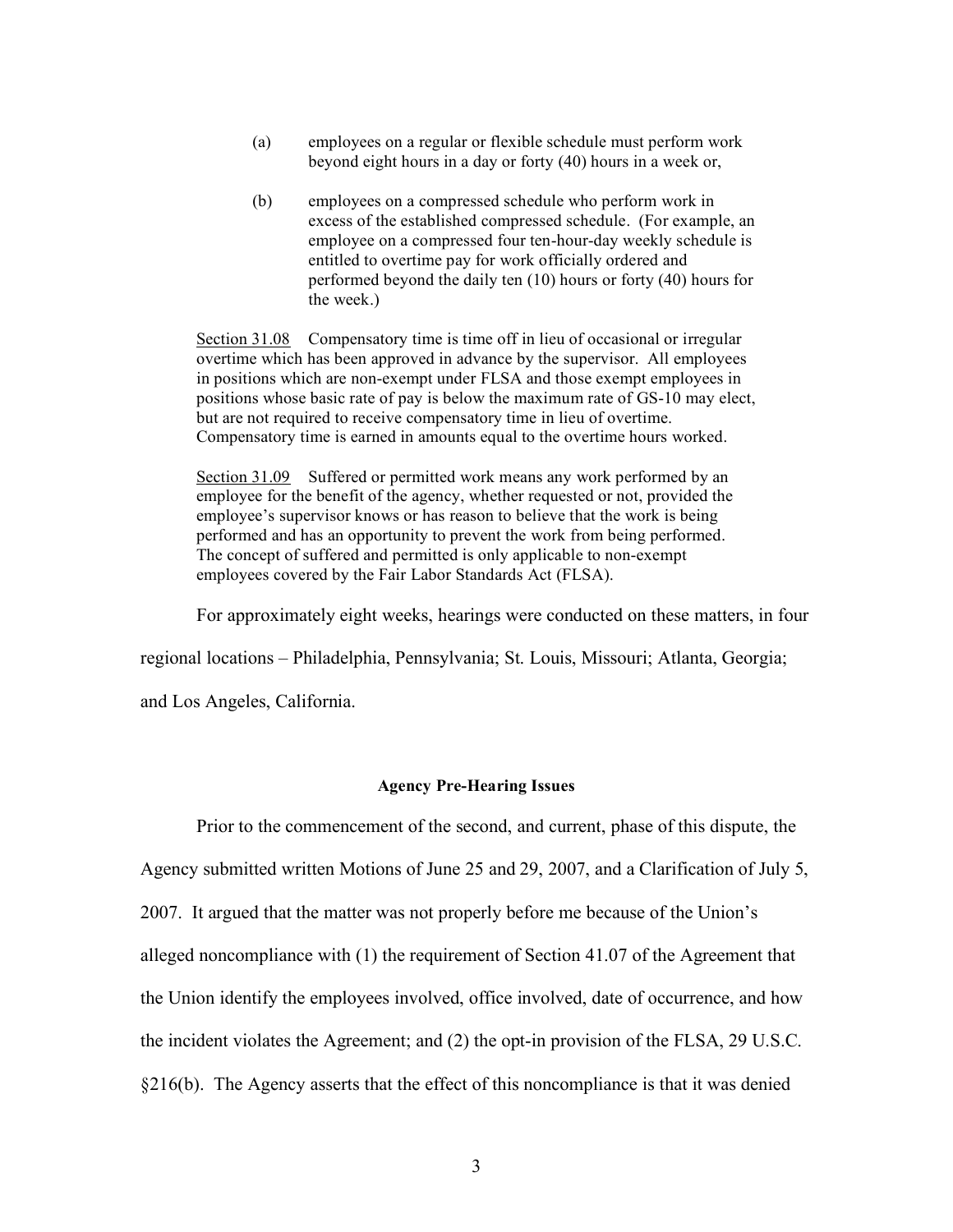notice of a claim so that it would not be denied sufficient information before the hearing to understand the nature of the claim.

Section 41.07 of the Agreement ("Regular Grievance Procedure") provides as follows, to the extent relevant to the Agency's Motion:

# Step 1.

…

A written grievance at a minimum shall:

- (a) identify the employee and office;
- (b) identify the incident and the date it occurred;
- (c) cite specific Article(s) and Section(s) of this Agreement or regulation(s) or law(s) alleged to have been violated or misapplied;
- (d) specify how the Agreement, law or regulation has been violated;
- (e) specify the remedy sought; and
- (f) request discussion, if desired.

The supervisor or other appropriate EMPLOYER Representative shall give full consideration to all available facts and issue a decision to the employee or designated UNION Representative in writing within 30 calendar days after filing of the written grievance.

#### Step 2.

If the matter is not satisfactorily resolved in Step 1, the employee or the designated UNION Representative may within 25 calendar days of the issuance of the Step 1 decision, file the matter in writing with the District or Headquarters Office Director or the Washington Field office Director, as appropriate.

All matters dealing with the performance of Field Office Legal Unit staff, such as performance-based actions (promotion, assignment, etc.), shall be filed in writing with the Regional Attorney. If the Regional Attorney was the Step 1 EMPLOYER representative, then Step 2 shall be filed with the Deputy General Counsel or his/her designee. All other issues (non-performancebased issues) shall be filed with the District, Headquarters or Washington Field Office Director, as appropriate.

Upon request, the EMPLOYER Representative shall meet and discuss the matter with the UNION Representative and the grievant, if the grievant so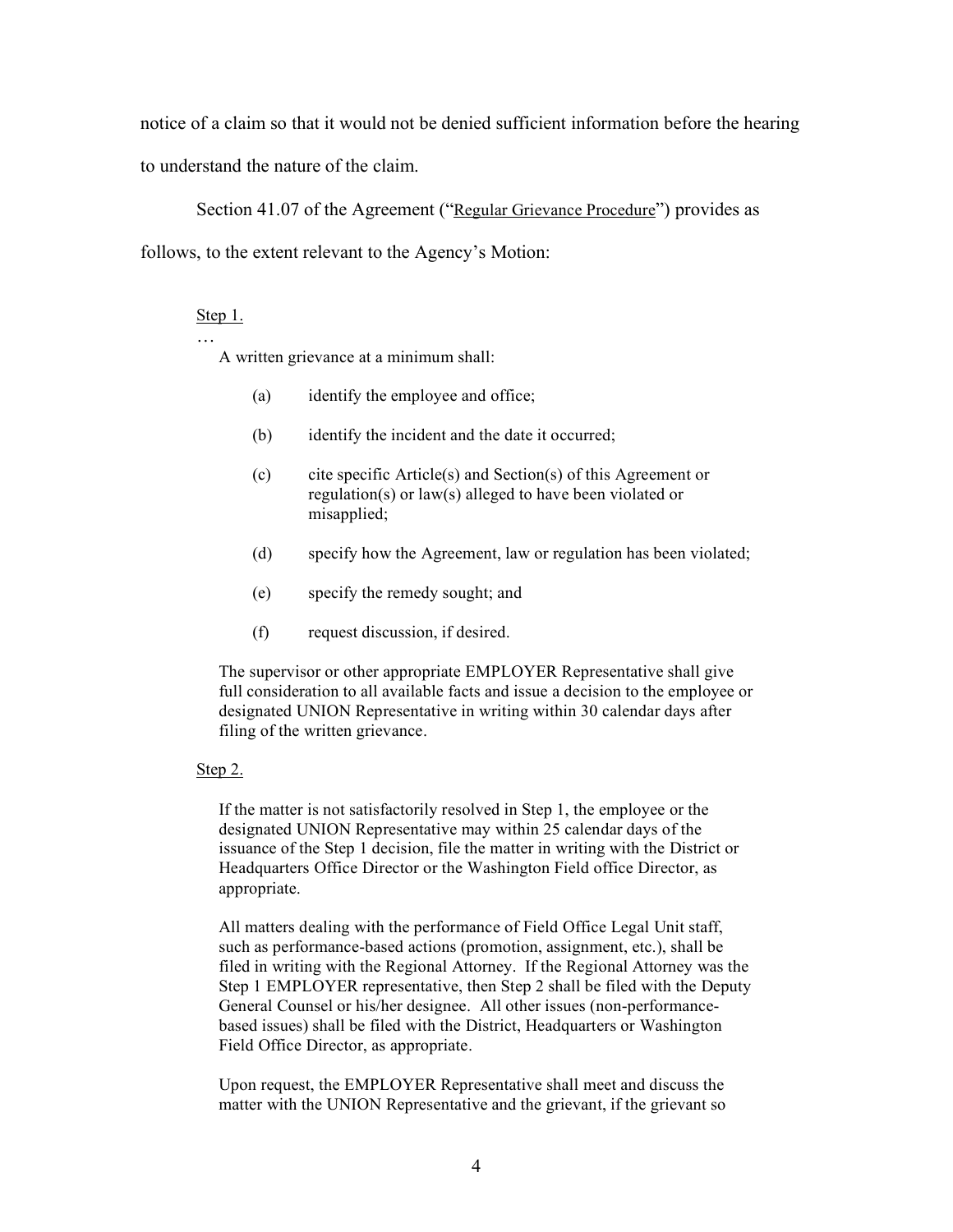desires, prior to rendering a written decision. The EMPLOYER Representative shall issue a written decision to the employee or designated UNION Representative within 25 calendar days after filing of the Step 1 appeal. Any issues not raised in the grievance by Step 2 are waived. …

Section 216(b) of the FLSA (the "opt-in" provision) provides, as relevant here:

…An action to recover the liability prescribed in either of the preceding sentences may be maintained against any employer (including a public agency) in any Federal or State court of competent jurisdiction by any one or more employees for and in behalf of himself or themselves and other employees similarly situated. No employee shall be a party plaintiff to any such action unless he gives his consent in writing to become such a party and such consent is filed in the court in which such action is brought….

The Union filed a written response to the Agency's Motions on July 12, 2007, asserting that the Agency's claims on timeliness and the adequacy of the written grievance were themselves time-barred, and that further Agency objections to the adequacy of detail concerning claimants and the manner of their identification were not founded.

My Rulings on the Motions found as follows: Paralegal Specialists are included the "suffered or permitted" phase of the dispute. On the issue of timeliness, the Agency's raising the Agreement's Section 41.07 specificity requirements did not go to the Section 41.03 issue of timeliness, which was an affirmative defense of the Agency, for which it bore the burden of proof. The Agency did not waive its right to information about claims, but did waive its right to assert timeliness. On the issues relating to Section 41.07 and on the issue of "opting in" under Section 216(b) of the FLSA, the Agency's motions were rejected, the latter based expressly on *United States Department of the Navy, Naval Explosive Ordnance Disposal Technology Division, Indian Head, Maryland and American Federation of Government Employees, Local 1923*, 57 FLRA 280 (2001). The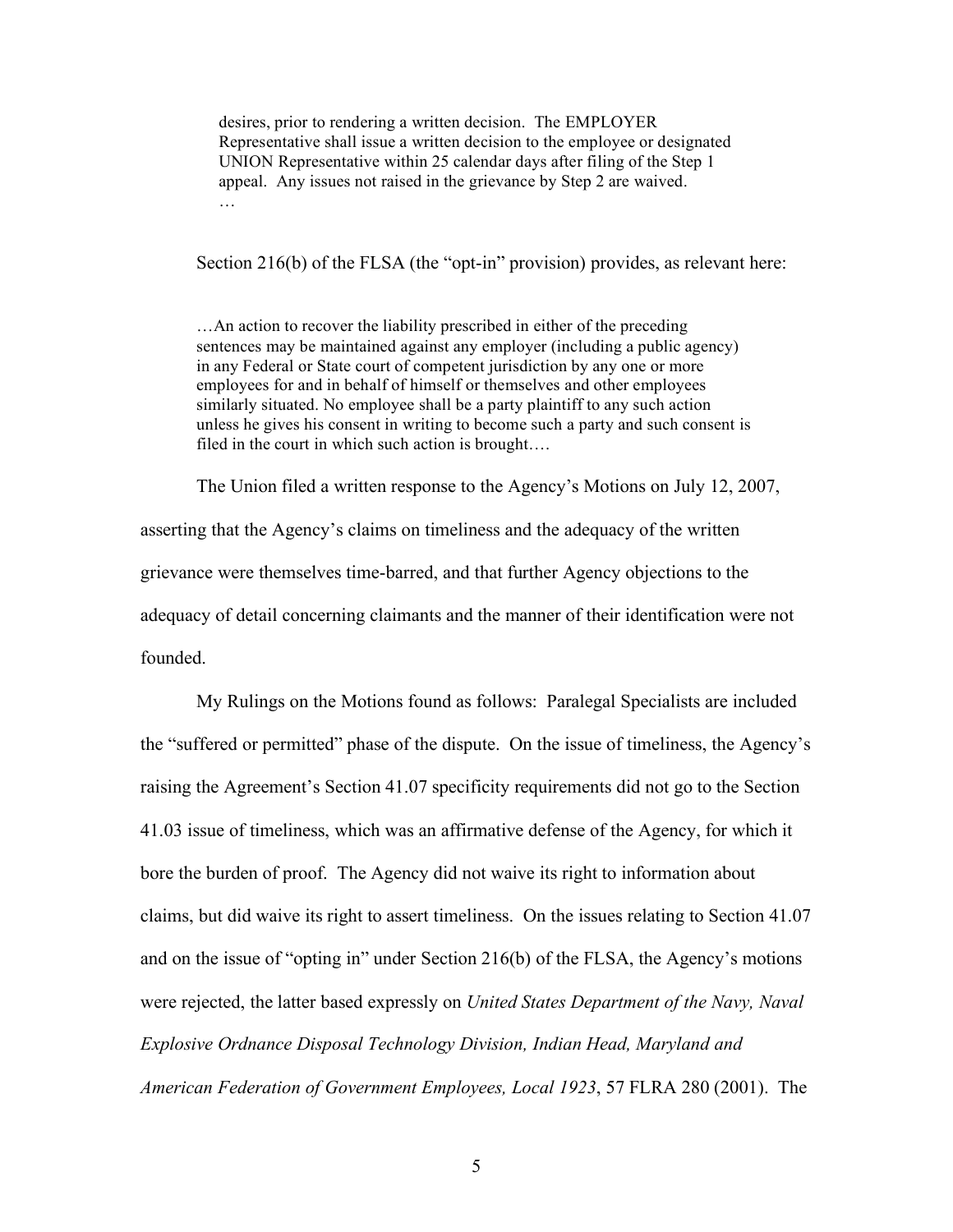Agency now claims that, despite these Rulings, it was left in a position of identifying witnesses and exhibits for hearing without understanding any specifics relating to the Union's claims. It again asks that I dismiss this portion of the grievance on jurisdictional grounds.

I find that my Rulings have addressed and disposed of these issues completely. Insofar as the Agency has again raised such matters in its Post-Hearing Brief, I incorporate herein my previous Rulings. I note, for purposes of the current record, the Agency's continuing position that this series of hearings was conducted improperly by reason of my Ruling that the hearings would be conducted so as to receive testimony from representative witnesses on issues before me. To the extent this remains relevant, in light of my statements at the February 7, 2008 hearing in Philadelphia, I will address it in due course. Nevertheless, in light of the full discussion of these pre-hearing issues, and the full disposition thereof, these hearings proceeded with appropriate opportunities afforded throughout to both parties to present any and all relevant and material evidence, both through witnesses and documents.

An additional issue was raised concerning the extent, if any, to which the current phase of this dispute properly involves the Agency's Washington Field Office. I found that evidence concerning that location, to the extent it may be offered, would be limited to events occurring after September 13, 2006.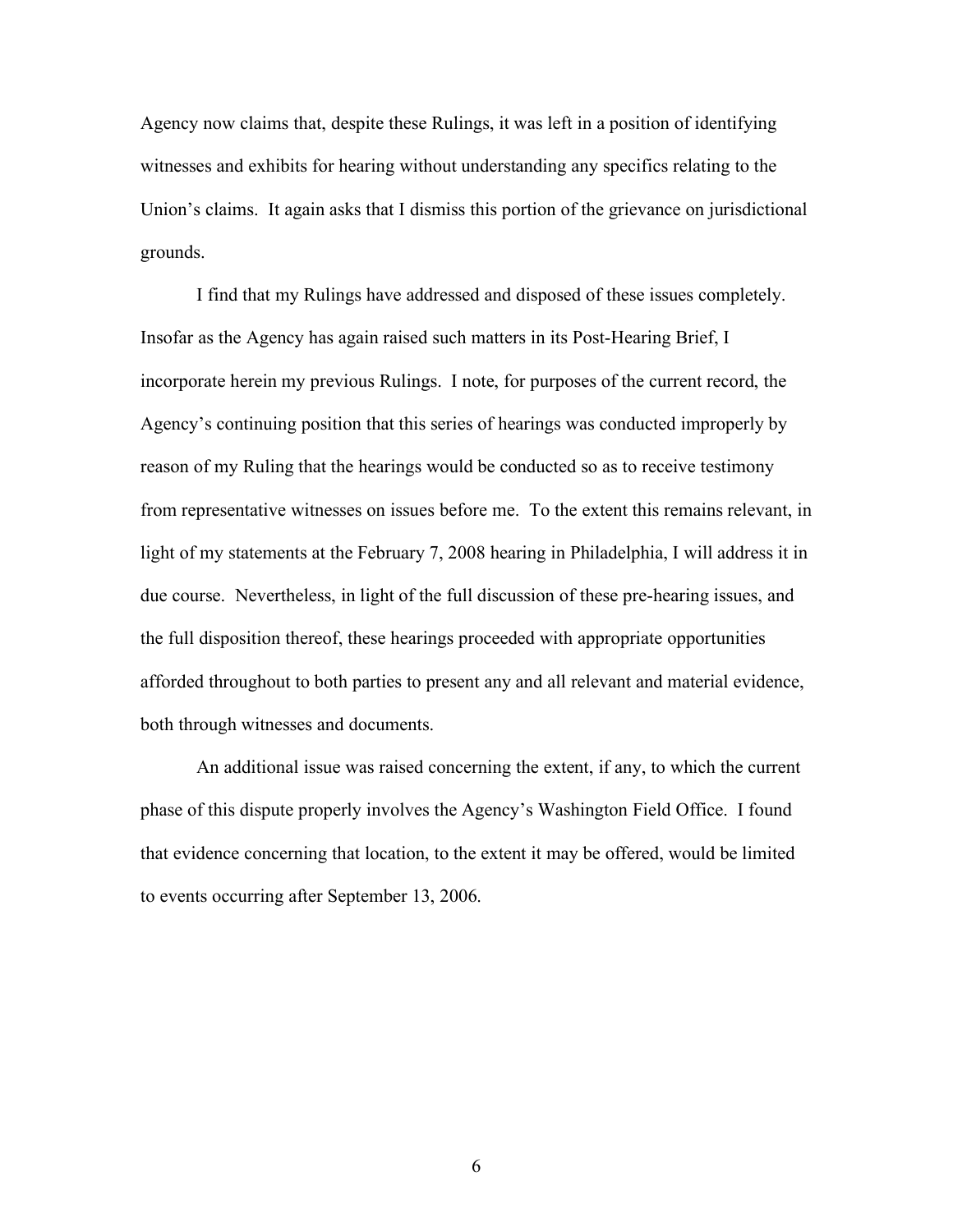#### **SELECTED FOUNDATION DOCUMENTS**

While numerous documents will be referenced herein, at least in part, the

following are set forth here in their entirety. Unless otherwise noted, referenced

attachments are not included.

On September 19, 1995 Patricia Cornwell Johnson, then Director of the EEOC's

Human Resources Management Services, issued the following Memorandum to the

Agency's upper management personnel on the subject of "**OVERTIME**":

1. Introduction. The purpose of this memorandum is to clarify and change EEOC's overtime policy. These changes will be reflected in a revised EEOC Order 550.006, Overtime, which will be issued in the near future. This document applies to all employees and all supervisors and managers except for members of the Senior Executive Service (SES).

Overtime compensation for EEOC employees is contained in two separate laws: Title 5, United States Code (USC) which applies to all employees except members of the Senior Executive Service; and the Fair Labor Standards Act (FLSA) which applies to only those employees that are not designated as exempt under the FLSA. Designation as "exempt" means that an employee's position meets the criteria that would exempt him or her from coverage by the provisions of the FLSA. The three (3) exemption categories are executive, administrative and professional. Designation as "nonexempt" means that an employee's position does not meet the criteria for exemption and that the employee is covered by the minimum wage and overtime provisions of the FLSA. The nonexempt employee continues to be covered by the other premium pay provisions of Title 5 (e.g., pay for Sunday work, pay for holiday work, night pay, etc.) The attached list shows the updated exemption status of positions in EEOC. The exemption status of a position is also recorded in item 7 of the OF-8 (position description) and in item 35 of an employee's Standard Form (SF) 50, Notification of Personnel Action.

Overtime work for employees on a regular or flexible schedule is work that is officially ordered or approved and performed beyond eight hours in a day or forty (40) hours in a week. For employees on a compressed schedule, overtime work is work that is officially ordered or approved and performed in excess of the established compressed schedule. For example, an employee on a compressed four ten-hour day weekly schedule is entitled to overtime pay for work officially ordered and performed beyond the daily ten (10) hours or forty (40) for the week.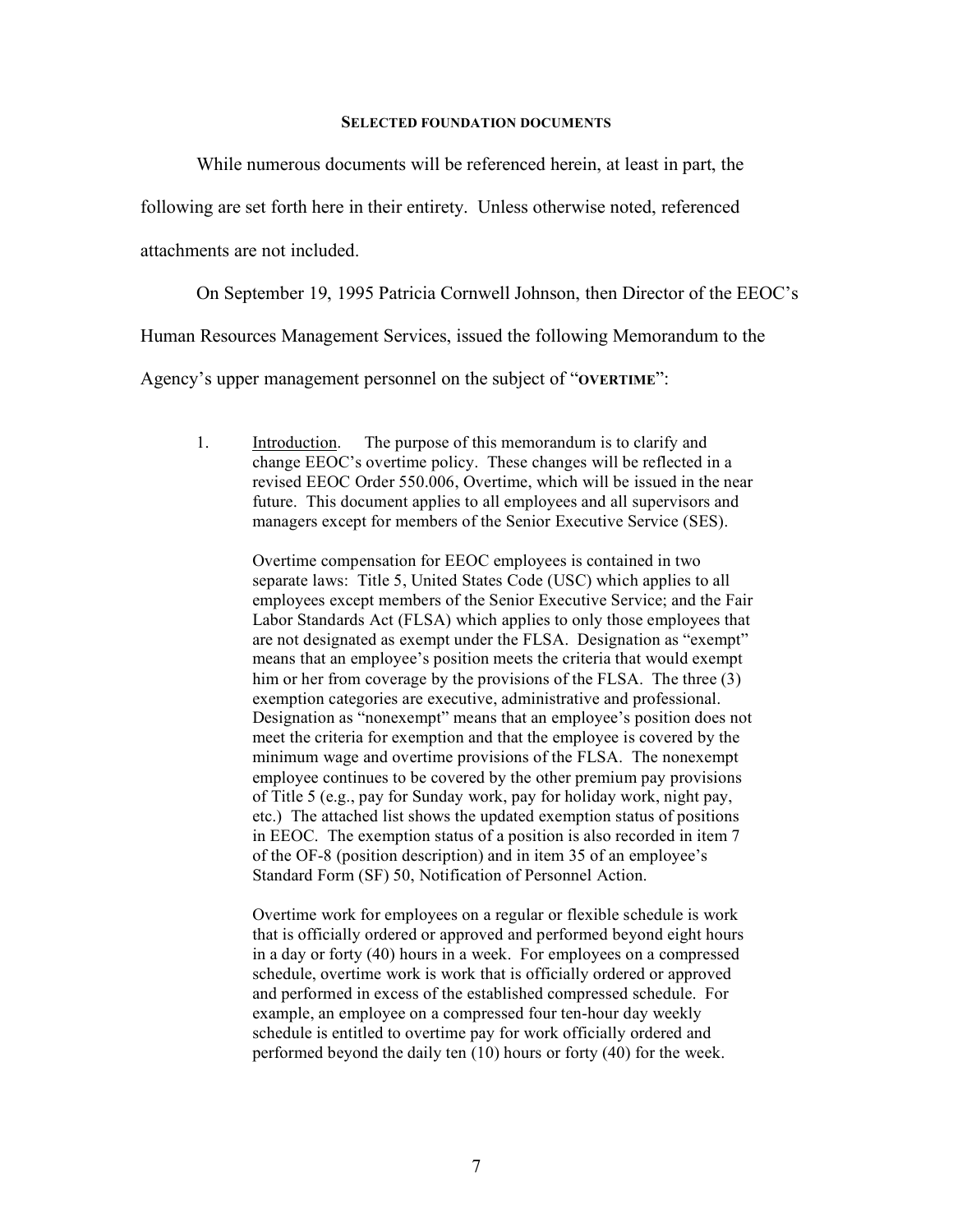2. General Policy. **All** overtime for exempt and nonexempt employees (whether compensated by pay or time off) requires advance written approval by a Headquarters Office Director of District Director or their respective designees. Overtime will only be authorized when necessary and in the best interest of EEOC.

> Suffered or permitted work should not be allowed. Suffered or permitted work is any work performed by a nonexempt employee for the benefit of the agency, whether requested or not, provided the employee's supervisor knows or has reason to believe that the work is being performed and has an opportunity to prevent the work from being performed. Supervisors must assure that nonexempt employees perform no work for EEOC outside their scheduled tour of duty unless overtime is authorized. This includes work performed on off days, before or after the employee's established hours or during the prescribed lunch period.

- a. All employees in positions which are nonexempt under the FLSA and those employees in positions exempt from the provisions of the FLSA whose pay does not exceed the maximum rate for GS-10 may elect to receive overtime pay or compensatory off time for overtime worked. Management may not require that these employees accept compensatory time off instead of pay for overtime worked.
- b. Exempt employees whose pay exceeds the maximum rate for GS-10 will receive compensatory time off instead of pay for overtime worked**.**
- c. When either exempt or nonexempt employees are required to work on a holiday they are entitled to receive holiday pay for the work performed within their normal schedule for that day. Holiday pay is paid at two times the employee[']s basic rate of pay. Any work performed on a holiday outside of the employee's normal schedule for that day is compensated as overtime or compensatory time.
- 3. Computation of overtime pay
	- a. For all exempt employees the overtime rate is one and one half times their hourly rate of basic pay or one and one half times the minimum hourly rate of GS-10, whichever is less. The total of basic pay and premium pay for any pay period may not exceed the maximum rate for GS-15.
	- b. For all nonexempt employees, regardless of salary, the overtime rate is one and one half times their regular hourly rate of basic pay. There is no be-weekly maximum earning limitation.
- 4. Compensatory Time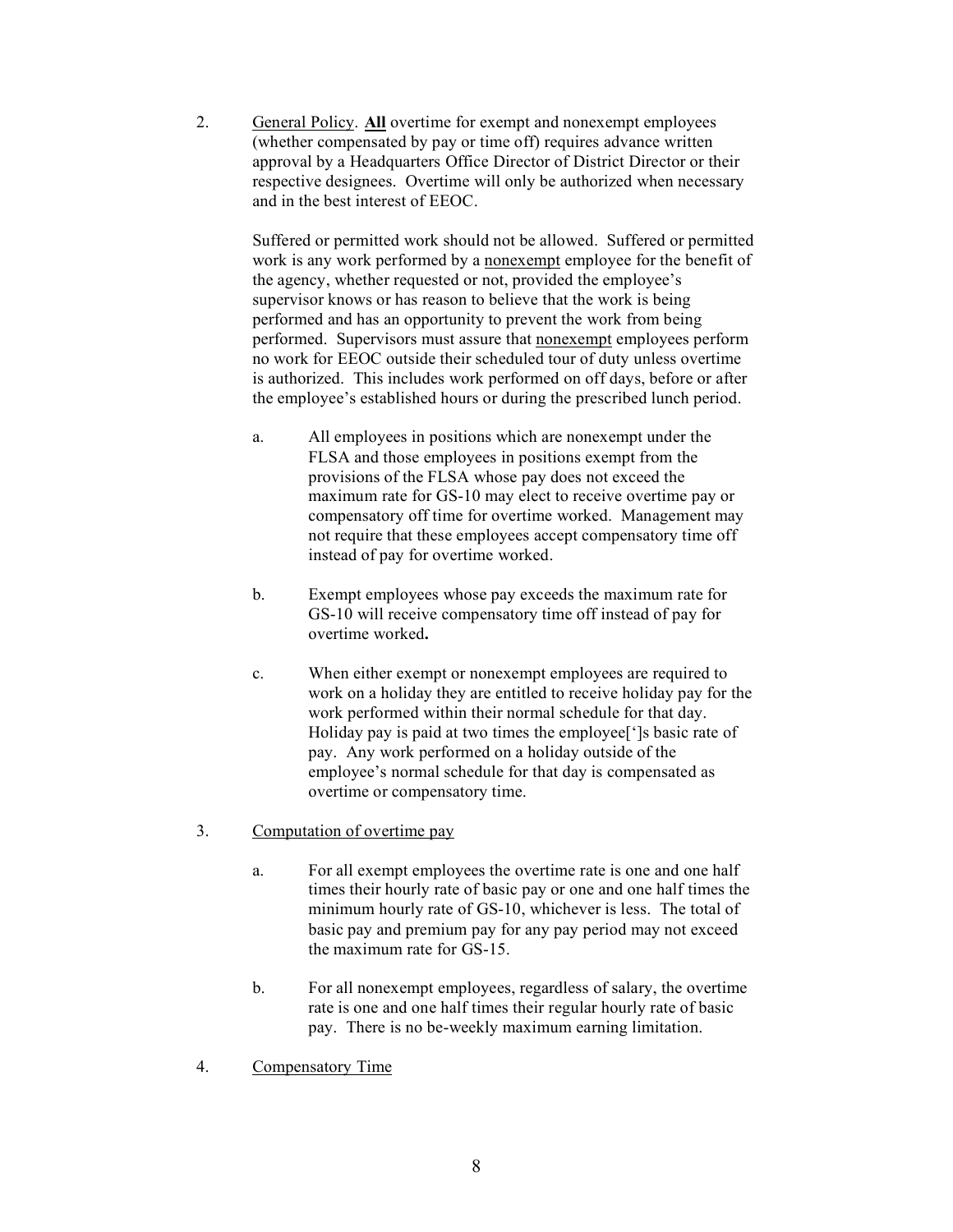- a. Compensatory time is computed at the rate of one (1) hour earned for each hour of overtime worked.
- b. Compensatory time must be used before annual leave and cannot be carried over from one leave year to the next. Unused compensatory time is automatically dropped by the GSA automated payroll system at the beginning of a new leave year.
	- 1. Nonexempt employees who fail to take compensatory time by the end of the leave year (usually in early January) will be paid for the time at the overtime rate in effect for the period in which it was earned. Therefore, when compensatory time is not used, funds must be available by the end of the leave year to fulfill this obligation.
	- 2. Exempt employees who fail to take compensatory time by the end of the leave year will lose their right to the compensatory time and to the overtime pay unless the failure was due to an exigency of the service beyond their control.
- 5. Time spent traveling
	- a. Nonexempt employees are entitled to payment for overtime in the following situations:
		- 1) The employee performs work while traveling (including travel as a driver of a privately owned vehicle, government owned vehicle or other);
		- 2) The employee travels as a passenger to a temporary duty station and returns during the same day outside their regular hours of duty; or
		- 3) The employee travels as a passenger on non-work days during hours which correspond to his or her regular working hours (i.e., between 9:00am and 5:30pm).
	- b. Exempt employees are entitled to payment for overtime in the following situations. However, it is unlikely that situations 1, 2 and 3 would apply to EEOC employees given the nature of the Commission's work. The situations are:
		- 1) The travel involves the performance of work while traveling. This means work which can only be performed while traveling (such as monitoring communication, or signal devices used in air or rail traffic) and consequently, this provision will generally be inapplicable to EEOC employees. However, EEOC employees are entitled to compensation for any work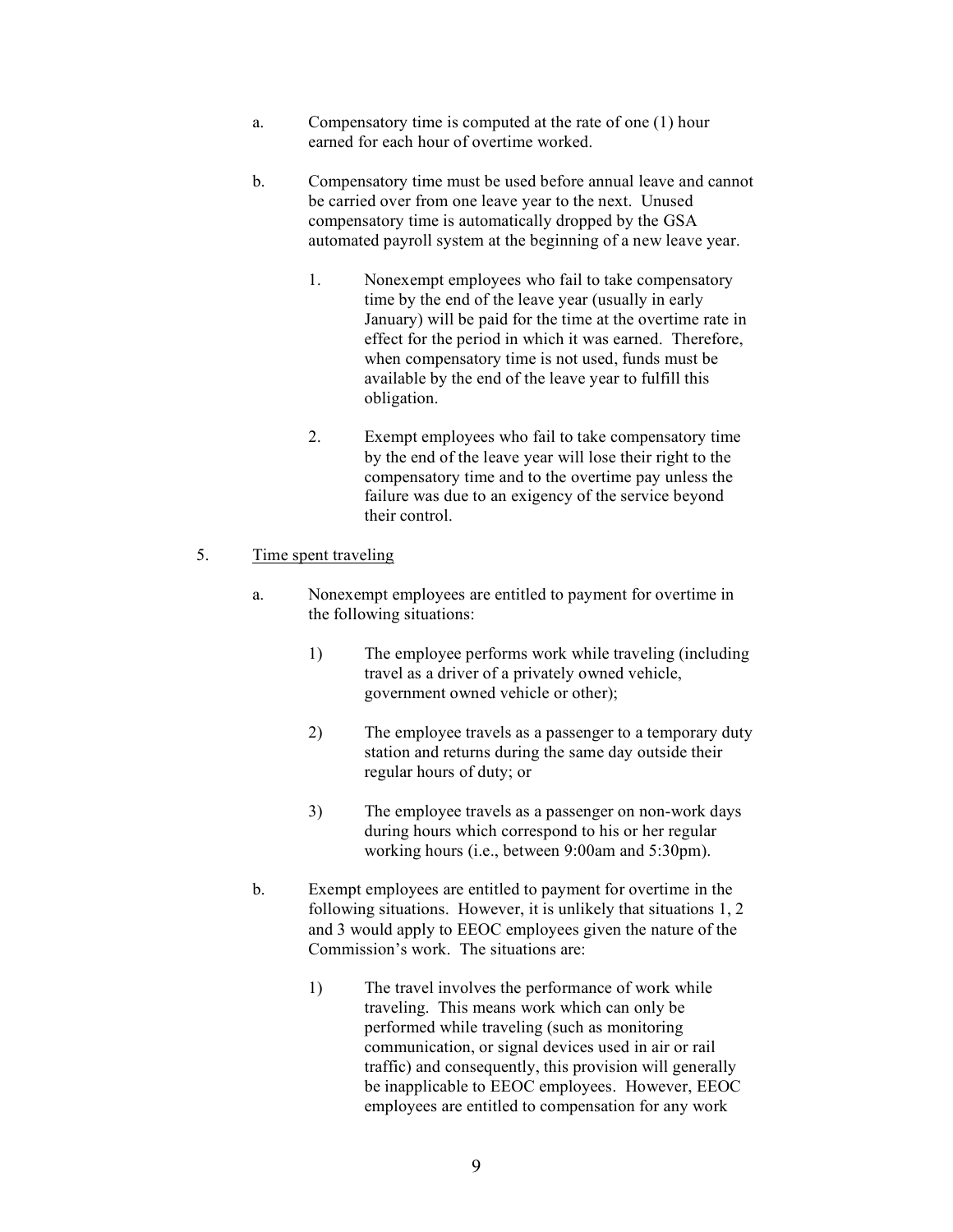they are officially directed or approved to perform (such as preparing questions while on an airplane for the next day's deposition). Compensation for such work is limited to the time spent working rather then [sic] the total time in a travel status;

- 2) The travel is incident to travel that involves the performance of work while traveling (such as a truck driver deadheading to a point to pick up a truck to be driven to another destination);
- 3) The travel is carried out under arduous conditions (such as over unusually adverse terrain, during severe weather conditions, or to remote, barely accessible facilities).

The situation which would most likely apply to EEOC exempt employees and result in payment of overtime would be when the travel results from an event which could not be scheduled or controlled administratively. This means an executive branch agency or agencies was not responsible for the event and had no control over the scheduling. For example, a training course conducted by a private institution, not solely for the benefit of the Government, or a court hearing scheduled by a judge without input from the parties involved, are considered administratively uncontrollable events which entitle employees to compensation. [Emphasis supplied]

On March 3, 2003 Ms. Ibarguen, then Director of the Agency's Office of Human

Resources (later Chief Human Capital Officer), issued the following Memorandum to the

Agency's upper management personnel, along with Regional Attorneys and the General

Counsel, again on the subject of overtime:

Consistent with the memorandum issued on December 23, 2002 and HRMS Memorandum No. 550-006, dated September 19, 1995 [the latter cited above], this is to remind you that compensatory time/overtime must be requested and approved in advance of it being worked. When approving compensatory time/overtime, you should consider the following:

- Exempt employees whose rate of basic pay is less than the maximum rate of GS-10, Step 10, will have the option of compensatory time off or overtime (premium) pay,
- Exempt employees whose rate of basic pay exceeds the maximum rate of GS-10, Step 10, receive compensatory time instead of overtime pay**.** Exempt employees must take the compensatory time within 26 pay periods from the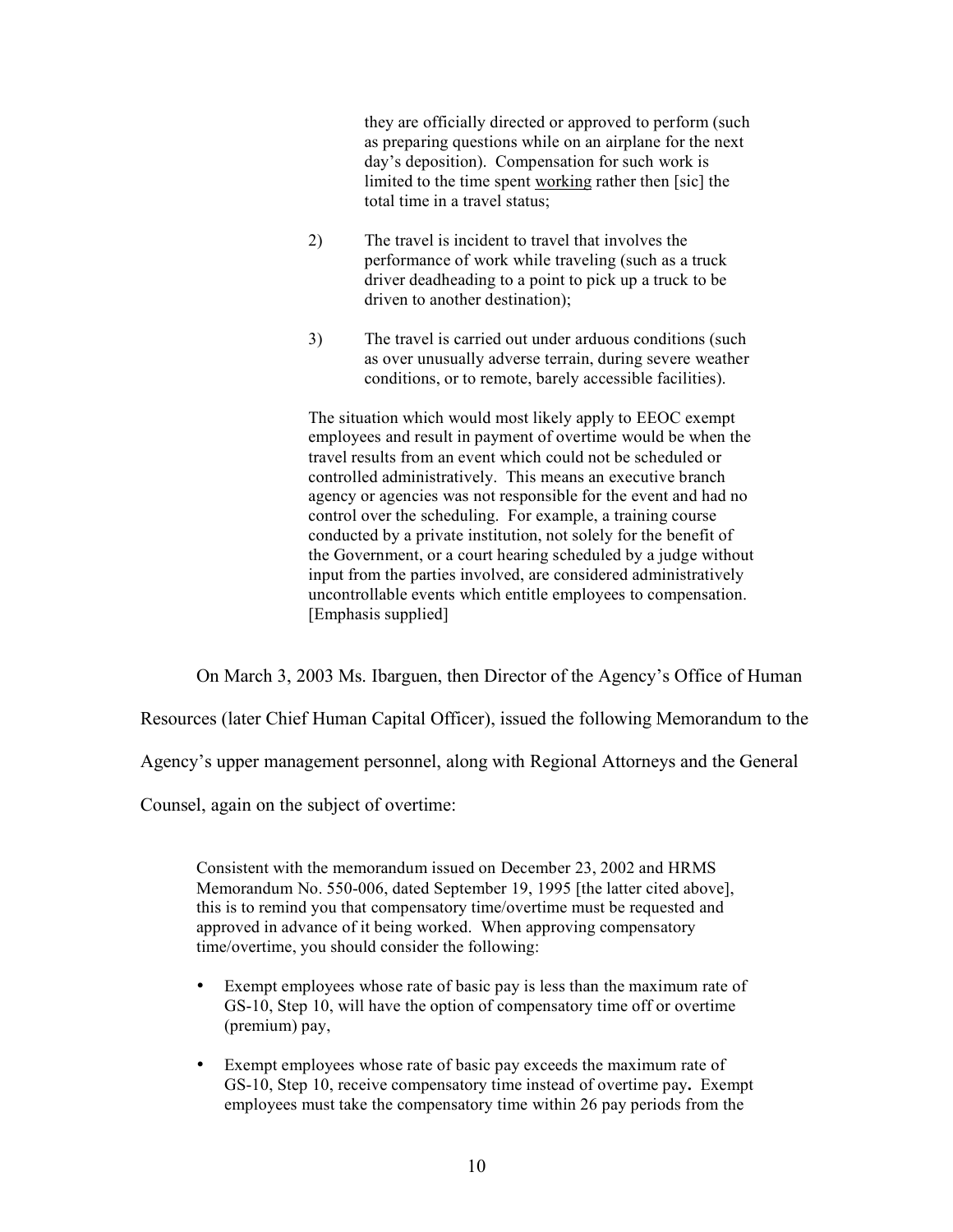date the overtime is worked or lose their right to do so unless the failure was due to a[n] exigency of the service beyond their control,

• Non-exempt employees cannot be required to accept compensatory time in lieu of overtime pay. If a non-exempt employee voluntarily requests compensatory time, he/she must use the time within 26 pay periods or he/she will be paid for the time at the overtime rate in effect for the period in which it was earned.

Therefore, *before* granting/approving overtime or compensatory time for either exempt or non-exempt employees, you must first ensure that there are sufficient funds in your office's budget to cover the cost of premium pay for the time worked. Requests for funds to cover such costs should be made to the Director, Office of Field Programs or the General Counsel, as appropriate. [Emphasis supplied]

### **ADDITIONAL RELEVANT CONTRACT PROVISIONS**

In addition to Article 31, regular reference has been made throughout these

proceedings to certain provisions of Article 30.00 ("Hours of Work"). Most frequently

cited are the following:

- Section 30.04 For the purposes of this Article, the following definitions shall apply:
	- (a) The basic work week shall consist of five (5) work days, Monday through Friday.
	- (b) Flexible Work Schedule means a system of work scheduling which splits the work day into two (2) distinct kinds of time, core time and flexible time. The two (2) requirements under any flexible work schedule are:
		- (1) the employee must be at work during core time; and
		- (2) the employee must account for the total number of hours he/she is scheduled to work.
	- (c) The Flexible Work Schedule Program shall consist of:
		- (1) Flexitour which is a flexible schedule containing core time on each work day in which an employee having once selected starting and stopping times within the flexible band, continues to adhere to those times.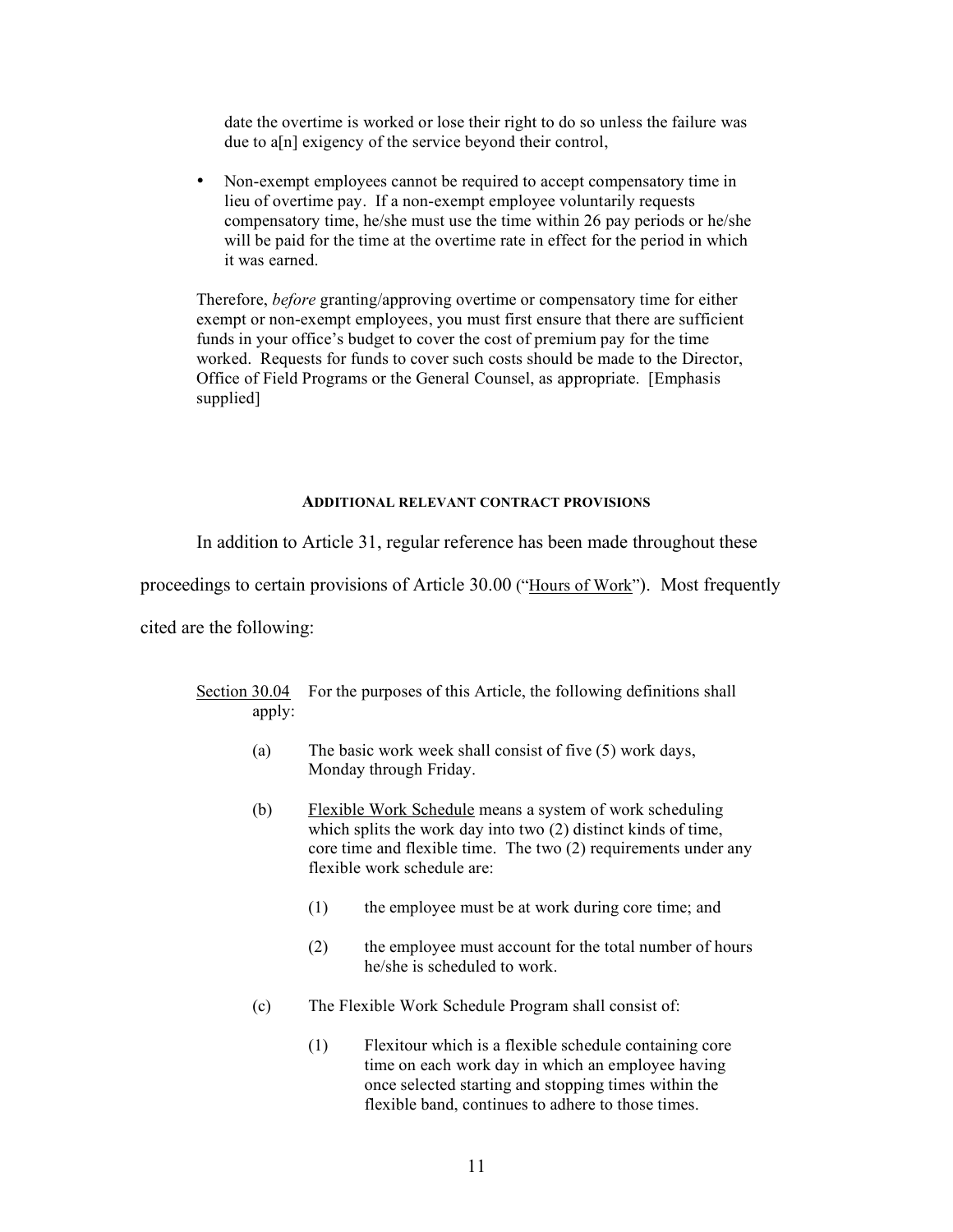- (2) Gliding Schedule which is a flexible schedule in which an employee has a basic work requirement of eight (8) hours in each day and 40 hours in each week, and may select an arrival time each day and may change the arrival time daily as long as it is within the established flexible time band.
- (d) Compressed Work Schedule is any schedule under which a fulltime employee fulfills an 80-hour biweekly work week in less than 10 work days. The Compressed Work Schedule Program shall consist of:
	- (1) 5/4/9 in which employees works [sic] 80 hours for the biweekly pay period: five (5) days in one week and four (4) days the next week with one (1) day off.
	- (2)  $4/10$  in which employees work a four (4) day week for a total of 40 hours each week with one (1) day off.
	- (3) 4/9/4 in which employees work four (4) nine (9) hour days and one four (4) hour day per week, for a total of 40 hours per week and 80 hours per pay period.
- (e) Core time is designated hours and days during the biweekly pay period when an employee must be present for work. Core hours must be scheduled between six (6) a.m. and six (6) p.m.
- (f) Flexible Time Band is that portion of the work day during which the employee has the option to request starting and finishing times within established limits.
- …

# Section 30.07 Credit Hours

Only employees working under a Flexible Work Schedule who work beyond their eight (8) hour work day may earn credit hours with supervisory approval. An employee may not earn more than eight (8) credit hours in a pay period or accrue or carryover more than eight (8) credit hours. Earned credit hours must be used by the employee with the approval of the supervisor. Earned credit hours must be used before compensatory time or annual leave. Credit hours are limited to eight (8) hours per pay period. Any hours authorized to be worked in excess of the eight (8) hours shall be treated as overtime.

In accordance with 5 U.S.C. §6121(4), employees on Compressed Work Schedule Programs may not earn credit hours.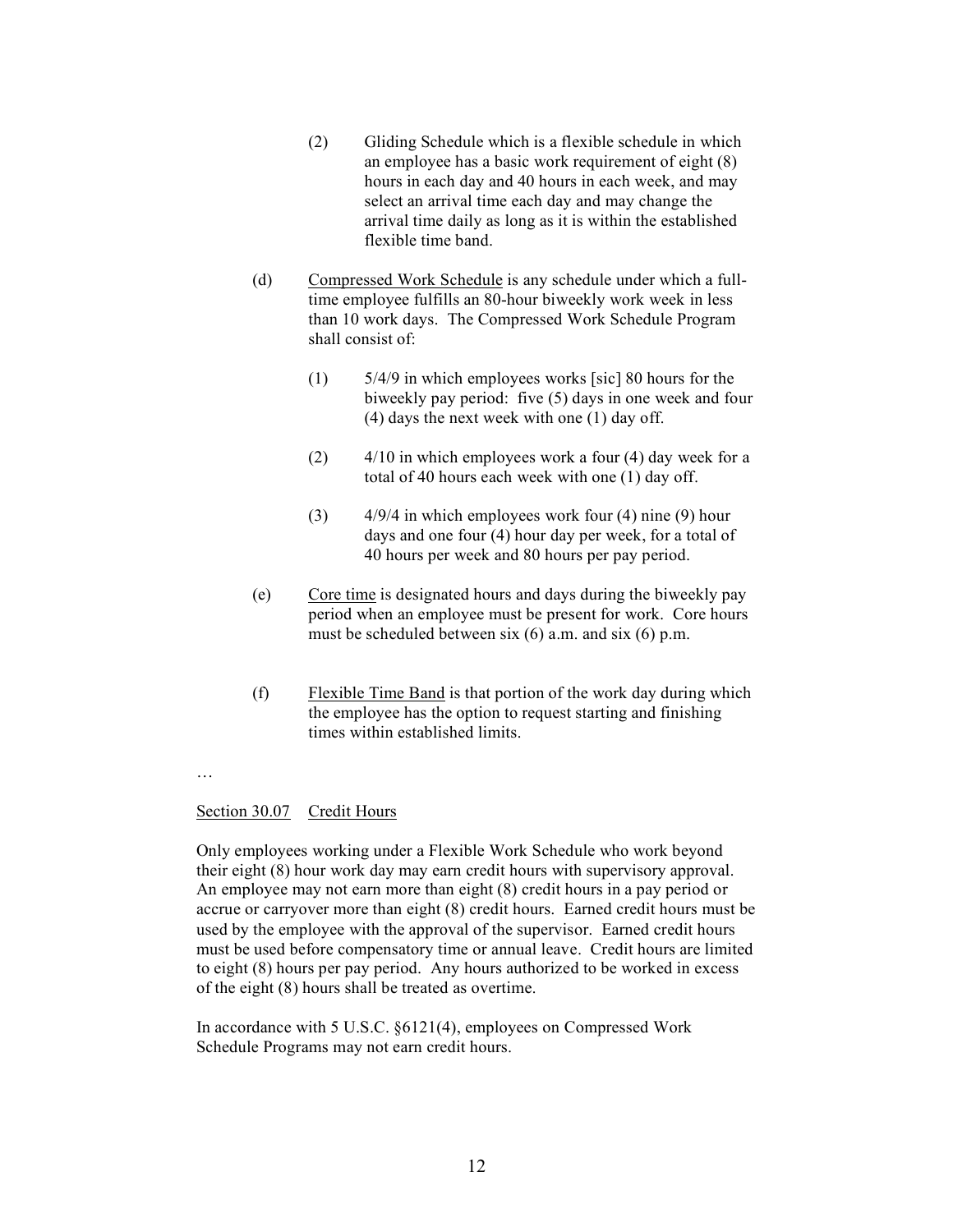#### **SUMMARY OF THE POSITIONS OF THE PARTIES**

The Union, in alleging that the Agency has violated Articles 30 and 31 of the Agreement, as well as 29 U.S.C. §§207 and 216, frames the issue before me to be whether the Agency has intentionally and willfully failed to pay overtime to Investigators, Mediators and Paralegal Specialists for hours of work beyond these employees' regularly scheduled work hours.

In so alleging, the Union asserts that, by its testimony and documentary evidence, it has established the following:

- That, for the period of January 1, 2003 and continuing until the present, Investigators, Mediators and Paralegal Specialists worked in excess of their scheduled work hours, and that Managers and Supervisors were aware of the excess work hours and permitted employees, with or without advance approval, to work the excess work hours;
- That the Agency permitted records of excess hours of work to be kept outside the official time and attendance records and did not assure accurate records were kept for all hours worked by Investigators, Mediators and Paralegal Specialists;
- That, for the period of January 1, 2003 and continuing until the present, the Agency's Managers and Supervisors informed Investigators, Mediators and Paralegal Specialists that there was no money available to pay for excess work hours, informed Investigators, Mediators and Paralegal Specialists that the Agency would give the employees hour-for-hour compensatory time for excess work hours, gave credit time to employees on compressed work schedules, and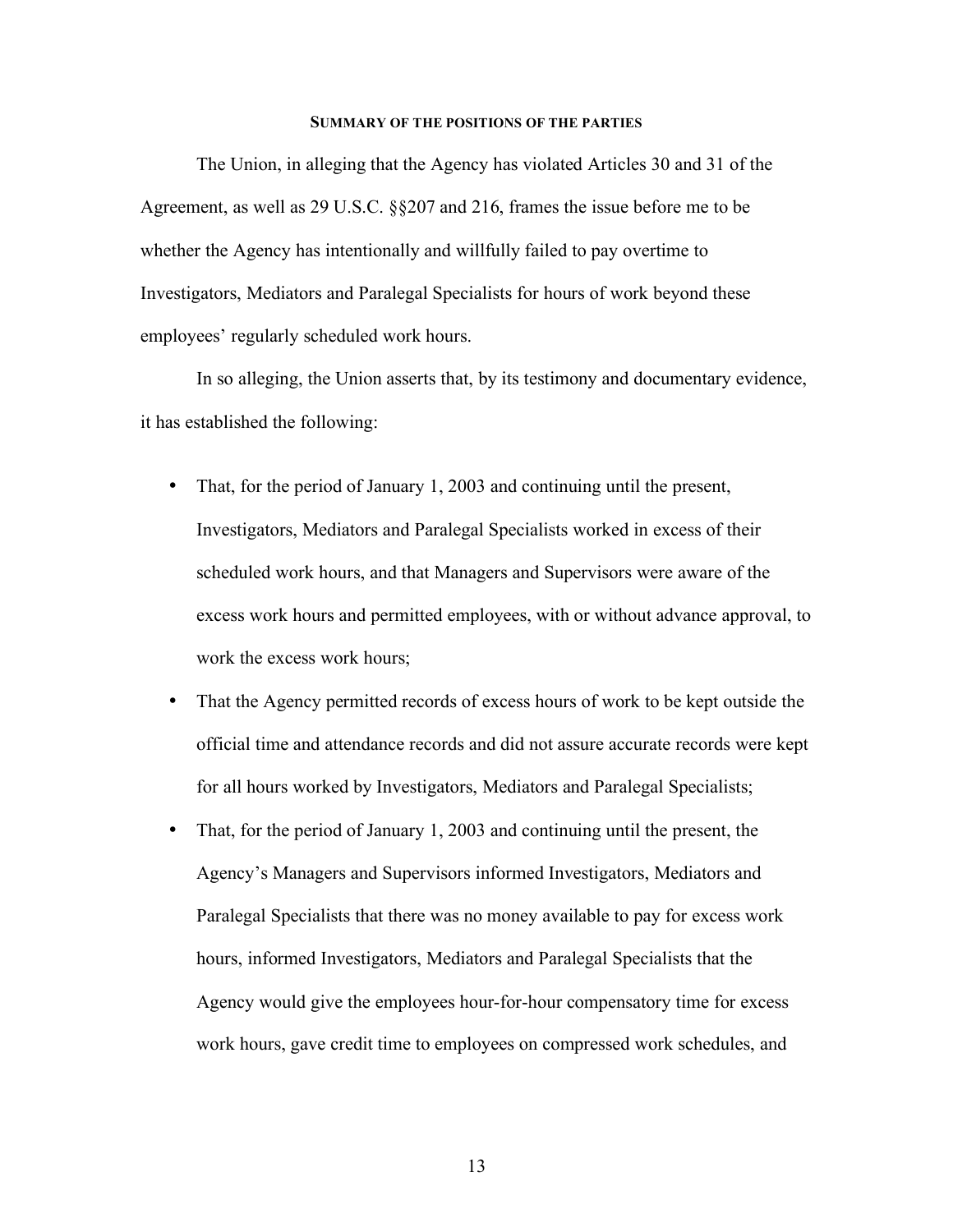did not permit employees to elect to choose between money payment or compensatory time for excess work hours; and

• That, while the Agency's policy required each office to have money in its budget to permit Investigators, Mediators and Paralegal Specialists to work excess hours for either overtime money or compensatory time, the EEOC Headquarters Office of Field Programs and Office of Finance made a decision to deny money payment to Investigators, Mediators and Paralegal Specialists for excess work hours, and, in furtherance of that decision, informed Managers and Supervisors that there was no overtime money and employees who chose to work excess work hours could do so for compensatory time.

The Agency, in addition to the FLSA, references FEPA as part of the statutory scheme governing the requirement to pay overtime to non-exempt employees. FEPA, at 5 U.S.C. 5542(a), provides, in relevant part:

(a) For full-time, part-time and intermittent tours of duty, hours of work officially ordered or approved in excess of 40 hours in an administrative workweek, or (with the exception of an employee engaged in professional or technical engineering or scientific activities for whom the first 40 hours of duty in an administrative workweek is the basic workweek and an employee whose basic pay exceeds the minimum rate for GS–10 (including any applicable localitybased comparability payment under section 5304 or similar provision of law and any applicable special rate of pay under section 5305 or similar provision of law) for whom the first 40 hours of duty in an administrative workweek is the basic workweek) in excess of 8 hours in a day, performed by an employee are overtime work and shall be paid for, except as otherwise provided by this subchapter, at the following rates:…

Regulations promulgated in furtherance of FEPA include 5 CFR §550.111(c),

which provides:

Overtime work in excess of any included in a regularly scheduled administrative workweek may be ordered or approved only in writing by an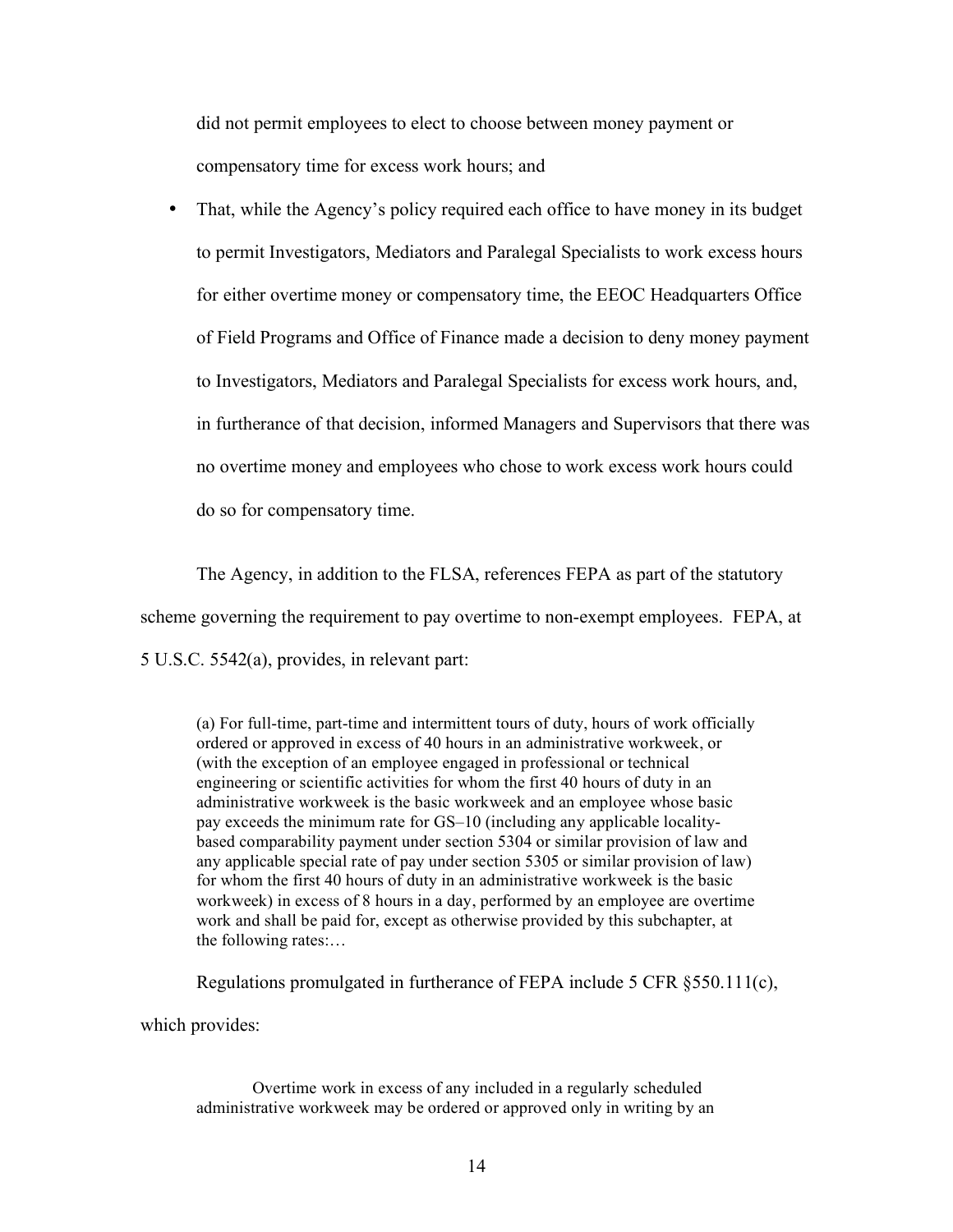officer or employee to whom this authority has been specifically delegated.

In addition, the Agency's policy, as set forth in its February 2004 Office of

Human Resources "EMPLOYEE AND LABOR RELATIONS NEWSLETTER," issued regularly by

Angelica Ibarguen, Chief Human Capital Officer, to District Directors, Headquarters

Office Directors and the Director of the Washington Field Office, provides, in relevant

part:

# Ordered or Approved Overtime

Generally, all overtime requires advance written approval by a Headquarters Office Director or District Director or their respective designees. The FEPA requires that employees must be compensated for overtime that is "ordered or approved" [footnoting 5 U.S.C. §5542(a), above] beyond their scheduled tour of duty. Overtime should not be approved except under extraordinary circumstances. Overtime is considered to be "ordered or approved:"

- A. when an employee's request to work overtime has been approved by a properly designated manager and the employee performs the overtime,
- B. when an employee is specifically directed to perform overtime by a properly designated manager and the employee performs the overtime,
- C. when the agency's practice induces or coerces employees to perform overtime to complete assignments or fear reprisal, and
- D. when, on an episodic basis, the employee is working with a judge or opposing counsel and it would be inappropriate to cease work.

The Agency asserts that it is the Union's burden to establish all the elements of its

claim, and that each activity for which overtime compensation is sought constitutes

"work." It argues that the Union must establish not only that non-exempt employees

worked more than their scheduled time on any given day, but that, in addition, it must

prove that that such time actually constituted overtime, and, further, that such overtime

was "suffered and permitted." It contends that, for overtime hours to be deemed

"suffered or permitted," they must be hours not merely in excess of eight in a day but,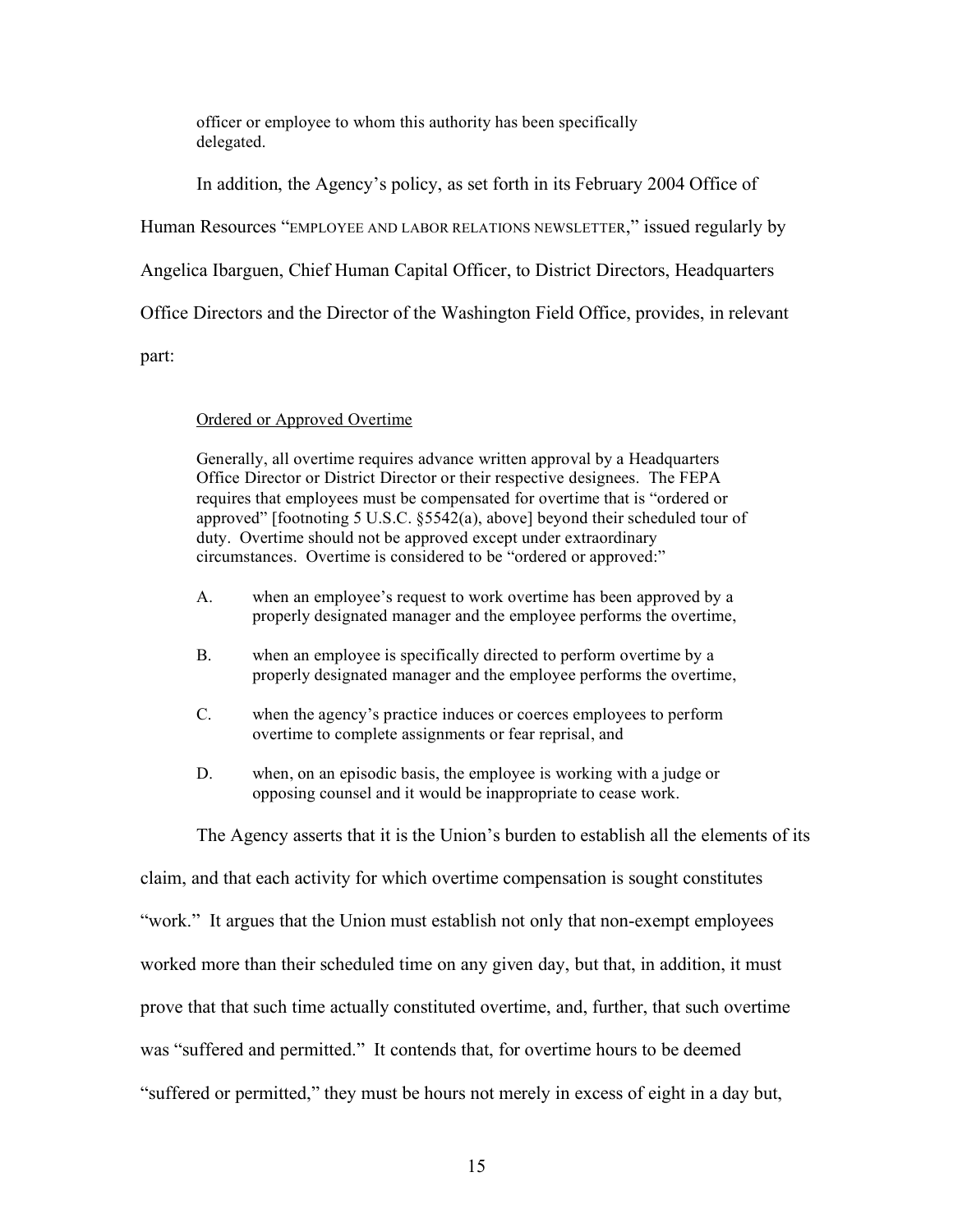rather, in excess of forty in a week or eighty in a pay period. In addition, it argues that employees on a flexible schedule, whose hours in excess of forty in a week are converted to credit hours, are eligible for overtime under Federal law only if such time is officially ordered in advance, thus denying Flexible Schedule employees the opportunity to claim "suffered or permitted" overtime. Further, it asserts that the Union was likewise required to prove that any extra hours at issue could not have been worked at a later time, during a regular work day. Those Investigators, Mediators and Paralegal Specialists who may have worked beyond their regular work hours, the Agency notes, were aware that they would later be afforded equivalent time off from work in the form of credit or compensatory time, and, therefore, no overtime pay entitlement arose.

The above is intended solely as a general summary of the parties' arguments. Additional and related arguments will be referenced and addressed as appropriate.

# **THE BASIS OF THE "SUFFERED OR PERMITTED" CLAIM**

As set forth above in Section 31.09 of the Agreement,

[s]uffered or permitted work means any work performed by an employee for the benefit of the agency, whether requested or not, provided the employee's supervisor knows or has reason to believe that the work is being performed and has an opportunity to prevent the work from being performed. The concept of suffered and permitted is only applicable to non-exempt employees covered by the Fair Labor Standards Act (FLSA).

Virtually identical language defining "suffered or permitted" work is set forth in 5

CFR §551.104.

5 CFR §551.401(a), in turn, provides:

(a) All time spent by an employee performing an activity for the benefit of an agency and under the control or direction of the agency is "hours of work." Such time includes: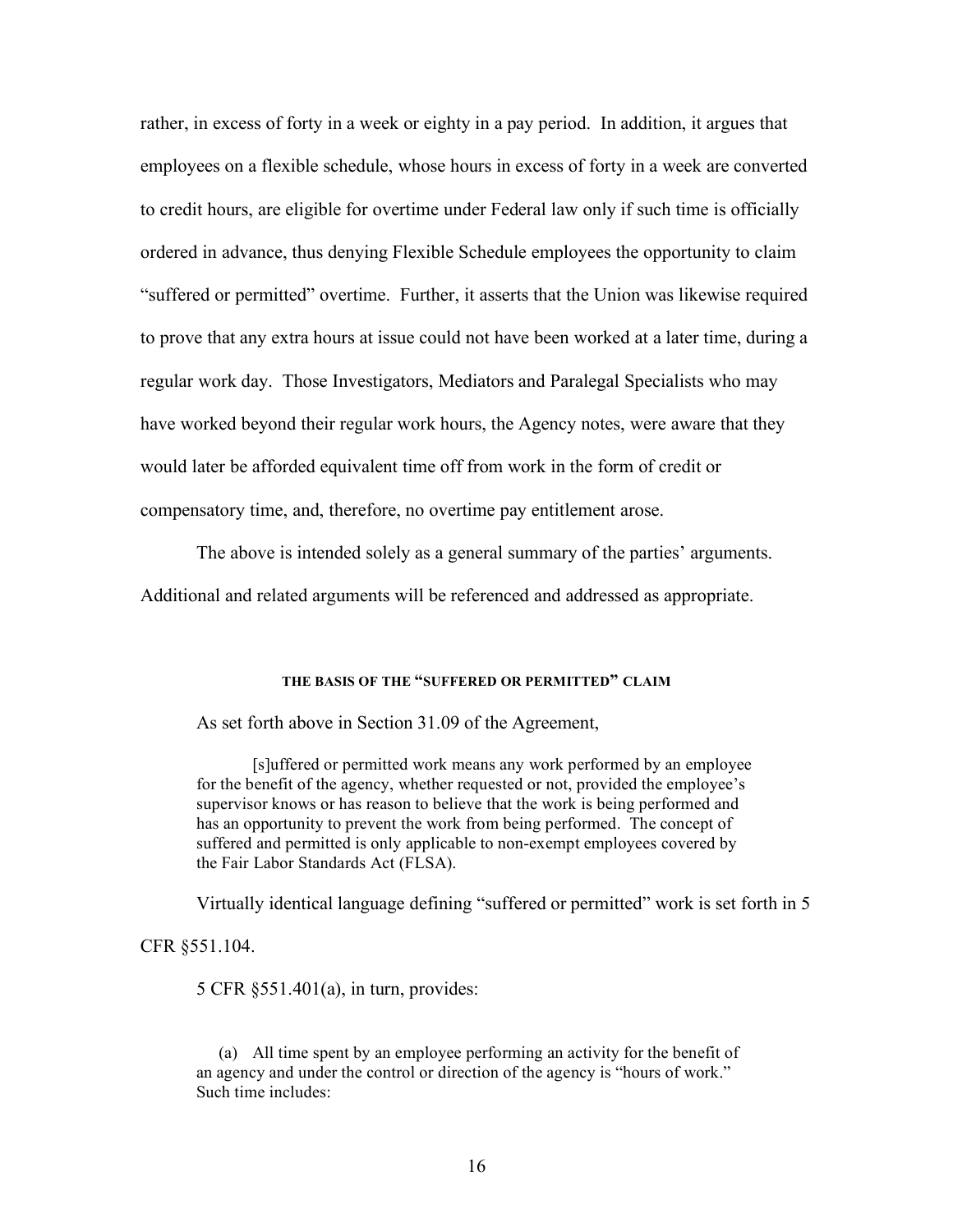(1) Time during which an employee is required to be on duty;

(2) Time during which an employee is suffered or permitted to work; and

(3) Waiting time or idle time which is under the control of an agency and which is for the benefit of an agency.

In addition, 5 CFR §551.402 provides:

(a) An agency is responsible for exercising appropriate controls to assure that only that work for which it intends to make payment is performed.

(b) An agency shall keep complete and accurate records of all hours worked by its employees.

The concept of "work performed by an employee for the benefit of the agency"

requires, for purposes of this case, a determination of what applicable law and regulations

define such work to be. The principal issue in this case involves work allegedly

performed by employees of the Agency that is in excess of employees' scheduled hours

of work. By Section 31.09 of the Agreement, employees covered are only those non-

exempt employees covered by the FLSA. Under 5 CFR §551.201, all employees are

presumed non-exempt unless specific criteria for exemption are satisfied. For purposes

of this case, all affected employees are non-exempt.

29 U.S.C.  $\S 207(a)(1)$  of the FLSA requires that

…no employer shall employ any of his employees who in any workweek is engaged in commerce or in the production of goods for commerce, or is employed in an enterprise engaged in commerce or in the production of goods for commerce, for a workweek longer than forty hours unless such employee receives compensation for his employment in excess of the hours above specified at a rate not less than one and one-half times the regular rate at which he is employed.

29 U.S.C. §216(b), in addition to containing the "opt-in" language cited above,

and relied upon by the Agency, provides:

Any employer who violates the provisions of section 206 or section 207 of this title shall be liable to the employee or employees affected in the amount of their unpaid minimum wages, or their unpaid overtime compensation, as the case may be, and in an additional equal amount as liquidated damages.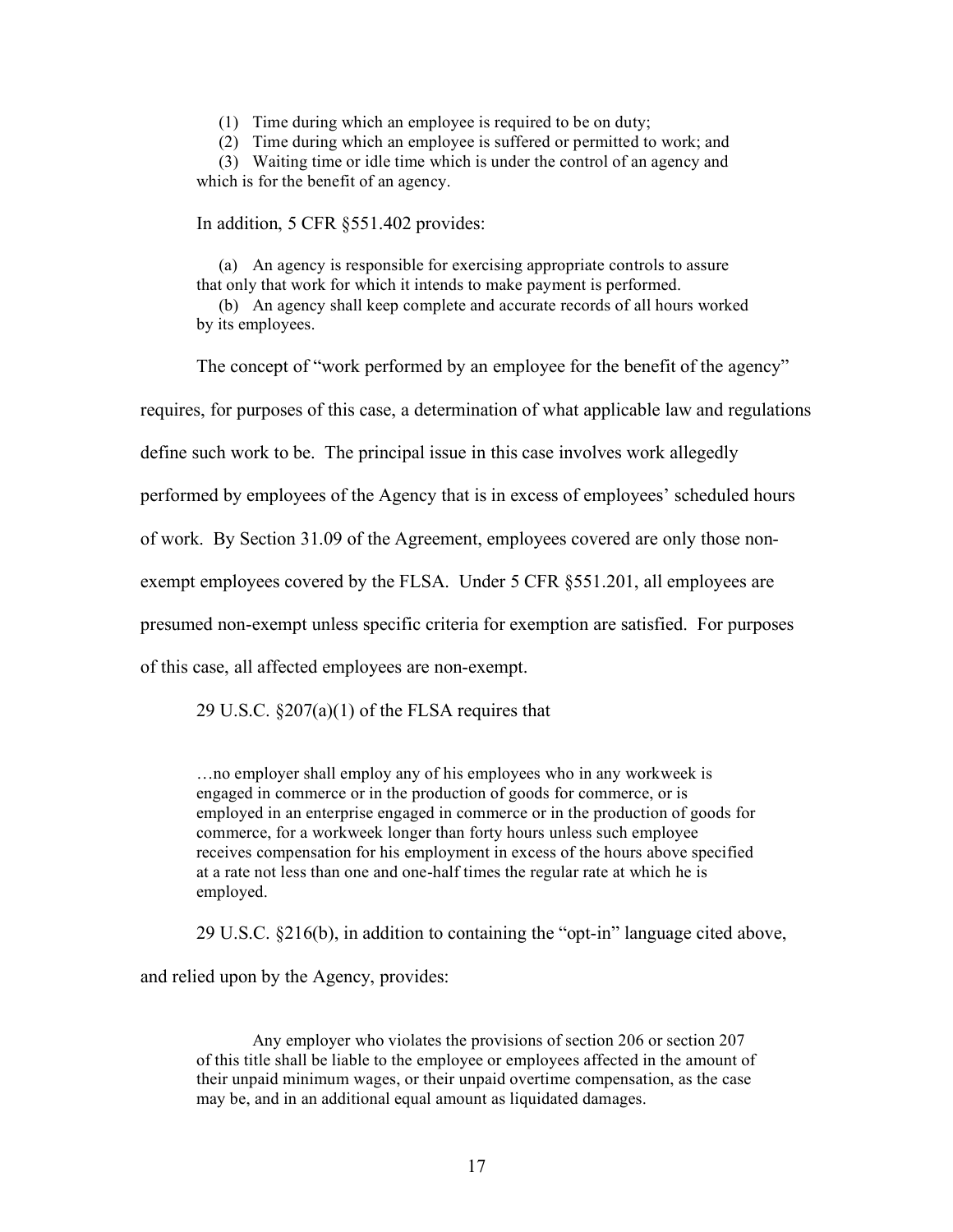Further, 5 CFR §551.421(a) provides:

Under the Act there is no requirement that a Federal employee have a regularly scheduled administrative workweek. However, under title 5 United States Code, and part 610 of this chapter, the head of an agency is required to establish work schedules for his or her employees. In determining what activities constitute hours of work under the Act, there is generally a distinction based on whether the activity is performed by an employee during regular working hours or outside regular working hours. For purposes of this part, "regular working hours" means the days and hours of an employee's regularly scheduled administrative workweek established under part 610 of this chapter.

# **ACTIVITIES OF INVESTIGATORS, ALTERNATIVE DISPUTE MEDIATORS AND PARALEGAL SPECIALISTS GIVING RISE TO THE UNION'S CLAIM OF "SUFFERED OR PERMITTED" OVERTIME**

The Union asserts that the extensive record in this case has established numerous facts, already set forth above, that compel the requested relief, based both on the FLSA and the Agreement. These assertions are referenced here with the understanding that the *bona fides* of many such assertions are challenged by the Agency's own evidence. The Union's witnesses, which numbered not only Investigators, Alternative Dispute Mediators and Paralegal Specialists, but also others including those performing substantial timekeeping duties, described daily duties in terms of substantive activities, the regular work hours within which they were typically expected to complete those activities, and the circumstances that, by their accounting, required them to continue their duties beyond their regular hours of work. The activities described below are, for the most part, not unique to their locations. In the event any such activities are discrete in that way, this will be noted.

In general, when employees reported to work for their regular work shifts, they would note their actual time of arrival, and, on leaving for the day, their actual time of departure, on sign-in/sign-out sheets. These were typically located in an area of the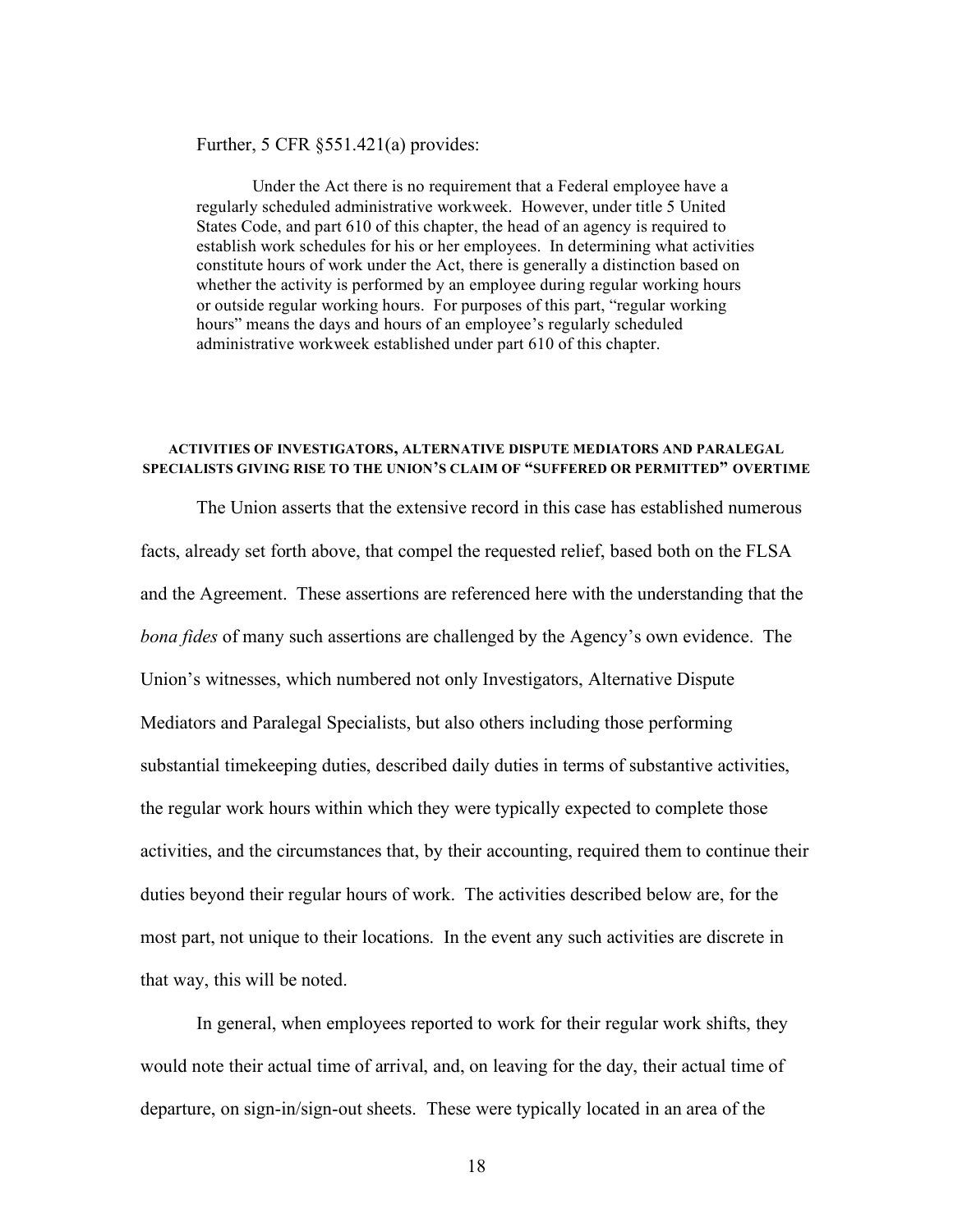office where employees could conveniently enter their times. While not identical from location to location, the information to be entered was the same. Lunch times were for thirty minutes, and there was a designated fifteen-minute break in the morning and a fifteen-minute break in the afternoon. Employees commonly chose to combine these breaks with their designated half-hour lunch period.

Sign-in/sign-out sheets would normally reflect not only actual time of arrival and departure for the day, but also the kinds of activity in which the employee was engaged, other than regular work in the office. These activities frequently included Intake, On-Site visits and Outreach programs. Some offices either had no sign-in/sign-out sheets, or did have them at one time, only to discontinue them later. Opinions among supervisors differed as to their reliability, and the prevailing view, as I read the record, is that they were not sufficiently reliable to determine hours of work, but were useful to determine who was at work on a given day.

Intake consisted of designated hours and/or days of the week, depending on the office, during which the office would exclusively receive "walk-in" traffic, individuals who would personally come to file EEO complaints and participate in preliminary interviews with Investigators, who would assess the nature of the complaint and attempt to determine whether the complaint would constitute a legitimate charge and, if so, at what level. On-Site visits were activities in which Investigators engaged, when pursuing a charge, when the investigation required trips to the location of either a charging party or a respondent, or both. Outreach programs typically involved activities in which an office would interact with individuals or community groups with the goal of fostering racial and cultural cooperation, either at the initiation of the EEO office itself or a community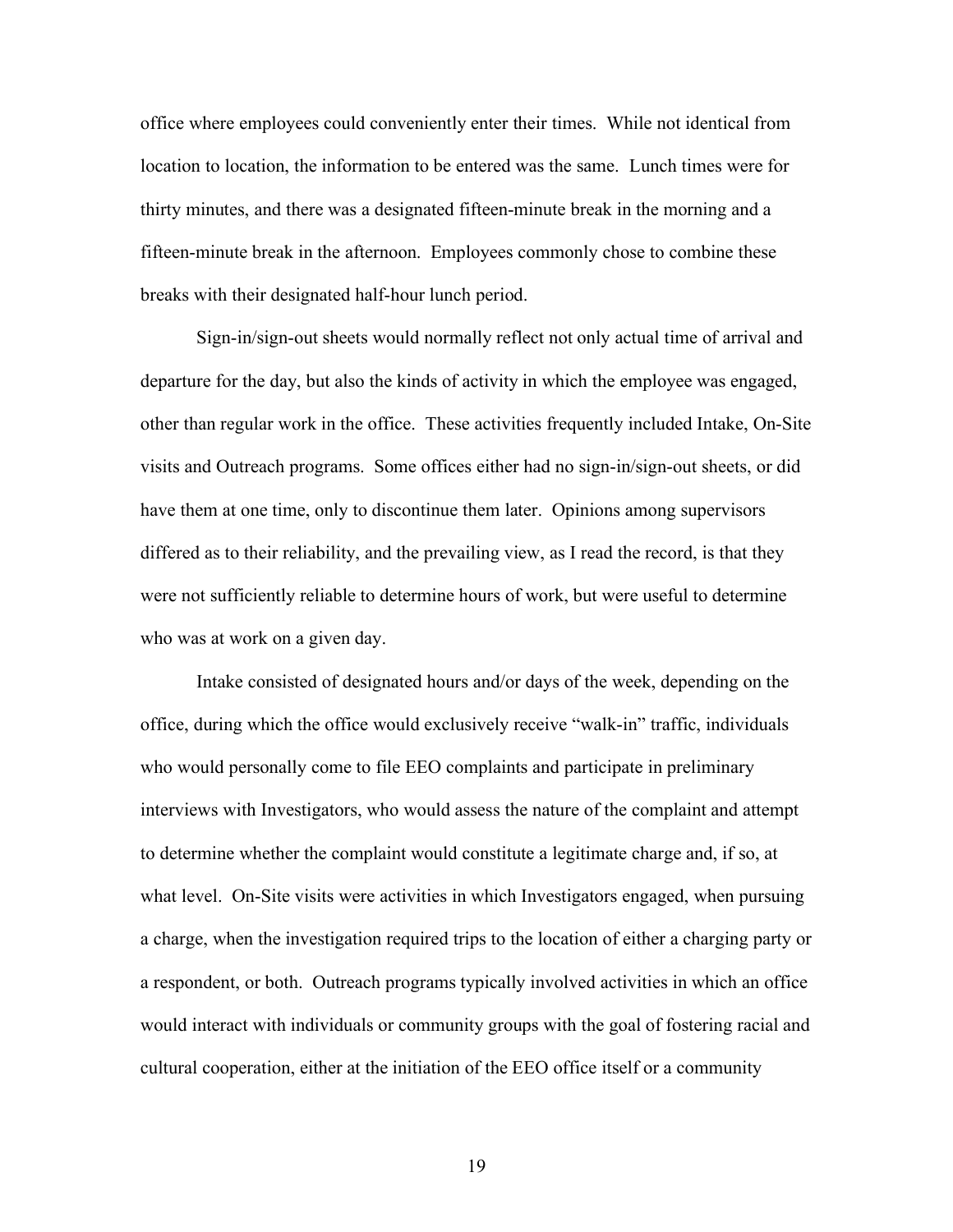organization. Depending on the nature of the Intake, On-Site visit or Outreach activities, Investigators or other EEO employees may be participating during time periods outside their regular work hours, or, in the case of Outreach particularly, occasionally on weekends. Most Investigators' testimony reflected Outreach as a factor in their performance assessments.

The sign-in/sign-out time sheets were collected by Timekeepers and were thereafter typically reviewed by supervisors. Supervisors, or in some cases, subordinate employees themselves, would then enter the employees' regular scheduled work hours (as opposed to the actual hours worked, if different) onto a form entitled "EEOC Cost Accounting Bi-weekly Time Sheet." The Cost Accounting Bi-weekly Time Sheet grid allowed entries for hours worked from Monday to Friday for a two-week period (with Saturdays and Sundays frequently shaded out) and contained entries for a variety of programs and activities, among them "Administrative Charge Processing," "Mediation," "Litigation" and "Outreach," both fee-based and non fee-based. In addition, it contained entries for certain leave categories, including "Annual Leave Used," Sick Leave Used," and "Other Leave Used." In this last category, compensatory time, if taken, would sometimes, although not always, be reflected.

Requests for compensatory time were submitted in various ways, depending on the office location. These might be reflected through an e-mail or handwritten sheet from the employee to his or her supervisor, or through a form devised for the express purpose of requesting compensatory time. The employees had no consistent method of keeping personal track of these excess hours, if they did so at all, sometimes simply noting them in a personal calendar. The data in the Cost Accounting Bi-weekly Time Sheet would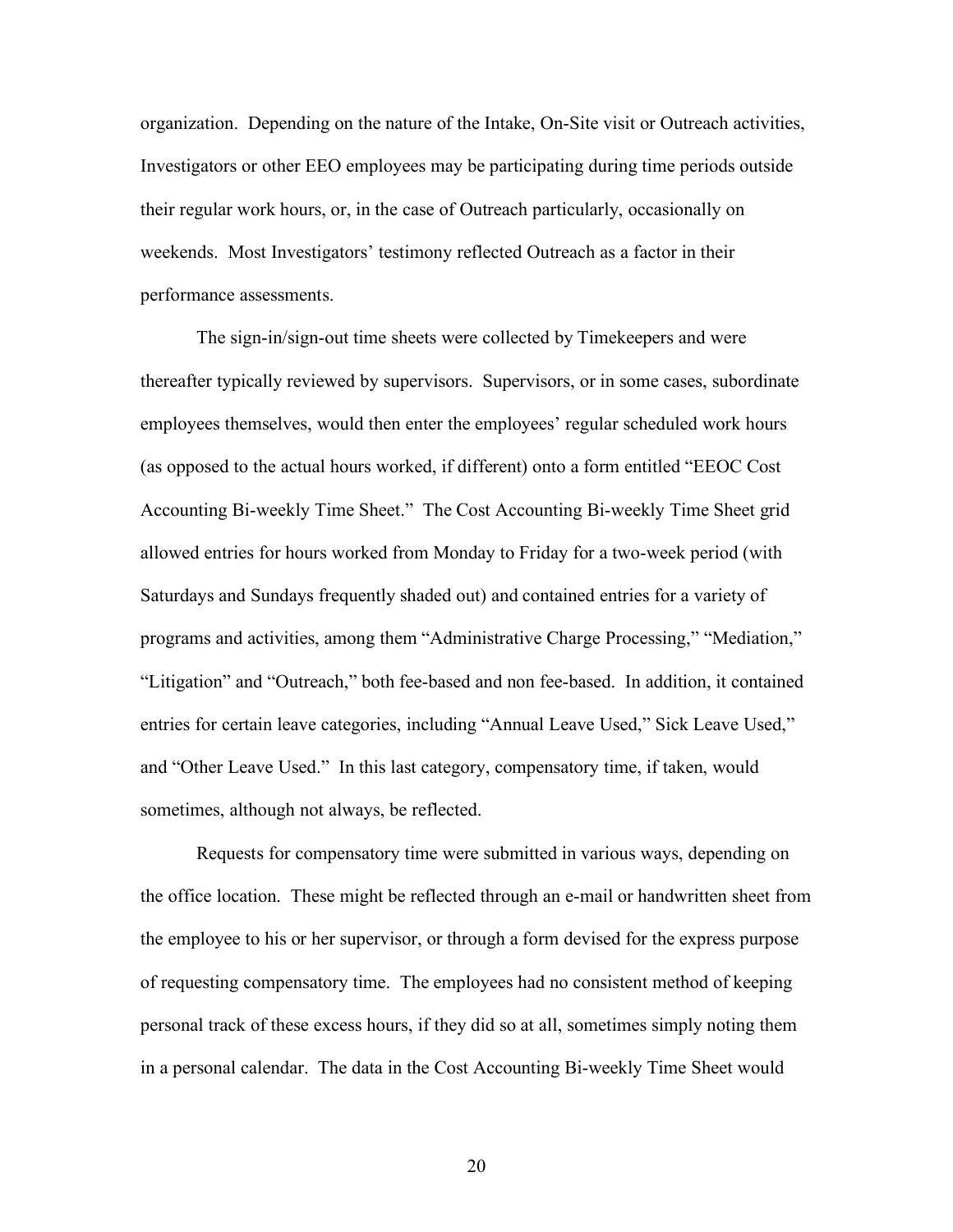then be normally be passed on by Timekeepers to supervision, who entered these time data into the Federal Personnel Payroll System ("FPPS"). Compensatory time would normally not be reflected in the FPPS unless a form authorizing such time was furnished by the supervisor to the Timekeeper. As a rule, employees themselves may neither enter nor review information on the FPPS.

The activities of Investigators, Alternative Dispute Mediators and Paralegal Specialists are such that it is not always practical for their work assignments to be completed within their regular work hours. I acknowledge the Agency's strongly urged position that this is not, in fact, the case, either by necessity or expectation, but, rather, a free and voluntary choice of employees. I note, for example, the opinion of Guillermo Zamora, Supervisory Investigator in the San Antonio Field Office, that nothing his subordinates do requires them to stay late. However, as I believe the evidence amply demonstrates, extra hours were frequently worked, and these were, for the most part, not in any way attributable to mere employee preference and/or convenience. As noted by Glenda Bryan-Brooks, Investigator in the Birmingham District Office, with over one hundred cases in her inventory, she found it not possible to complete her work in her regular assigned hours, particularly when she had to conduct telephone business as well. She viewed the successful conduct of her job as being "about the numbers."

Onsite visits by Investigators may necessitate numerous interviews, sometimes with individuals whose own work schedules do not conform with the Investigators' own regular work hours. In addition, such visits may, depending on the geographic jurisdiction of the office, sometimes require travel time to and from the location that does not permit completion of the visit within the Investigators' regular work hours and may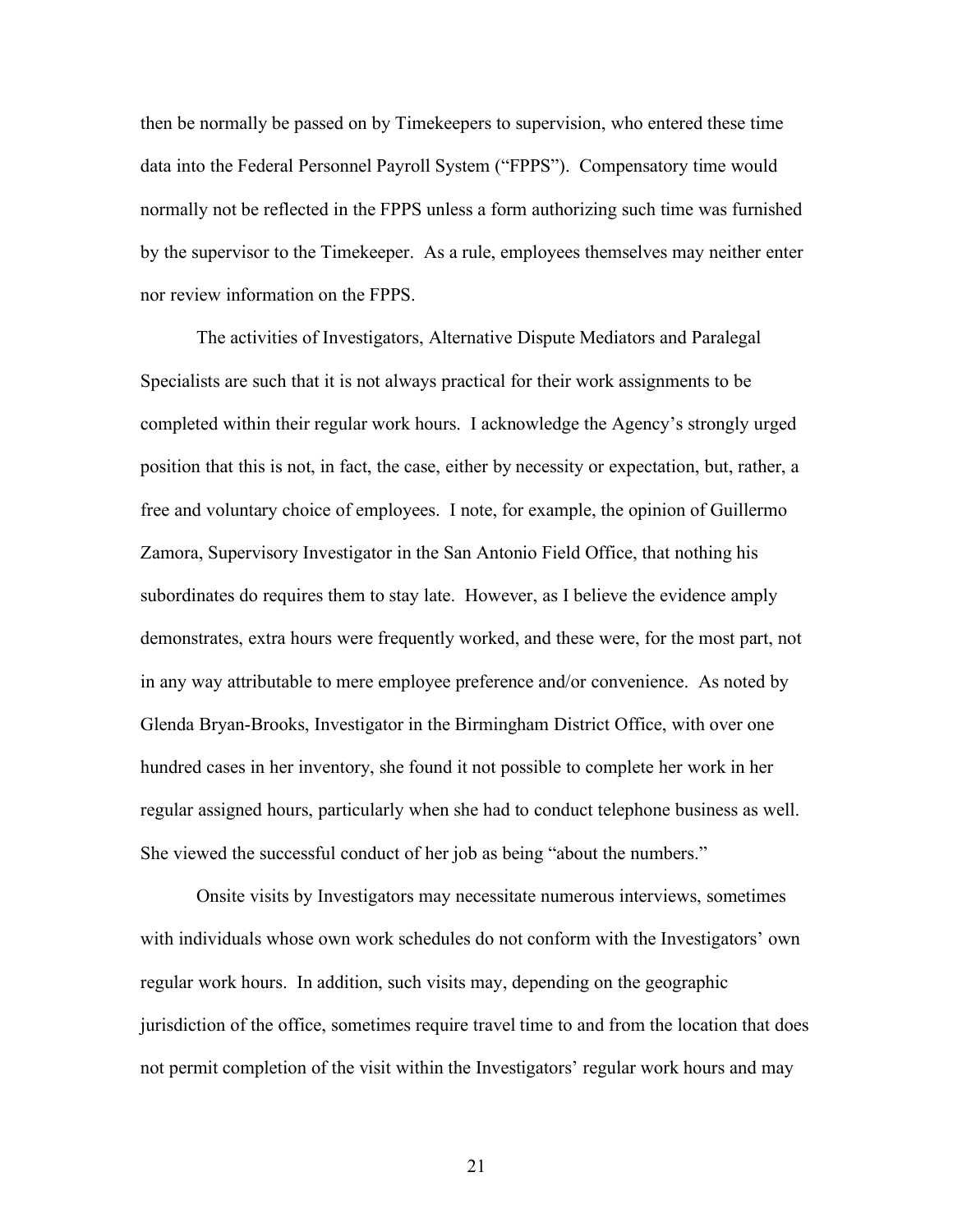even require an overnight stay. This latter circumstance, as some testimony reflected, cannot always be foreseen. As noted by Doralisa Wroblewski, Investigator in the Buffalo Local Office, while it may be within the discretion of an Investigator to cut short an Onsite visit, the timing of the Onsite likewise remains within the Investigator's control.

Moreover, as noted above, Outreach activities, whether sponsored by the Agency or by a community group, frequently take place outside regular work hours, although these are, for the most part, known in advance. To be sure, the record was not entirely consistent with respect to the extent of Outreach activities that take place, by necessity or convenience, outside regular work hours. While James Neely, Director of the St. Louis District Office, believed more than seventy-five percent of Outreach activities occurred during regular work hours, others, such as Darrick Anderson, Investigator in the Louisville Area Office, viewed Outreach as a "forced volunteering" activity, much of which, in fact, cannot be accomplished during regular work hours. The nature of some Outreach activities required that they be undertaken outside regular work hours. Many of the Outreach activities in which Rita Montoya, Mediator in the Albuquerque Area office, was asked to participate by her supervisor, Yvonne Johnson, such as TAPS activities, fell on Friday or Saturday. Such weekend Outreach typically cannot be changed, as noted by Jae Richardson, Senior Investigator in the Phoenix District Office.

With respect to Investigators' Intake duties, the need to complete them within regular work hours would vary with the circumstances. Some Investigators testified that it was not practicable to complete Intake activities during designated Intake hours. If a complainant came into the office and an Investigator was able to complete the Intake process during the Investigator's work hours, no relevant compensation issue would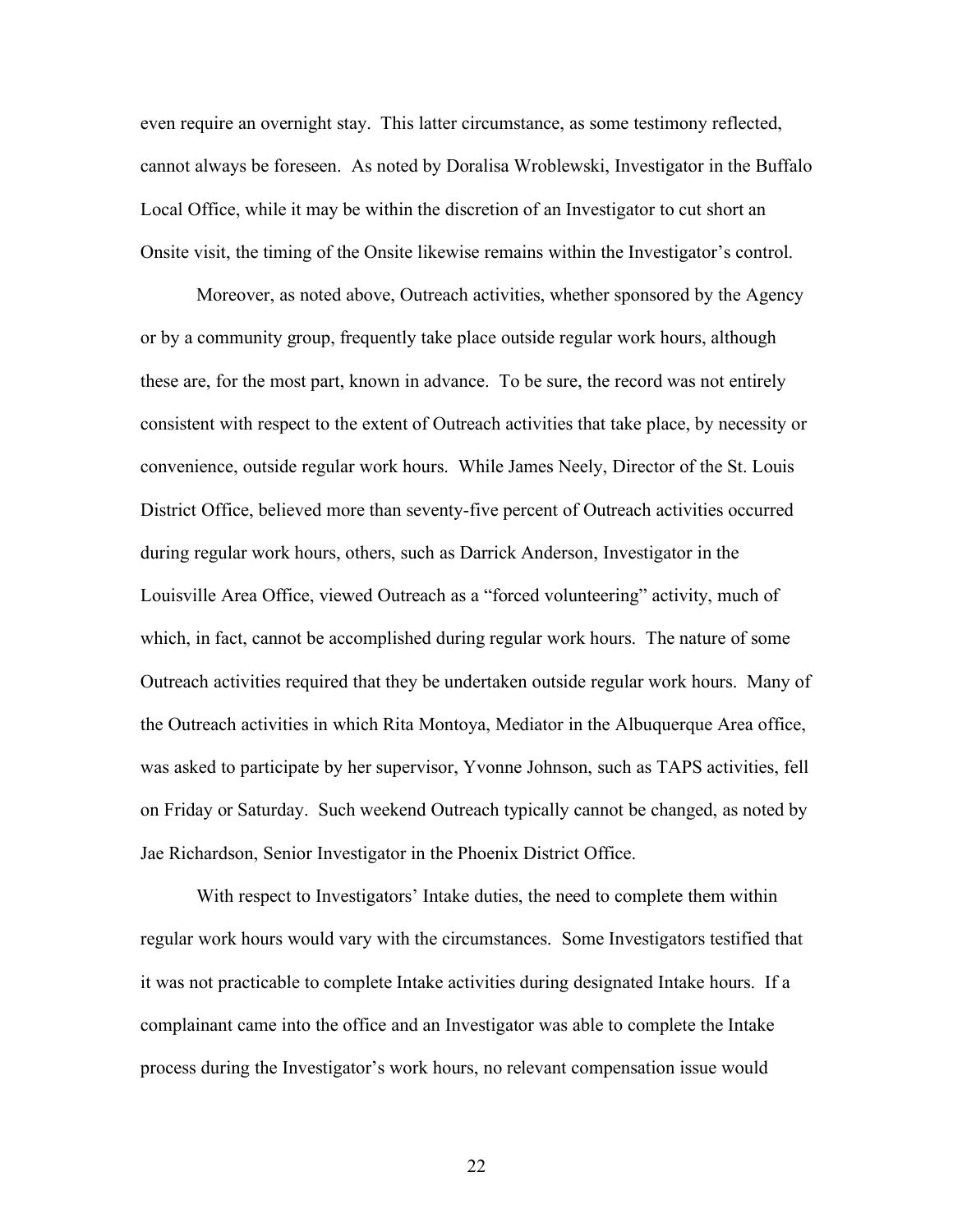arise. However, if, for example, a charging party came to an office during an Intake period at an hour close to the office's closing time, alternatives would be presented to the Investigator that he or she would be required to assess with respect to whether additional time, and, therefore, additional compensation issues, would be presented. One such alternative, typically when a complainant had traveled some distance, would be to complete the Intake process on that visit, so as to spare the charging party inconvenience. In addition, a charging party may be presenting a potential cause of action when the time limit for filing the action is about to expire and the charging party's legal rights will expire if the complaint is not taken immediately. Finally, if the Investigator concludes that time is not of the essence, he or she has the alternative of avoiding additional compensation issues by advising the charging party either to visit the office on another day or to complete the Intake process over the telephone.

With respect to the duties of Alternative Dispute Mediators, they would involve, among other matters, arranging meetings with charging parties and respondents so that a settlement to a charge believed by the office to have merit might be achieved. Depending on the individual Mediator's preference and/or workload, one or more mediations might be scheduled on a given day, with the expectation of supervision normally being that this business could be concluded within the Mediator's regular work hours. In those cases where a mediation could not be concluded within the Mediator's regular work hours, the Mediator might, in his or her judgment, adjourn the mediation and reconvene it at the parties' convenience, in which case no issue of premium time would be involved. Otherwise, if the Mediator believed the issue had to be concluded quickly, or if he or she believed the parties were close to a settlement, the session might continue past regular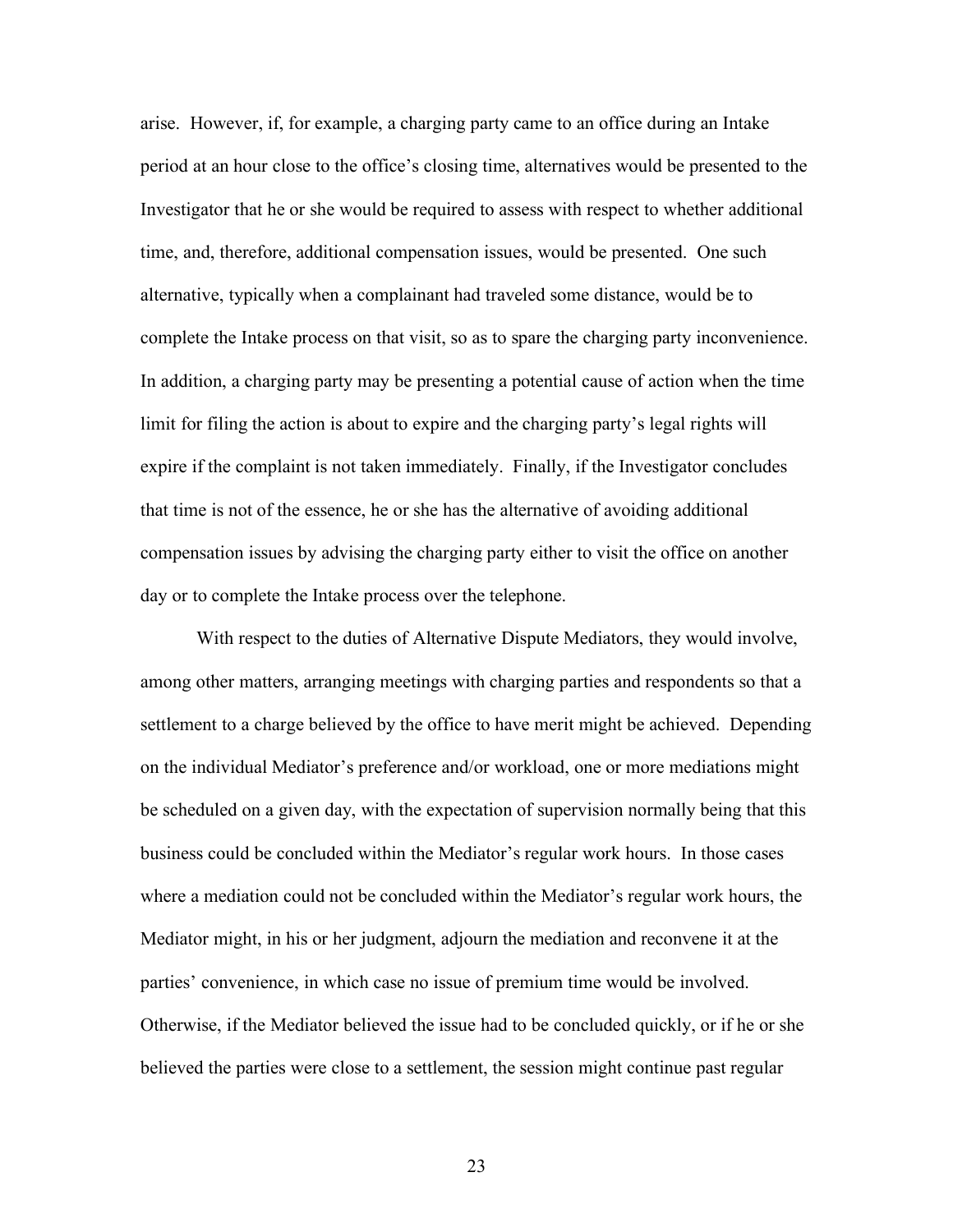work hours. In some circumstances, a Mediator's job may be difficult to conclude within regular work hours because of the broad geographic jurisdiction of the office. Some Mediators testified that they received no training on how to report extra hours, and that they are not reflected anywhere.

With respect to the duties of Paralegal Specialists, the record revealed that most instances when the issue of work beyond regular work hours arose would occur when the attorney or attorneys with whom the Paralegal Specialist worked were involved in litigation where trial schedules or matters of document production required an unusual time commitment. In such cases, considerable extra hours were generated and, whether directed or not, needed to be worked.

The common thread throughout these activities was that, when employees had occasion to be required to work beyond their regular work hours (normally not by express direction of supervision, but by what they believed was necessary to complete work assignments), they would request compensatory time (or, as occasionally referenced by witnesses at the Atlanta hearings, "cuff time"). This was so because, in the great majority of cases, they were advised by supervision, or were otherwise aware, that there was no money available to pay overtime, and that compensatory time was the only means to acknowledge these extra hours. In a very few cases, the employee, by reason of his or her personal situation, actually preferred compensatory time.

### **THE CIRCUMSTANCES UNDER WHICH "SUFFERED OR PERMITTED" OVERTIME IS COMPENSABLE**

The Agency contends that "suffered or permitted" overtime is not compensable merely if an employee works more than eight hours in a workday, but, rather, that the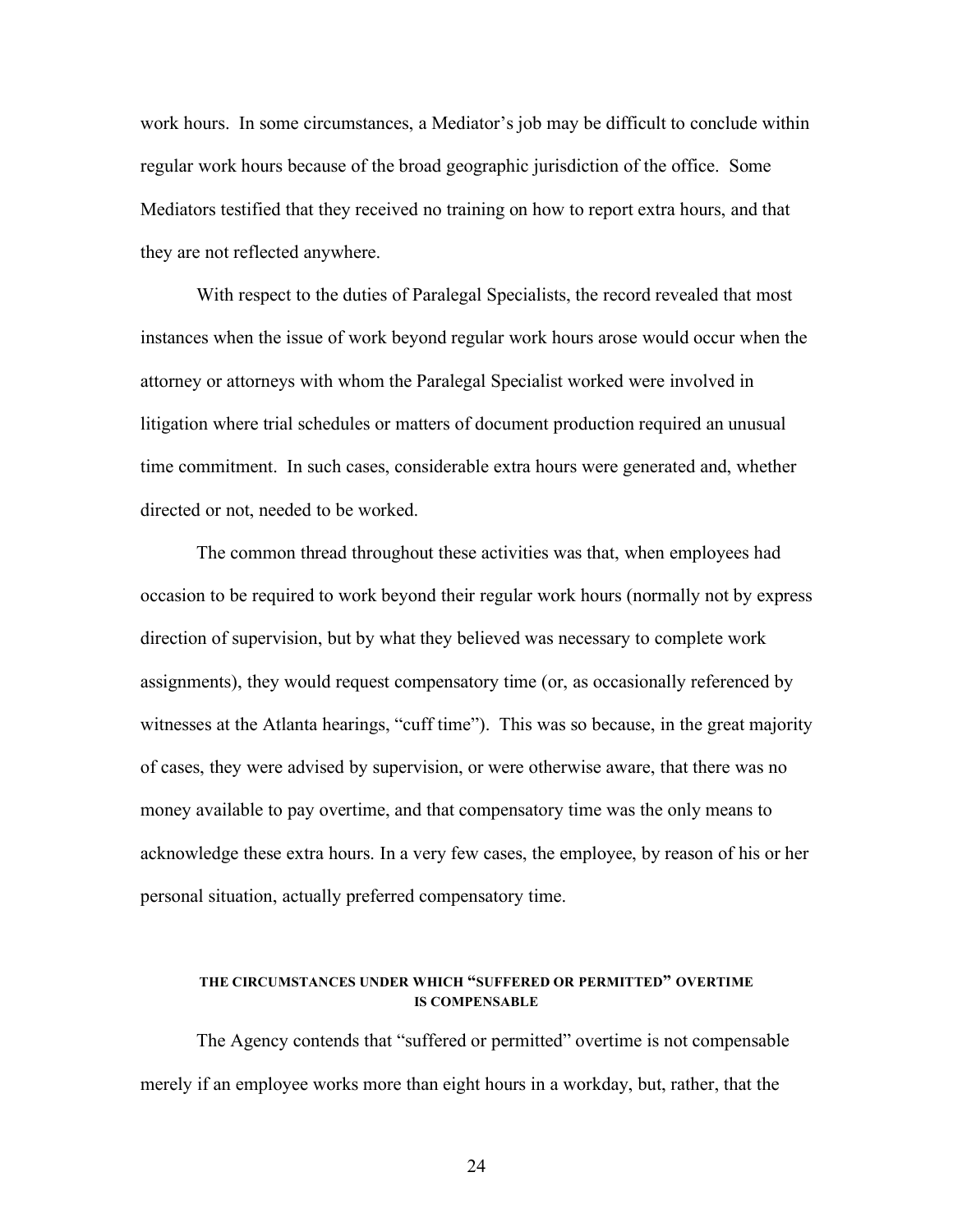employee must also be shown to have worked over forty hours in a week or eighty hours in a pay period.

The concept of "suffered or permitted" overtime is, in one respect, a residual category of overtime under the Federal statutory and regulatory scheme. The fundamental idea of overtime as applicable to non-exempt employees refers generally to those "hours of work" falling outside an employee's "regular working hours."

5 CFR §551.421(a) references "regular working hours" as "the days and hours of an employee's regularly scheduled administrative workweek…." If there is occasion for an employee to work beyond such "regular working hours," these continue to constitute "hours of work" as referenced in 5 CFR §551.401(a) so long as these hours all constitute "time spent by an employee performing an activity for the benefit of an agency and under the control or direction of the agency…." Such time, to the extent relevant in this case, embraces two categories. The first, set forth in 5 CFR  $\S 551.401(a)(1)$ , is "[t]ime during which an employee is required to be on duty...," typically time where an employee is expressly ordered to perform work beyond "regular working hours." The second, set forth in 5 CFR  $\S 551.401(a)(2)$ , is "[t]ime during which an employee is suffered or permitted to work…." The FLSA itself, at 29 U.S.C. §203(g), defines "[e]mploy" to include "to suffer or permit to work."

As noted further below, the Federal Employees Pay Act ("FEPA"), whose enactment postdates that of the FLSA, speaks, along with its regulations (5 CFR §550.111), of overtime in terms of time ordered or approved in writing by an individual authorized to do so. As such, it does not, unlike the FLSA, have occasion to reference overtime in terms of time that may be "induced," rather than expressly directed to be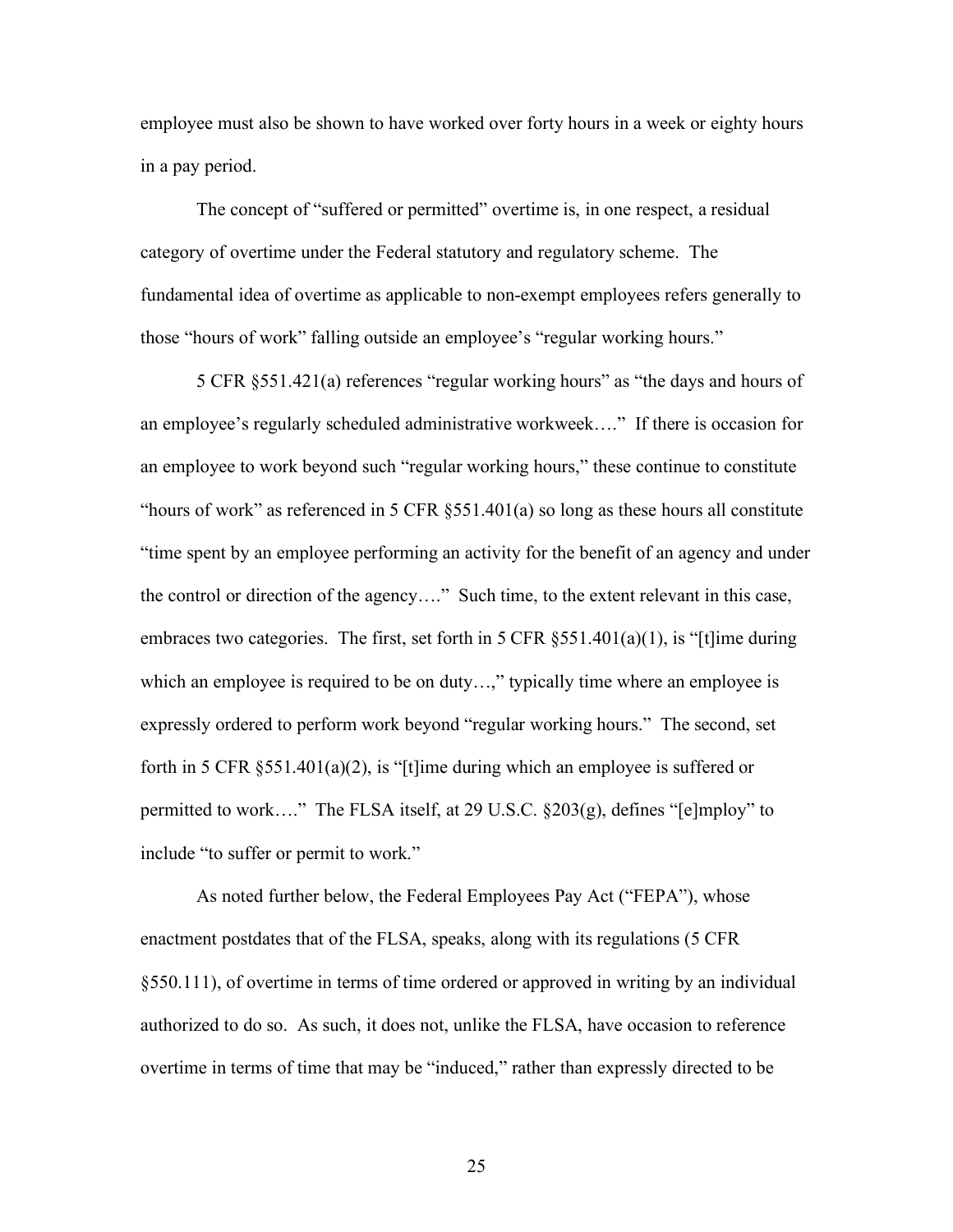worked. Thus, 5 CFR §550.111 speaks in terms of overtime, or work "in excess of 8 hours in a day or in excess of 40 hours in an administrative workweek" as work that is "[o]fficially ordered or approved." *Doe v. United States*, 372 F.3d 1347 (Fed. Cir. 2004), *cert. denied* 125 S.Ct. 1591 (2005), cited by the Agency in its Post-Hearing Brief, likewise notes approvingly FEPA's "ordered or approved" language as reasonably being interpreted to require a more formal means of authorization.

Notwithstanding this, there is nothing in FEPA that disturbs the fundamental right of non-exempt employees to receive overtime compensation under the FLSA. As will be noted below, the only relevance of FEPA to this case is whether "suffered or permitted" overtime may include hours in excess of eight in a regular workday, as well as those in excess of forty in a regular workweek.

The Agency directs me further to 5 CFR §551.501(a)(2), which, while referencing overtime as "all hours of work in excess of 8 in a day or 40 in a workweek," notes an exception to the requirement to pay overtime for "hours of work in excess of 8 hours in a day that are not overtime hours of work under…part 550 of this chapter…" Therefore, as noted above, if such hours are not officially ordered or approved, they are not deemed payable as overtime. In fact, 5 CFR §550.111(a) sets forth the requirement that work in excess of eight hours in a day is deemed "overtime hours of work" only if such hours are "[o]fficially ordered or approved…"

Thus, inasmuch as the hours at issue in this matter are alleged by the Union as overtime that has been "suffered or permitted" by the Agency, they obviously cannot qualify as hours "[o]fficially ordered or approved." Indeed, Section 31.07 of the Agreement contains the same restriction, as it provides that, "[f]or employees to receive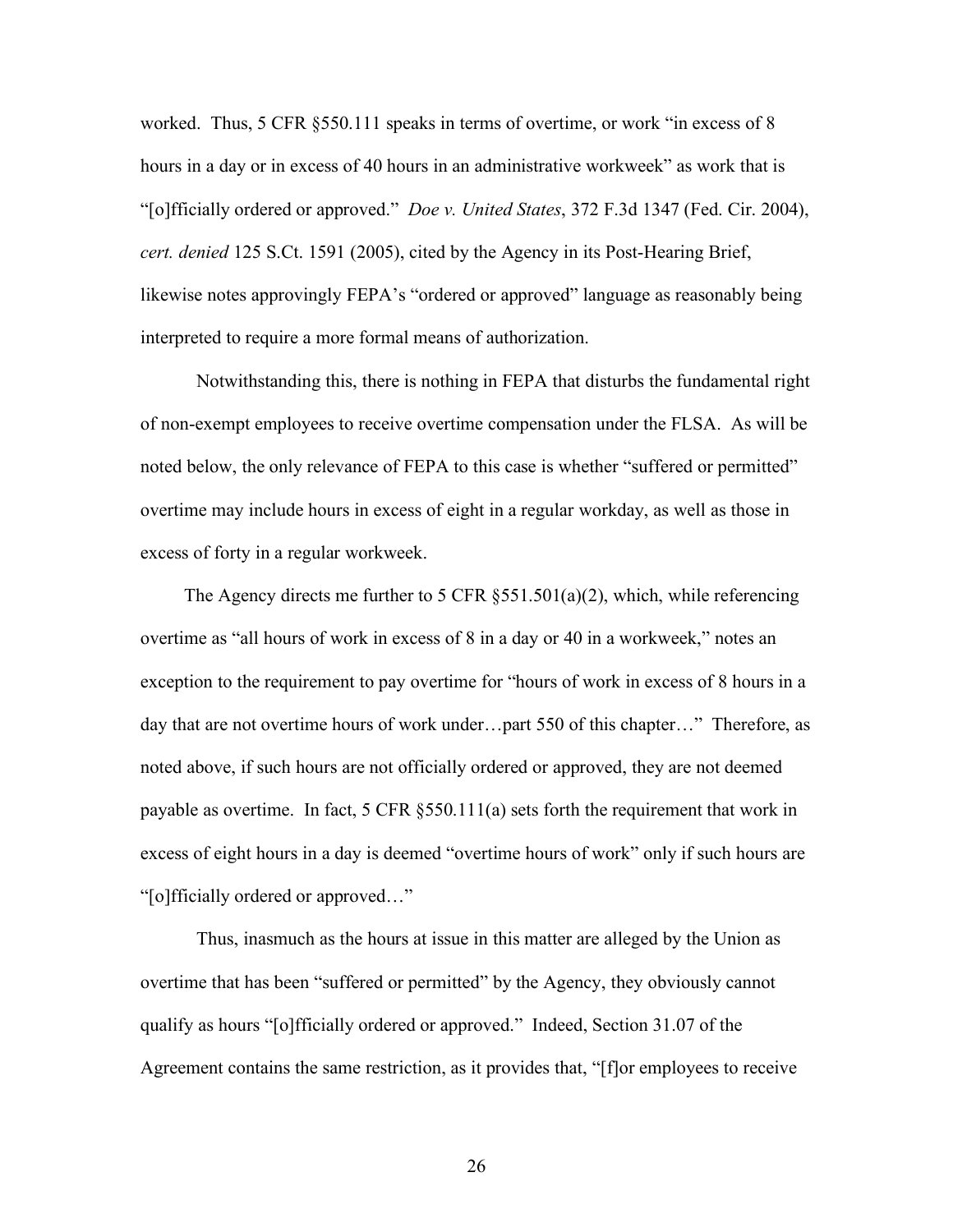overtime, all overtime must be officially ordered or approved…." It is acknowledged that, when the Agreement goes on to speak of "[s]uffered or permitted work" in Section 31.09, it does not, by its own terms, exclude work in excess of eight hours in a day as qualifying for the payment of overtime, if it is indeed "suffered or permitted." Nevertheless, it is the OPM regulations that I have already referenced, along with case law, that, in my view, mandates such an exclusion.

This result is reaffirmed in *Christofferson v. United States*, 64 Fed. Cl. 316 (2005), likewise cited by the Agency in its Post-Hearing Brief. In *Christofferson*, the plaintiffs claimed that certain non-exempt employees were entitled to overtime compensation under the FLSA for hours worked in excess of eight hours in a single workday. In so claiming, they argued that such overtime need not have been "ordered and approved in writing," as would be the case under FEPA. Rather, they argued that such overtime remained payable even if they were "suffered and permitted," and that, therefore, there was a substantive right under the FLSA to overtime pay for suffered or permitted overtime hours worked in excess of eight in one day.

That claim was rejected by reason of the interplay between 5 CFR §551 and 5 CFR §550, already set forth. *Christofferson* found that, while 5 CFR §551.501 sets forth the requirement that an agency compensate a nonexempt employee at the overtime rate "for all hours of work in excess of 8 in a day or 40 in a workweek," this is not an unfettered entitlement to overtime under the FLSA. This is so by reason of the requirement in 5 CFR  $\S 550.111(a)(1)$  (one of the OPM regulations that pertains to FEPA) that excludes from FLSA coverage hours in excess of eight in a day that do not qualify as overtime hours under FEPA. Since "suffered or permitted" overtime hours are, by their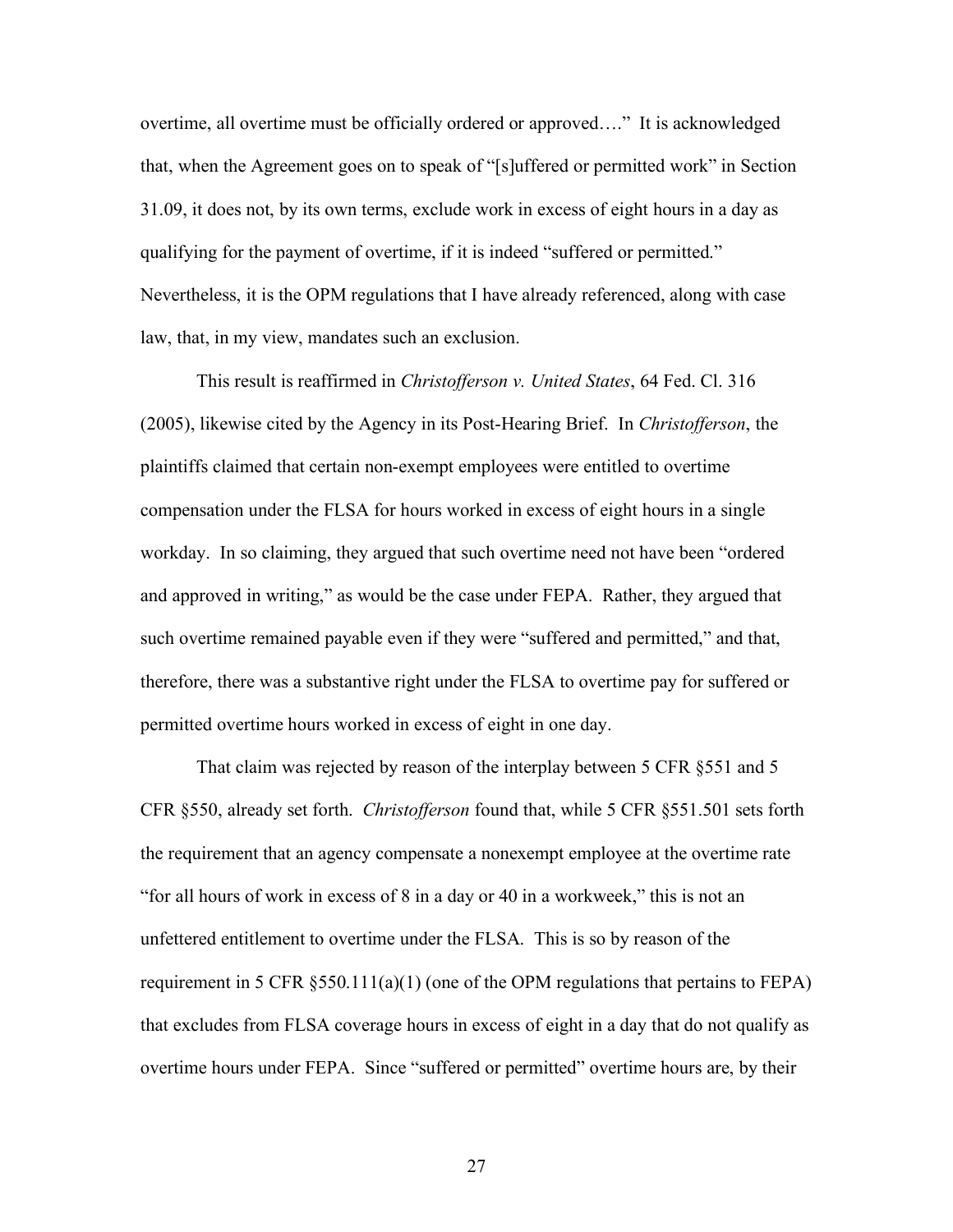nature, not hours "ordered and approved in writing," hours worked in excess of eight in one day but not in excess of forty in a workweek do not qualify as hours that may be included in the Union's claim here. There is, however, nothing in *Christofferson* or in other applicable case law or regulations that would bar the Union's claim to FLSA "suffered or permitted" overtime for hours worked in excess of forty in a single workweek. Evidence pertaining to this will be examined below.

I acknowledge here the Agency's argument with respect to the thirty-minute lunch period. It asserts that, for purposes of reckoning "hours of work" in an administrative workweek, the lunch period is expressly excluded and, thus, may not be counted as time worked for pay purposes. It argues further that, since employees commonly added their fifteen-minute morning and afternoon breaks to their lunch period, that lunch period was effectively one hour long. I agree with the first argument and disagree with the second.

As a general proposition, this dispute requires, in part, an assessment of "hours of work." OPM regulations on this subject are specific and dispositive. 5 CFR §551.411(c) provides: "*Bona fide* meal periods are not considered hours of work…[with exceptions not applicable here]." 5 CFR §551.411(b) provides: "Any rest period authorized by an agency that does not exceed 20 minutes and that is within the workday shall be considered hours of work."

Article 32.00 ("Rest Periods"), Section 32.01 of the Agreement provides: "Employees shall be granted by their supervisors a rest period not to exceed 15 minutes during each four (4) hours of duty."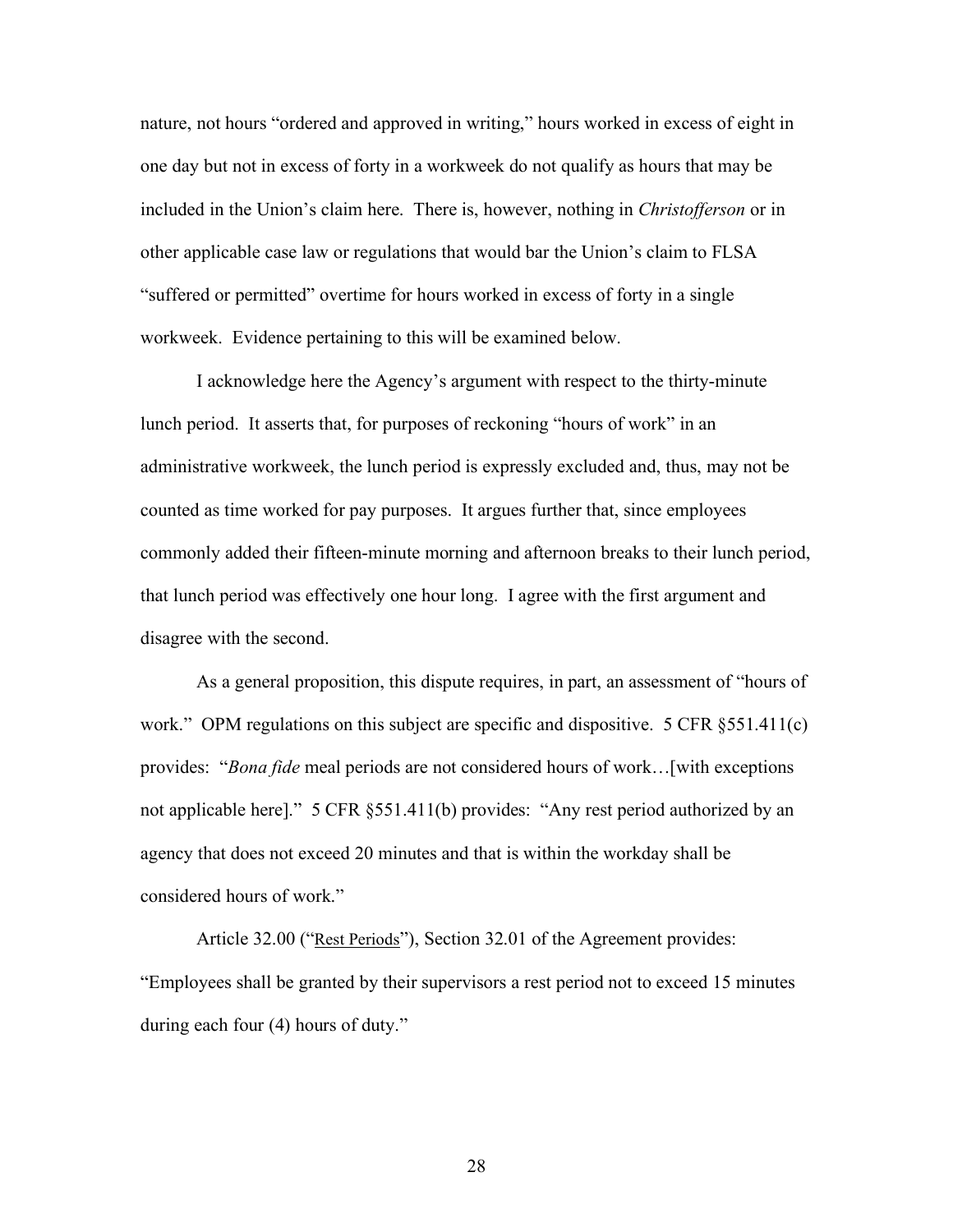Based on the above, therefore, I find the Agency's position that the thirty-minute lunch period may not be included as time worked for pay purposes to be correct.

However, I disagree that the morning and afternoon break periods, or one additional half-hour per day, should be added to the thirty-minute lunch period, thereby effectively extending the daily "hours of work" exclusion to one hour. The Agency would have me find that, because, in its view, employees typically use these morning and afternoon break periods to expand their lunch period to one hour, "hours of work" should be calculated on the basis of a  $7\frac{1}{2}$ -hour day, and not an eight-hour day.

The Agency asks that I not effectively turn its "largesse" against it, in view of its conclusion that "in reality employees still take one-hour lunch breaks," and that, for the two fifteen-minute "rest" periods, they "are rarely performing Agency work." It asserts further that, by my failing to recognize that the employees' lunch period is, in reality, one hour, any action I may take that credits "time set aside for eating" as "hours of work" is an abuse of my discretion and violative of law.

With due respect, this has nothing to do with "largesse" or Agency generosity. Lunch is lunch and is not deemed "hours of work." A rest period is a rest period and *is* deemed "hours of work." I need go no further. Whatever the Agency chooses to accept with respect to how these rest periods are allocated is its affair. Moreover, I reject the Agency's suggestion that the Union bears the burden to demonstrate that Agency work was being performed during this "rest period" time. Inasmuch as 5 CFR §551.411(b) deems this time "hours of work," there is no such burden.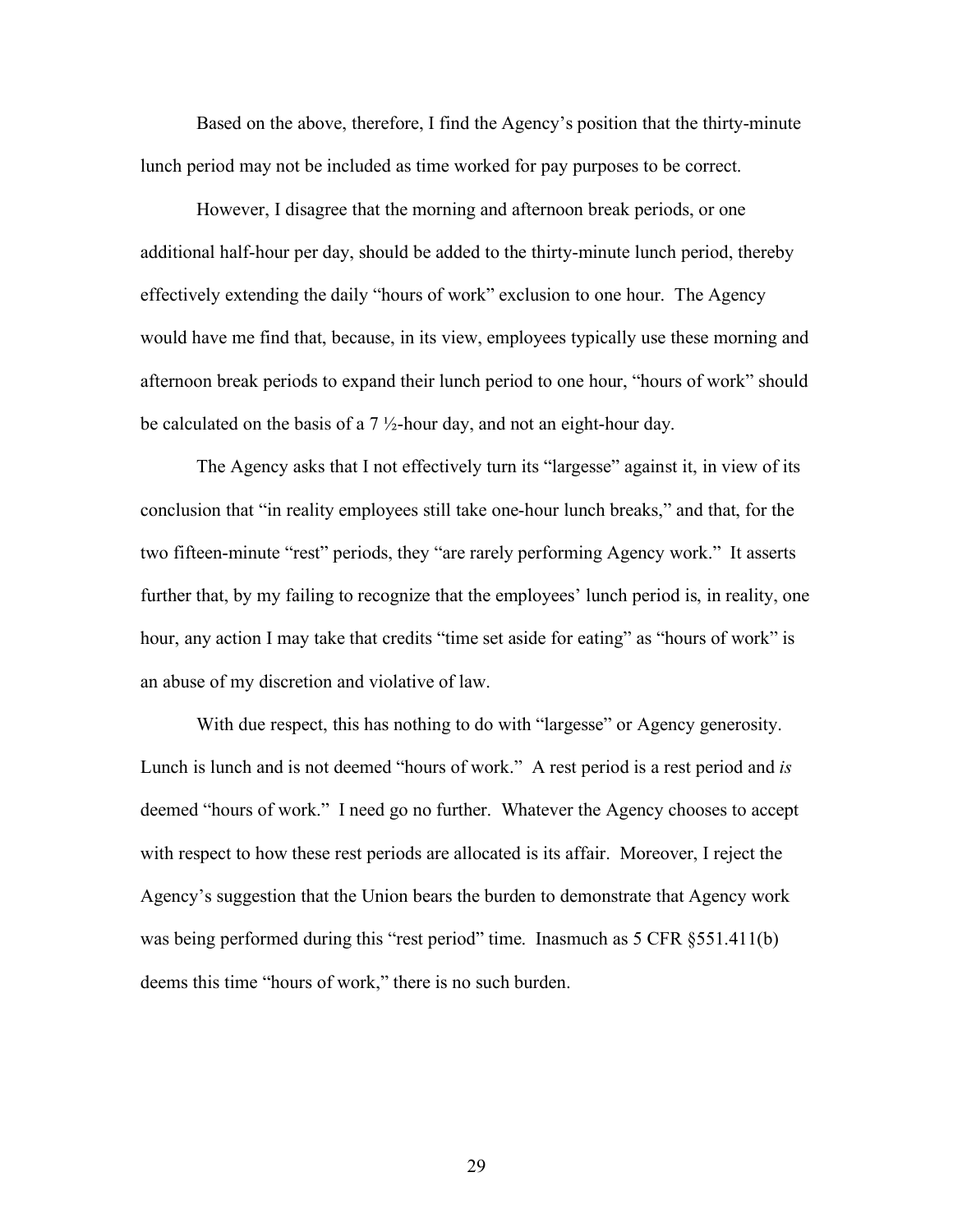#### **AGENCY EFFORTS TO ADVISE EMPLOYEES ON OVERTIME ISSUES**

Apart from the parties' legal and factual contentions, as set forth in the record both orally and in writing, the Agency has, on various occasions and in different regions throughout the country, advised relevant employees generally of their obligations concerning approval for overtime, as well as the avoidance of "suffered or permitted" overtime. The examples below, while not all-inclusive, are representative, and supplement those set forth in **SELECTED FOUNDATION DOCUMENTS**, above.

# **Philadelphia District Office**

On August 6, 2004 Marie Tomasso, Philadelphia District Director, sent the following Memorandum to all employees in the Philadelphia District Office on the subject of overtime:

This is a reminder that our employees are not authorized to work overtime unless approved by their supervisors. Pursu[ant] to the CBA Section 3105 "Overtime work must be authorized in advance; however, all required or approved work performed outside the basic work week shall be compensated in accordance with applicable overtime laws and regulations of OPM…."

Due to the end of the year budgetary constraints, it is unlikely that there will be any authorized overtime. Please be advised that you are only expected to work your normal tour of duty and conversely, you are not expected to work on nights or weekends.

I warmly appreciate all your hard work and dedication to the mission of the agency, however, we must abide by the policy of this agency and adhere to the Collective Bargaining Agreement.

If you believe you need to work extra hours to complete your work, consult with your supervisor and secure his or her written approval before actually working any such additional hours.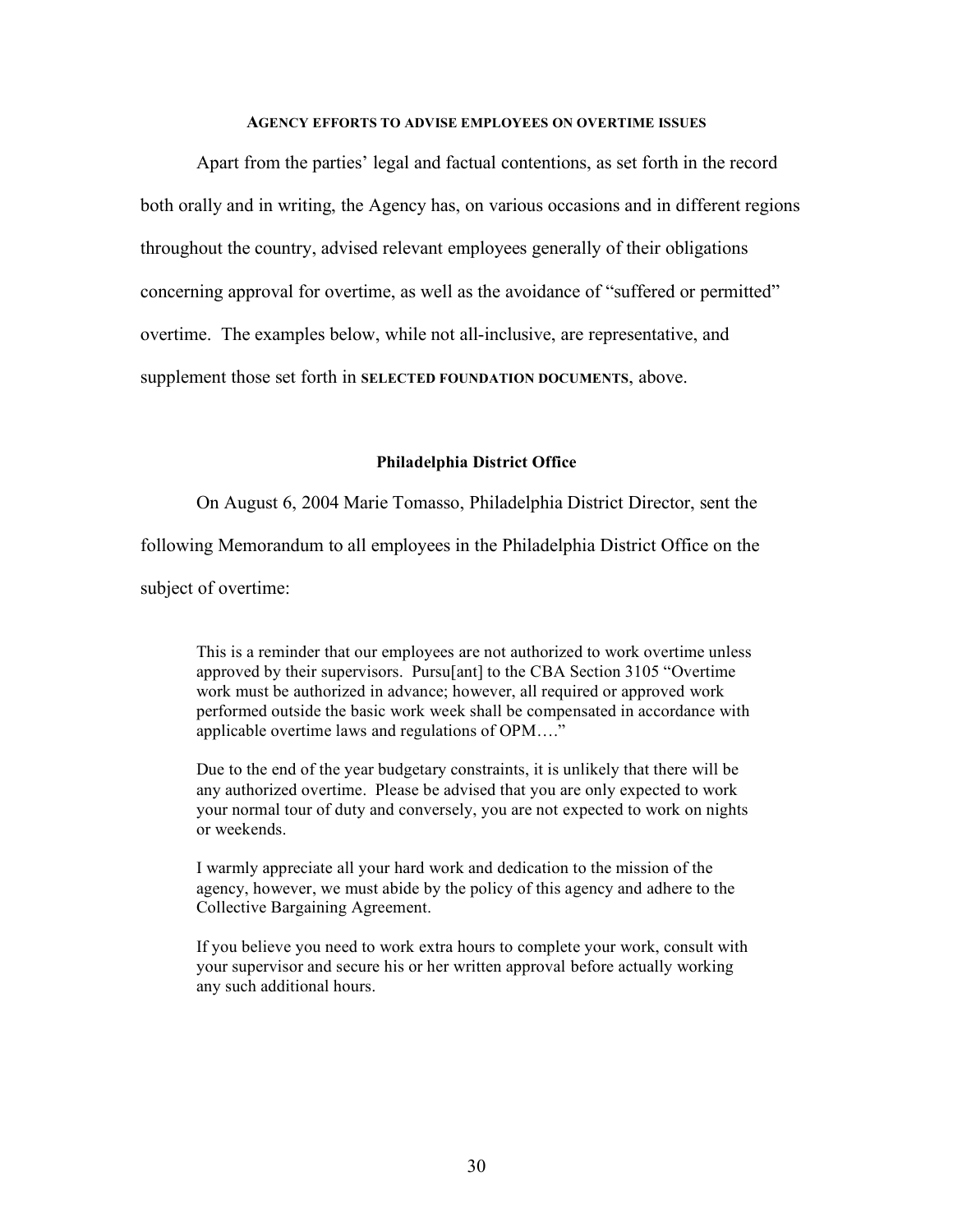#### **Dallas District Office**

On February 2, 2001 Chester Bailey, Acting Dallas District Director, sent

a Memorandum to all employees in the Dallas District Office and the Oklahoma

Area Office on the subject of overtime and compensatory time, relevant portions

of which provided:

We have been getting numerous inquiries from staff regarding their earning overtime or compensatory time and there seems to be a lot of confusion regarding the subject, so I would like to try to clarify our policy for the staff.

All overtime for exempt and nonexempt employees (whether compensated by overtime pay or compensatory time off), **must be approved in advance by the District Director or his designee AND funding MUST be available within our budget PRIOR TO an employee working either overtime or compensatory time.** Overtime/Compensatory time is only authorized when necessary and in the best interest of the EEOC.

### **The Dallas District Office, as well as the Oklahoma Area Office DO NOT HAVE OVERTIME FUNDS AVAILABLE.**

Therefore, if an employee believes that their workload requires them to request either overtime or compensatory time, they must inform their supervisor and provide a detailed justification for the request, so that funding can be requested. Employees **MUST** allow sufficient time to request funding PRIOR to being authorized to work overtime or compensatory time. The more advance notice, the better. Funding **NEVER** happens overnight, so please plan as far in advance as possible (preferably 3 weeks before the expected date).

…

Suffered or permitted work is NOT allowed. Suffered or permitted work is any work performed by a nonexempt employee for the benefit of the agency, **whether requested or not**, provided the employee's supervisor knows or has reason to believe that the work is being performed and has an opportunity to prevent the work from being performed. Supervisors **MUST** ensure that nonexempt employees perform no work for EEOC outside their scheduled tour of duty unless overtime/compensatory time is authorized. This includes work performed on off days, before or after the employee's established hours or during the prescribed lunch period.

All employees in positions which are nonexempt under the FLSA and those employees in positions exempt from the provisions of the FLSA whose pay does not exceed the maximum rate for GS-10 may elect to receive overtime pay or compensatory time off for overtime worked. Management may not require that these employees accept compensatory time off instead of pay for overtime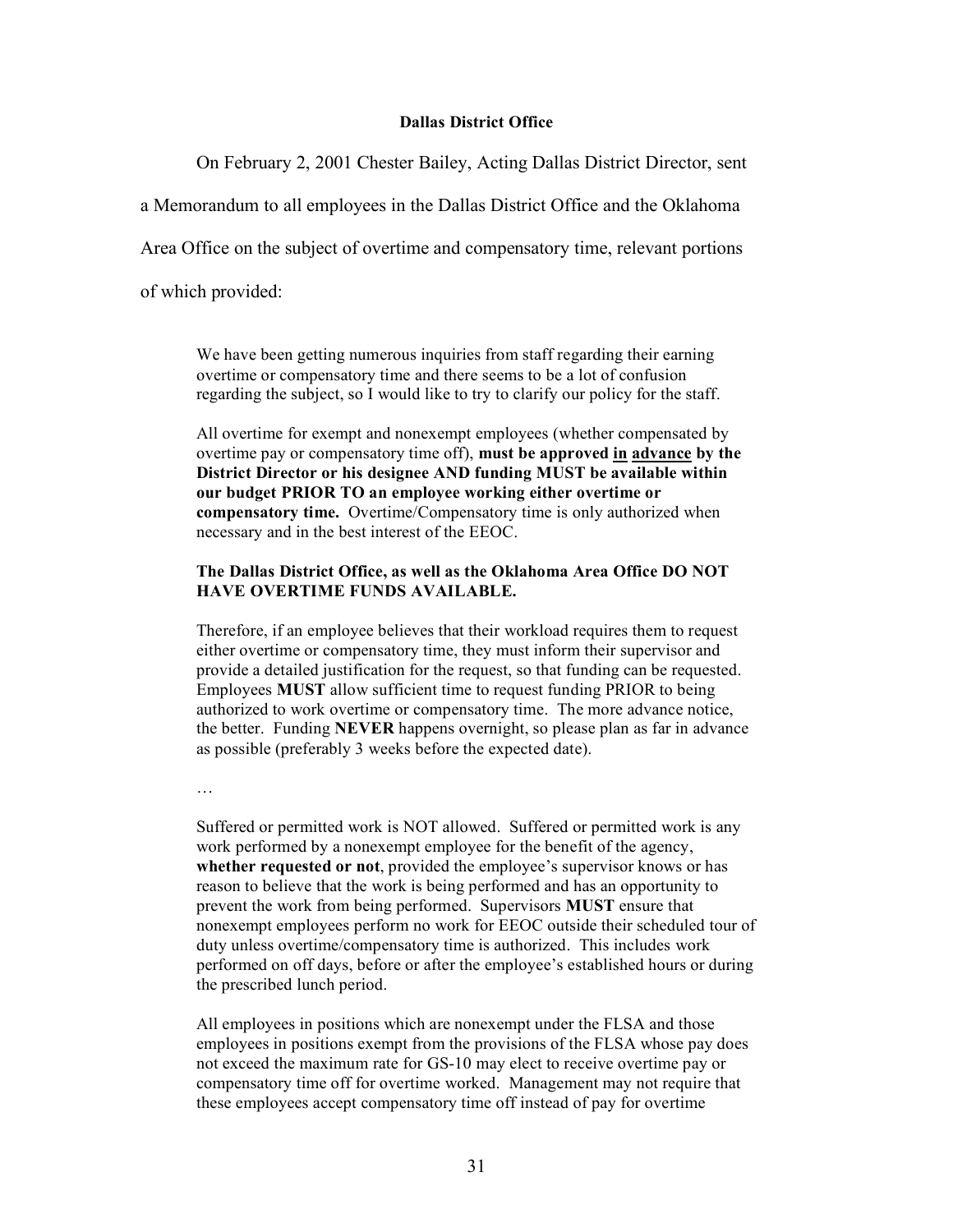worked. However, because no overtime funding is available, any nonexempt employees, or exempt employees at a GS-10 or below, whose duties extend beyond their tour of duty will wither have to cease performing those duties at the end of their work day, or request and obtain approval for, **in advance**, compensatory time in lieu of overtime pay. **Again, if no overtime funding is available, compensatory time cannot be worked**. [Emphasis supplied]

This message was essentially reissued to employees in the Dallas District Office on October 5, 2001 by Janet Elizondo, then Acting District Director.

#### **St. Louis District Office**

On April 8, 2004 Lynn Bruner, St. Louis District Director, sent a Memorandum to

managers and supervisors, and attached thereto a Memorandum she directed to all St.

Louis District employees. In the first, she noted, among other matters, that "[t]his

memorandum is to serve as a reminder of your responsibility on Suffer and Permit work

as well as the rules on overtime addressed in the memo that went to all employees today.

Please review the overtime memo and be aware of your role in regards to overtime."

In her Memorandum of the same date to all employees, she wrote, in pertinent

part:

…

Overtime work must be authorized in advance. For employees to receive overtime, all overtime must be officially ordered or approved.

Employees may not work "informal" overtime by simply staying over, where specific supervisory approval has not been granted in writing. Employees are expected to complete all their work within the time allotted by their specific schedule, whether they are working on site or off site. To work overtime, employees must submit a request for overtime to their supervisor, and the supervisor must approve it.

Compensatory time is time off in lieu of occasional or irregular overtime which has been approved in advance by the supervisor. All employees in positions which are non-exempt under FLSA and those exempt employees inn positions whose basic rate of pay is below the maximum rate of GS-10 (step 10) may elect, but are not required to accept, compensatory time in lieu of overtime.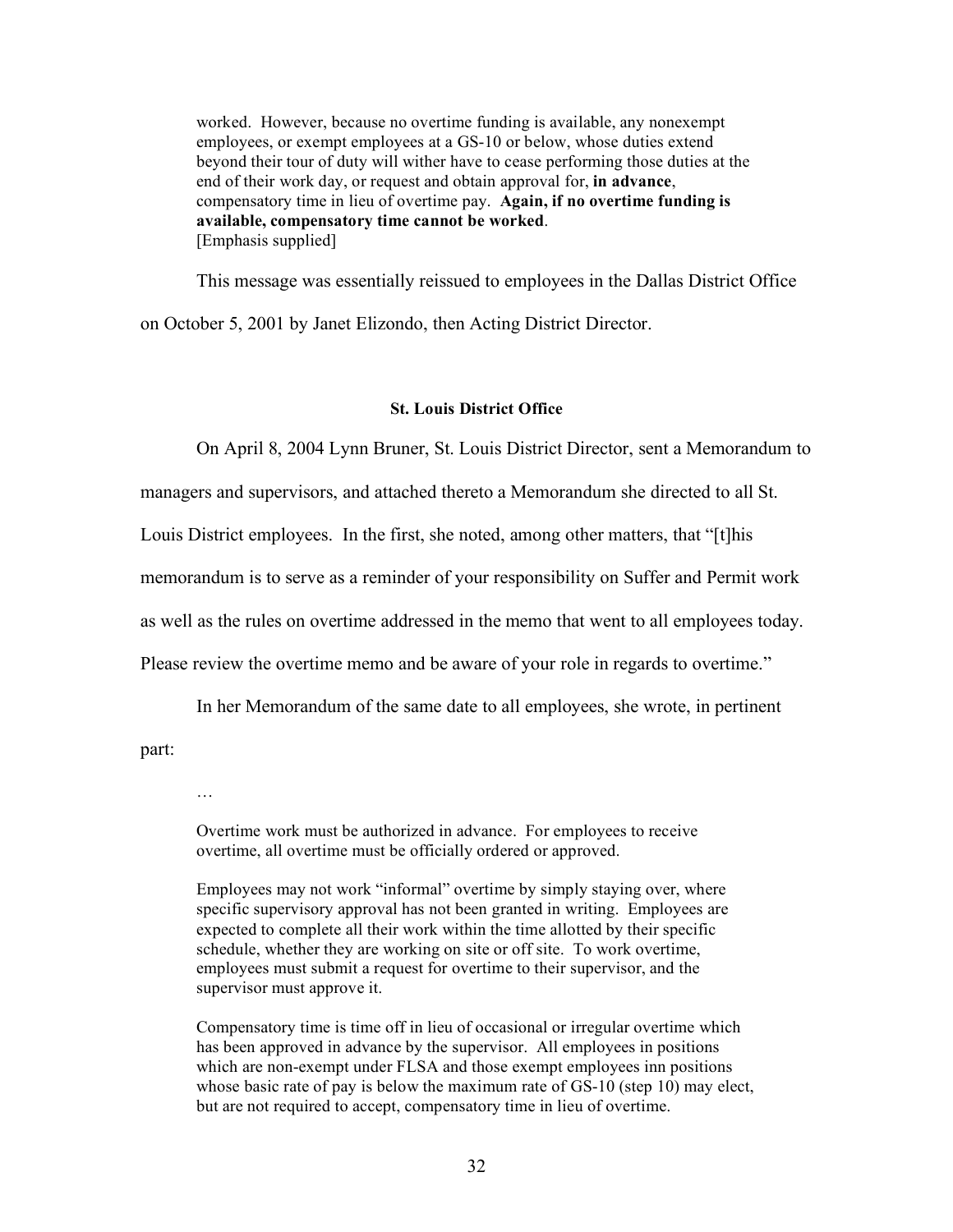In order to facilitate occasional unplanned overtime that investigators, mediators or other employees may need in order to complete tasks that extend beyond the scheduled work day, supervisors will work [with] the employees to adjust reporting time, grant credit time and make other appropriate arrangements, including the payment of overtime, to allow the prompt completion of work. Employees should advise their supervisor in advance whenever they foresee that such a need may arise. In general, however, work should be planned in anticipation of being completed within the parameters of a given work day. …

#### **THE ISSUE OF WHETHER THE CONCEPT OF "SUFFERED OR PERMITTED" OVERTIME IS APPLICABLE TO EMPLOYEES ON A FLEXIBLE SCHEDULE**

The Agency contends, among other matters, that, as a matter of law, the concept

of "suffered or permitted" overtime is not applicable to employees who work under a

Flexible schedule.

The Agreement, at Section 30.04(c), sets forth the parties' understanding of what

constitutes a "Flexible Work Schedule Program." It provides the following:

- (c) The Flexible Work Schedule Program shall consist of:
	- (1) Flexitour which is a flexible schedule containing core time on each work day in which an employee having once selected starting and stopping times within the flexible band, continues to adhere to those times.
	- (2) Gliding Schedule which is a flexible schedule in which an employee has a basic work requirement of eight (8) hours in each day and 40 hours in each week, and may select an arrival time each day and may change the arrival time daily as long as it is within the established flexible time band.

This provision stands in contrast with Section 30.04(d), which sets forth various

configurations of what the parties agree constitutes a "Compressed Work Schedule." It

provides:

(d) Compressed Work Schedule is any schedule under which a full-time employee fulfills an 80-hour biweekly work week in less than 10 work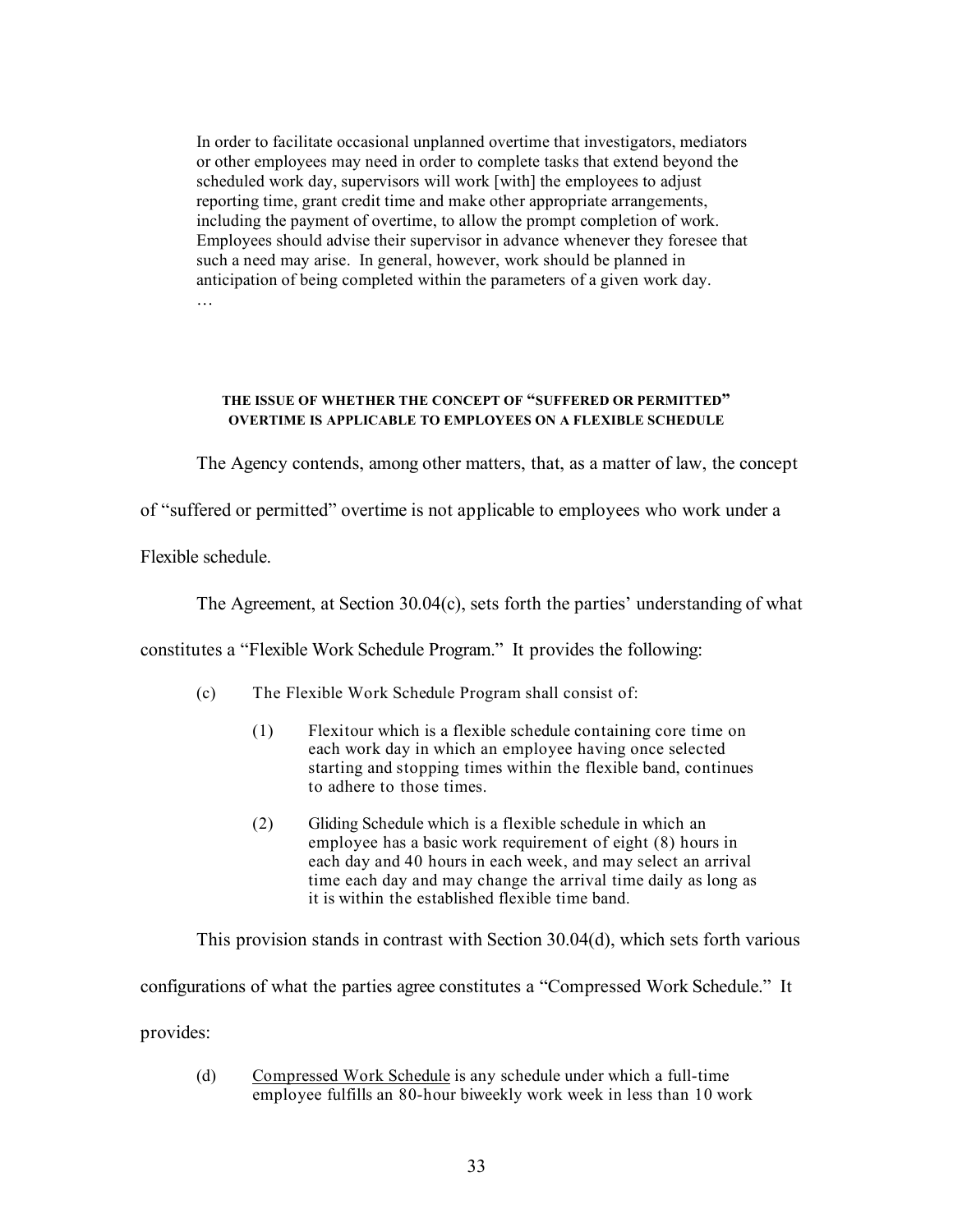- days. The Compressed Work Schedule Program shall consist of:
- (1) 5/4/9 in which employees works [sic] 80 hours for the biweekly pay period: five (5) days in one week and four (4) days the next week with one (1) day off.
- (2) 4/10 in which employees work a four (4) day week for a total of 40 hours each week with one (1) day off.
- (3) 4/9/4 in which employees work four (4) nine (9) hour days and one four (4) hour day per week, for a total of 40 hours per week and 80 hours per pay period.

Further, Section 30.07 ("Credit Hours") of the Agreement sets out certain

differences between these two schedules and provides:

Only employees working under a Flexible Work Schedule who work beyond their eight (8) hour work day may earn credit hours with supervisory approval. An employee may not earn more than eight (8) credit hours in a pay period or accrue or carryover more than eight (8) credit hours. Earned credit hours must be used by the employee with the approval of the supervisor. Earned credit hours must be used before compensatory time or annual leave. Credit hours are limited to eight (8) hours per pay period. Any hours authorized to be worked in excess of the eight (8) hours shall be treated as overtime.

In accordance with 5 U.S.C. §6121(4), employees on Compressed Work Schedule Programs may not earn credit hours.

The Agency draws my attention to the Federal Employees Flexible and

Compressed Work Schedules Act of 1982, 5 U.S.C. §6120 *et seq*., which established a method whereby Federal agencies could create employee work schedules that would both achieve program goals and accommodate the personal needs of employees. As noted above, the Agency here argues that employees on a Flexible schedule may not earn "suffered or permitted" overtime. The reason, it explains, is that such employees earn credit hours for time worked beyond their eight-hour work day, pursuant to Section 30.07. This is consistent with the Federal Employees Flexible and Compressed Work Schedules Act except for the Act's 24-credit-hours-per-pay-period accumulation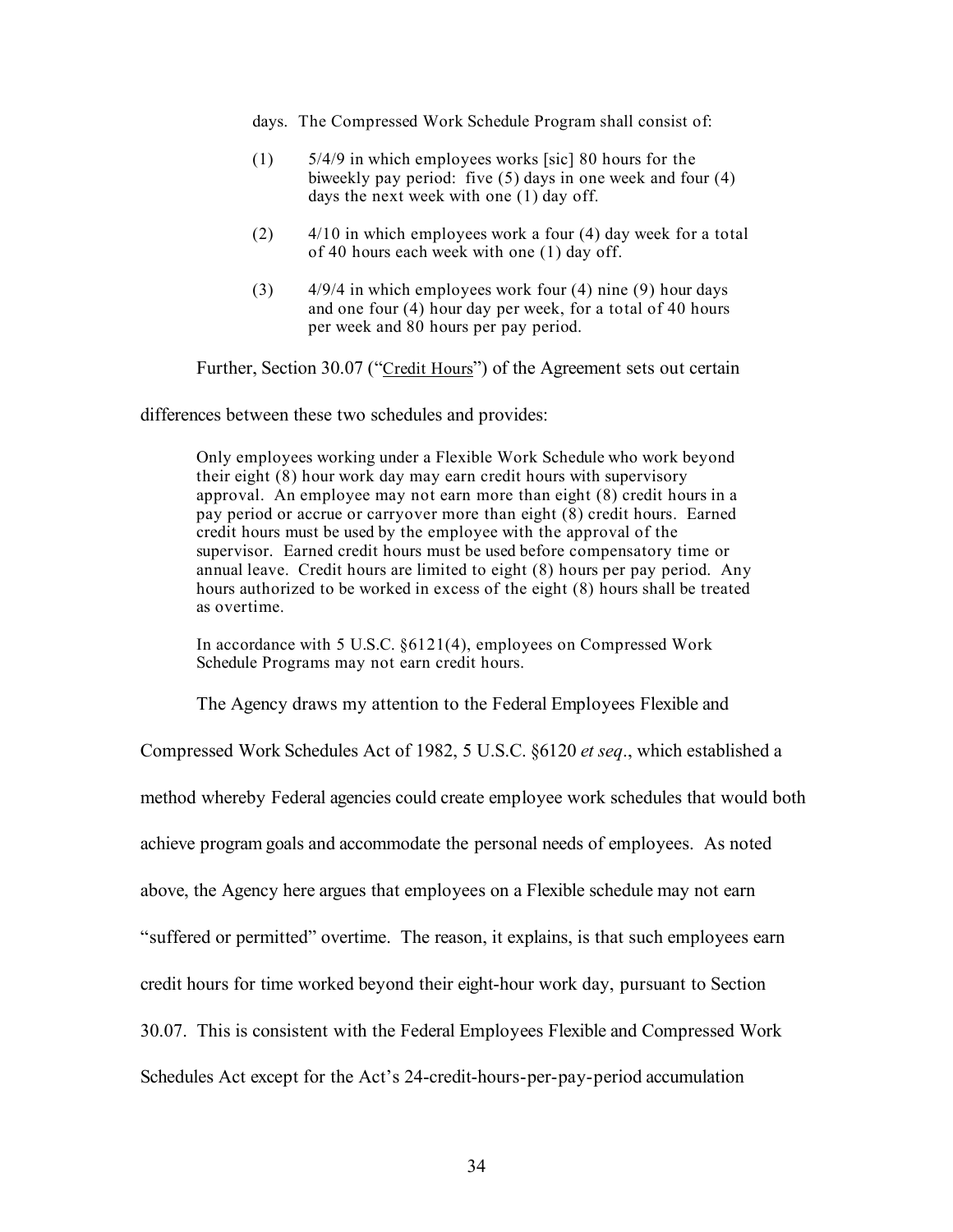provision (5 U.S.C. §6126(a)), where Section 30.07 of the Agreement limits such accumulation to eight hours.

As the Agency argues further, 5 U.S.C. §6121(6) defines "overtime hours" for employees under flexible schedule programs as "all hours in excess of 8 hours in a day or 40 hours in a week which are officially ordered in advance, but does not include credit hours...." Taken together with the provisions of Section 30.07 of the Agreement, the result is that an employee on a Flexible schedule who elects to work beyond eight hours in a day or forty in a week owing to a desire to vary the length of his or her work week or work day, as opposed to supervisory direction, will thereby earn credit hours. By Section 30.07, such hours are limited to eight per pay period. They are not deemed overtime hours for two reasons: (1) they are not officially ordered in advance; and (2) even if beyond the limit of eight per pay period, they are deemed overtime hours only if, under Section 30.07, they are "authorized to be worked."

I note further the Agency's reference to the Federal Court of Claims decision in *Aletta v. United States*, 70 Fed. Cl. 600 (2006). In *Aletta*, attorneys for the Internal Revenue Service who worked flexible schedules claimed they were entitled to payment for overtime hours that were "induced, encouraged, or expected," and thus "authorized," even absent a written order. Relying on the *Doe* case, the Court denied the claim as a matter of law, refusing to adopt a liberal approach to the notion of "authorized approval."

For these reasons, therefore, the Agency is correct in asserting that employees on a Flexible schedule are not eligible for "suffered or permitted" overtime. As will be seen below, this conclusion is not so with respect to employees on Regular and Compressed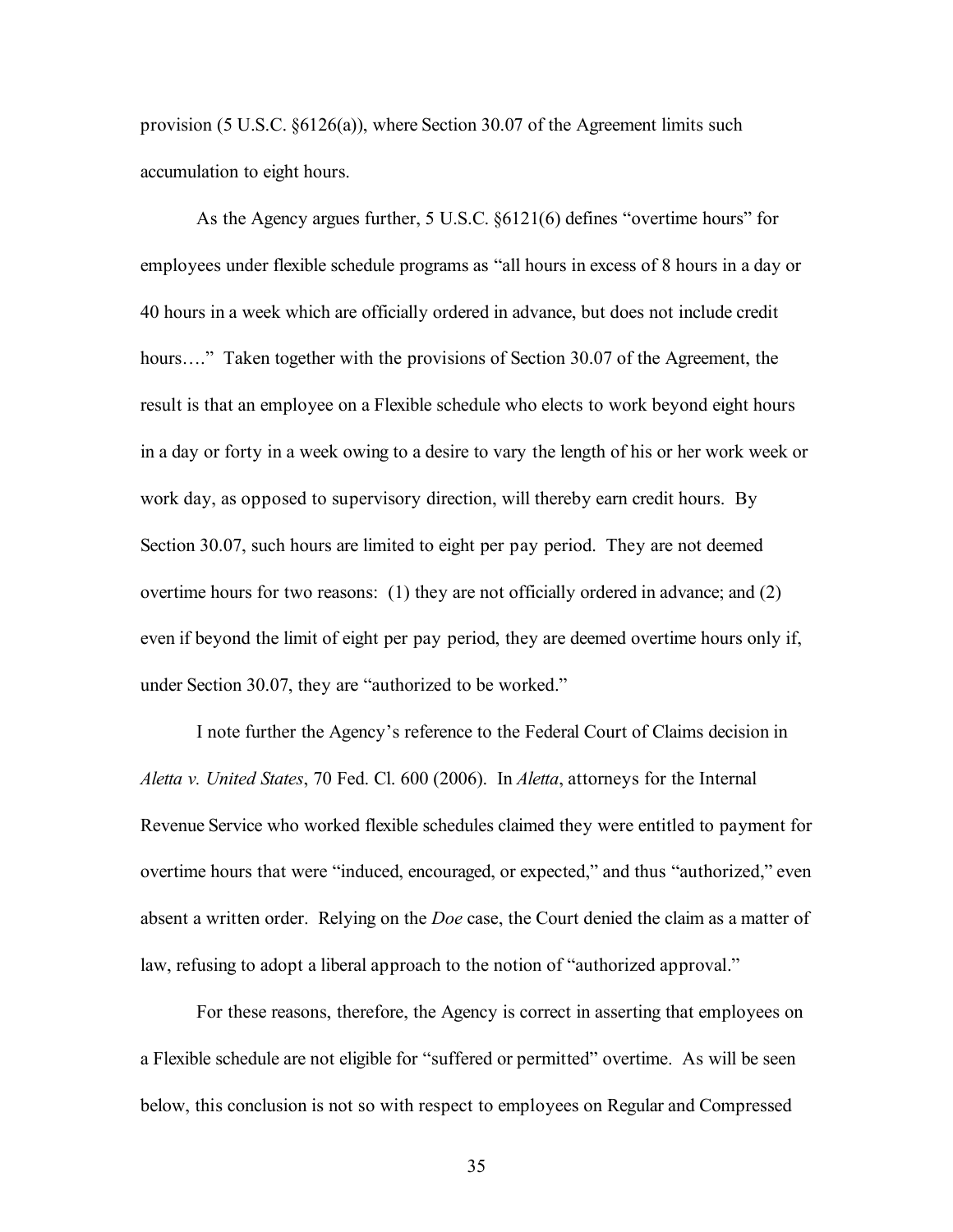work scheduled who perform work that satisfied the elements of "suffered or permitted" overtime.

In this respect, I note the Agency's further assertion that "even those on compressed schedules were de facto flexible schedule employees." The Agency argues, in support of this assertion, that, since employees on Compressed schedules "routinely availed themselves of the flexibilities permitted by most supervisors to modify their schedules…," these employees, like those actually on Flexible schedules, should merit no overtime payment for any extra hours not ordered in advance. In so arguing, the Agency has analogized, in detail, the work schedules of employees who work some variation of a Compressed schedule with employees who, in turn, work some variation of a Flexible schedule, and urges that I treat them similarly – namely, by declaring them ineligible for "suffered or permitted" overtime.

I reject this argument. On the one hand, the Agency expressly acknowledges that employees on Compressed or Regular schedules may be eligible to meet the preconditions for "suffered or permitted" overtime. On the other, the Agency would have me disqualify them because, as it explains, supervision permits them flexibility to modify their schedules. Thus, presumably, the very same Agency "largesse" it argued should not have denied it the right to exclude employees' daily thirty-minute "rest periods" from being counted as "hours of work" should likewise permit its supervisors' "flexibility" to transform Compressed schedule employees into Flexible schedule employees, thus *per se* denying them the opportunity to claim "suffered or permitted" overtime, presuming they otherwise qualify.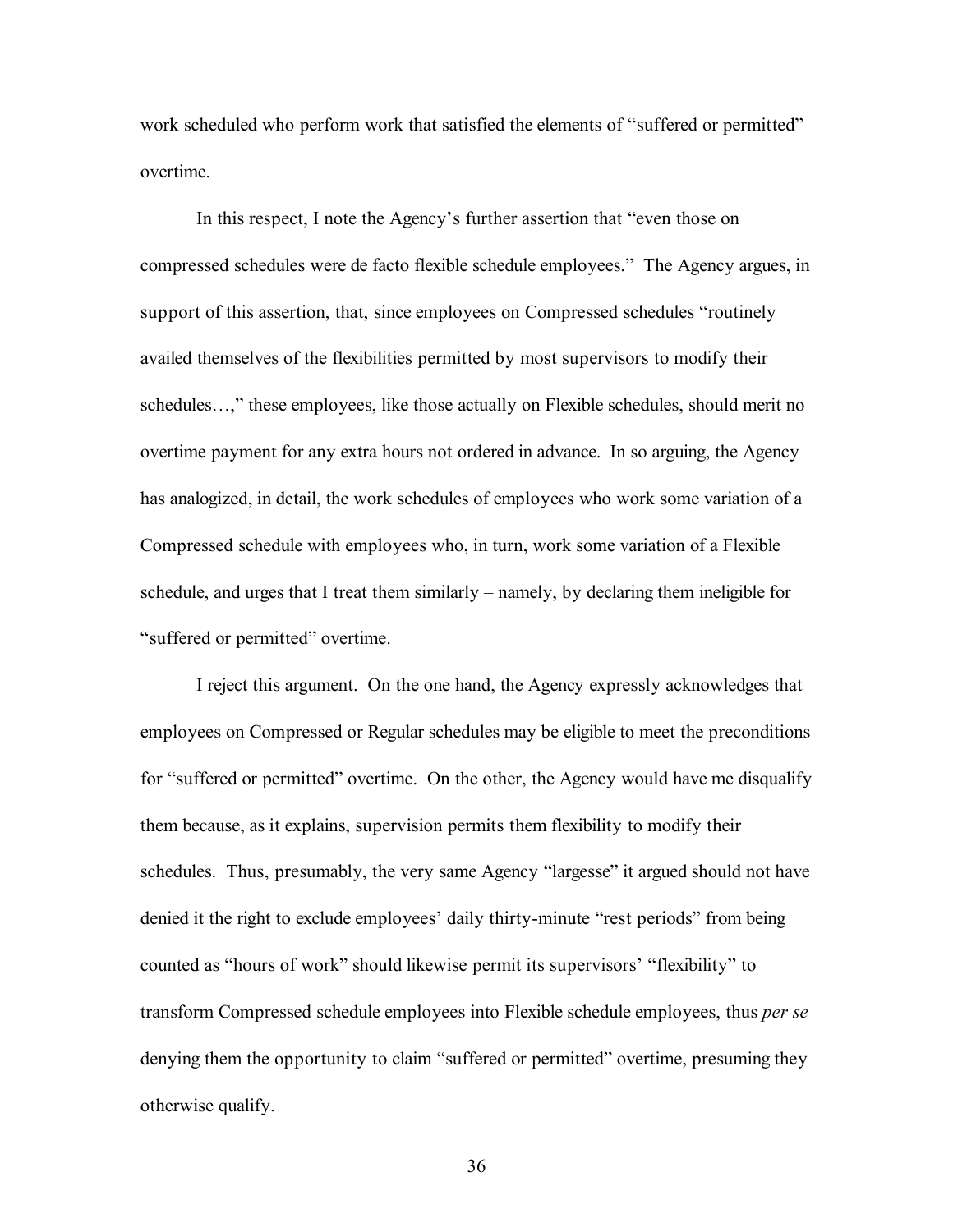No less importantly, the Agency would, by this argument, have me overlook the fundamental fact that these parties negotiated the "Flexible Work Schedule" and the "Compressed Work Schedule" as two distinct work systems. They freely and collectively chose to segregate them at the bargaining table. The Agency must now be directed to adhere to its bargain. By its argument here, it effectively asks me to facilitate an altering of that bargain. Grievance arbitration is not the proper means of effecting that change.

# **THE MATTER OF THE AGENCY'S LIABILITY FOR "SUFFERED OR PERMITTED" OVERTIME**

As already noted, the concept of "suffered or permitted" overtime is plainly set forth in Federal regulations. It is, for example, expressly referenced in 5 CFR §551.401(a)(2) and in 5 CFR §551.104. The latter language is tracked virtually verbatim in Section 31.09 of the Agreement. The parties may therefore be presumed to be very familiar with this concept and under what circumstances it may be applied. In this respect, I conclude that hours that are "suffered or permitted" may, but need not, meet the standard of hours that are "induced, encouraged, or expected," as referenced in *Aletta v. United States*, above.

The first inquiry on the matter of the Agency's liability for "suffered or permitted overtime is what must be proved. I note the Agency's position, set forth in it Post-Hearing Brief, that "the Union would have to have proven that, not only did non-exempt employees work extra hours on a particular day, but also the work performed needed to be performed during that extra time, rather than during the next work day or later." It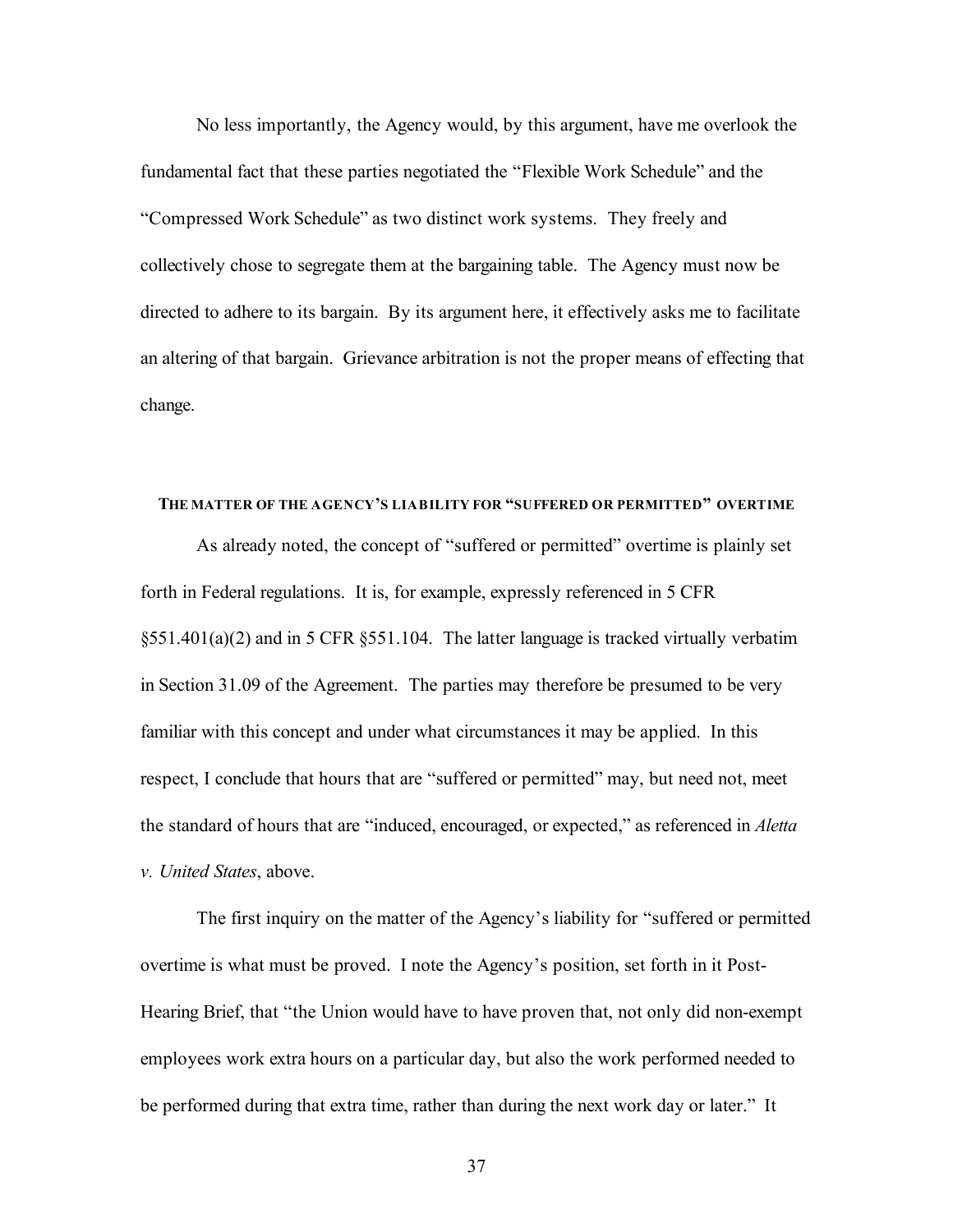makes this assertion because, in its view of the record, "the overwhelming weight of the evidence was that most extra hours were either without the knowledge of the manager or were completely voluntary and at the request of the employee for his or her convenience or personal desires, and neither ordered or required by management nor necessary for business reasons."

I do not accept this theory of the Union's burden because, with due respect to the Agency, I find it wrong as a matter of law. By its approach, it grafts elements onto the concept of "suffered or permitted" overtime that nowhere appear in OPM regulations, not to mention Section 31.09 of the Agreement. No showing is needed that the work performed *had* to be performed outside regular work hours. The mere fact that it *was* performed outside regular work hours is what potentially qualifies it as "suffered or permitted" overtime. Furthermore, to the extent any such work may have been without the "knowledge" of the manager, such knowledge, by the very terms of the definition of "suffered or permitted" overtime, need not be actual, but may also be imputed, owing to the "knows or has reason to believe" language in Section 31.09 and 5 CFR §551.104. I will examine the issue of supervisory knowledge further below in greater detail.

A corollary point is the Agency's argument that, absent proof from the Union that EEOC management had reason to believe that assigned work could not be performed within the 40 hours per week/80 hours per pay period time frames, it could not be shown that management had reason to believe that "suffered or permitted" overtime was being worked. There is no denying the evidence in the record from some supervisors reflecting their belief that their subordinates could complete their assignments within these time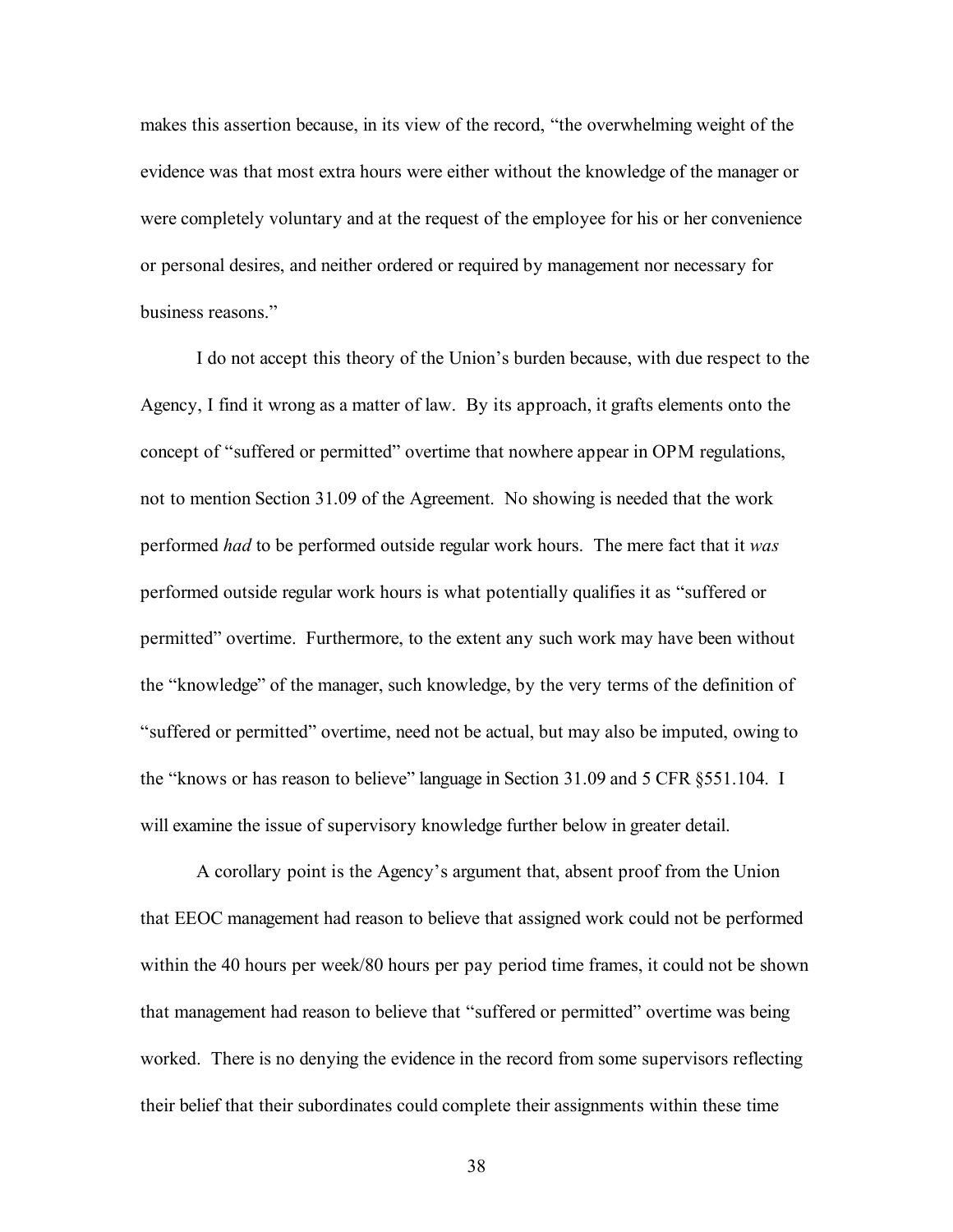frames. Given this belief, however, it bears no relation whatever to whether they knew or should have known that such extra work was, in fact, being performed.

Whether such extra hours "were completely voluntary and at the request of the employee for his or her convenience or personal desires" is likewise not relevant to the current determination of "suffered or permitted" overtime. Once again, that the hours were worked in the first instance is the objective prerequisite. The Agency's argument of extra hours being "voluntary" is, with due respect, disingenuous. Such extra hours surely are "voluntary" to the extent that they are not directed by supervision. Furthermore, "convenience or personal desires" is, in virtually all the circumstances revealed by this record, not in play. These employees worked these extra hours not because it was convenient or because that is what they wanted; they did so in order to ensure that their work was completed. That is the only "voluntary" element that is relevant. Only in a very few cases was "convenience or personal desires" a reason, and that was because a few employees truly wanted compensatory time, typically to counter a low or exhausted leave bank. Indeed, the only way in which the element of choice enters into this case is whether an employee's "choice" of compensatory time versus overtime payment is uncoerced, as referenced in 5 CFR §551.531(c).

On the matter of "choice," I emphasize further that I do not liken the case before me to that of *American Federation of Government Employees, Local 507 and United States Department of Veterans Affairs Medical Center, West Palm Beach, Florida*, 58 FLRA 378 (2003)("*VA Medical Center*"). There, the Authority deferred to the arbitrator's factual finding that employees could freely select between working for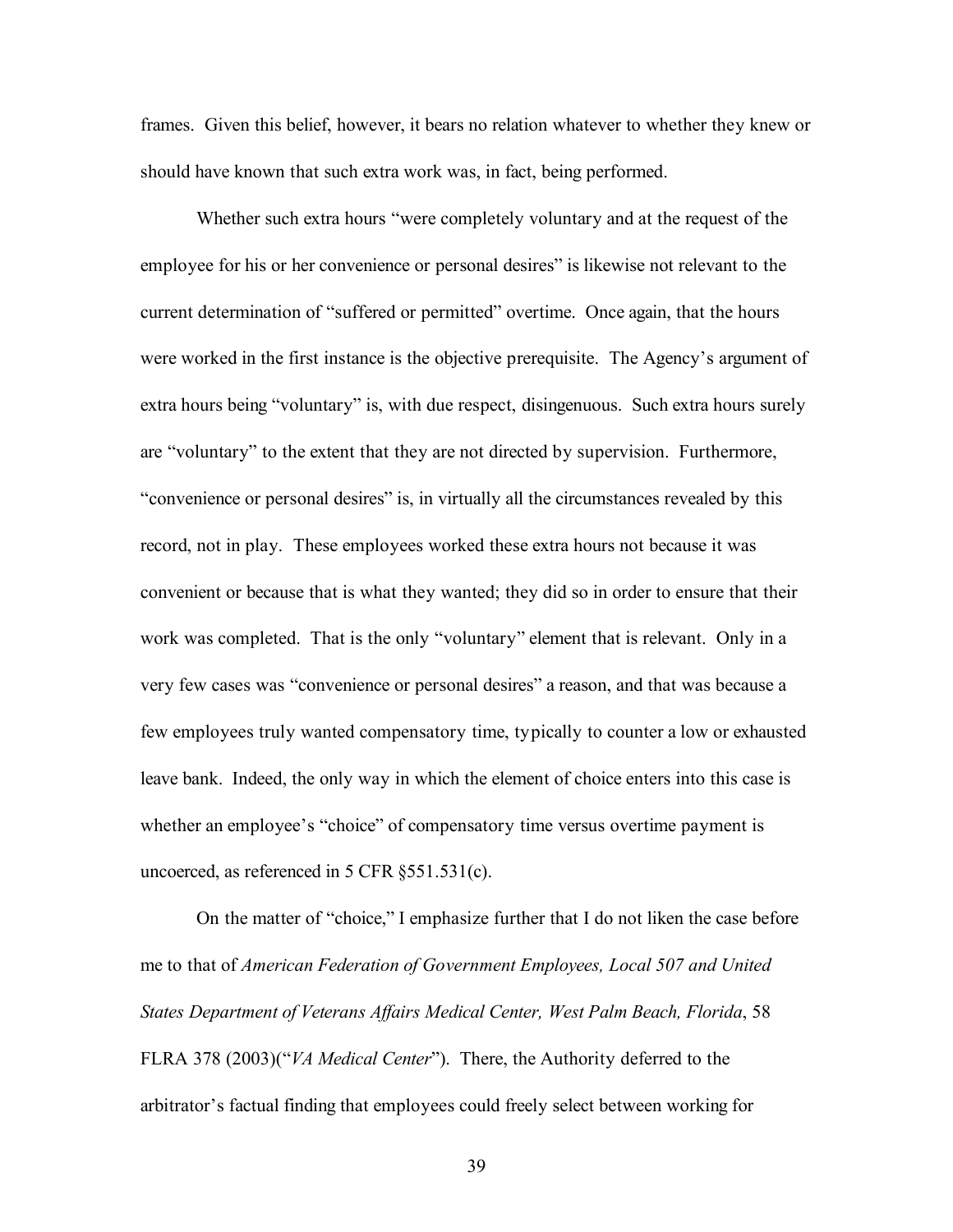compensatory time or not working at all, and that "the employees' main motivation in choosing compensatory time was personal convenience." *Id.* at 381. I recognize that the Agency makes this "personal convenience" argument to me here. As already stated, and with the few exceptions I have here recognized, I expressly find that the employees at issue here worked extra time, for which they received compensatory time, in order to ensure completion of their work duties, and not for reasons of personal convenience.

Finally on this point, if such hours are "neither ordered or required by management," that is the very fact that potentially qualifies them as "suffered or permitted." As to whether they are "necessary for business reasons," I can find nothing in the voluminous record of this case, by way of testimony or documents, that suggests anything other than that these disputed hours were, as provided in 5 CFR  $\S$ 551.401(a), "for the benefit of [the A]gency and under the control or direction of the [A]gency" and, thus, deemed "hours of work." Indeed, I was able to note no Agency witness, supervisory or otherwise, who disputed the proposition that the hours at issue constituted "hours of work," as that term is employed in 5 CFR §551.401(a) and 421. Wanda Milton, for example, Director of the Little Rock Area Office, endorsed the proposition that all hours here at issue constituted "hours of work," as did John Fitzgerald, Deputy Director of the Atlanta District Office. I find that this responds completely to the Agency's argument that the Union bore the burden of establishing that each activity for which overtime compensation is sought constitutes "work."

In light of my findings above, I conclude that what must be demonstrated by the Union in order to establish that work in question constitutes "suffered or permitted"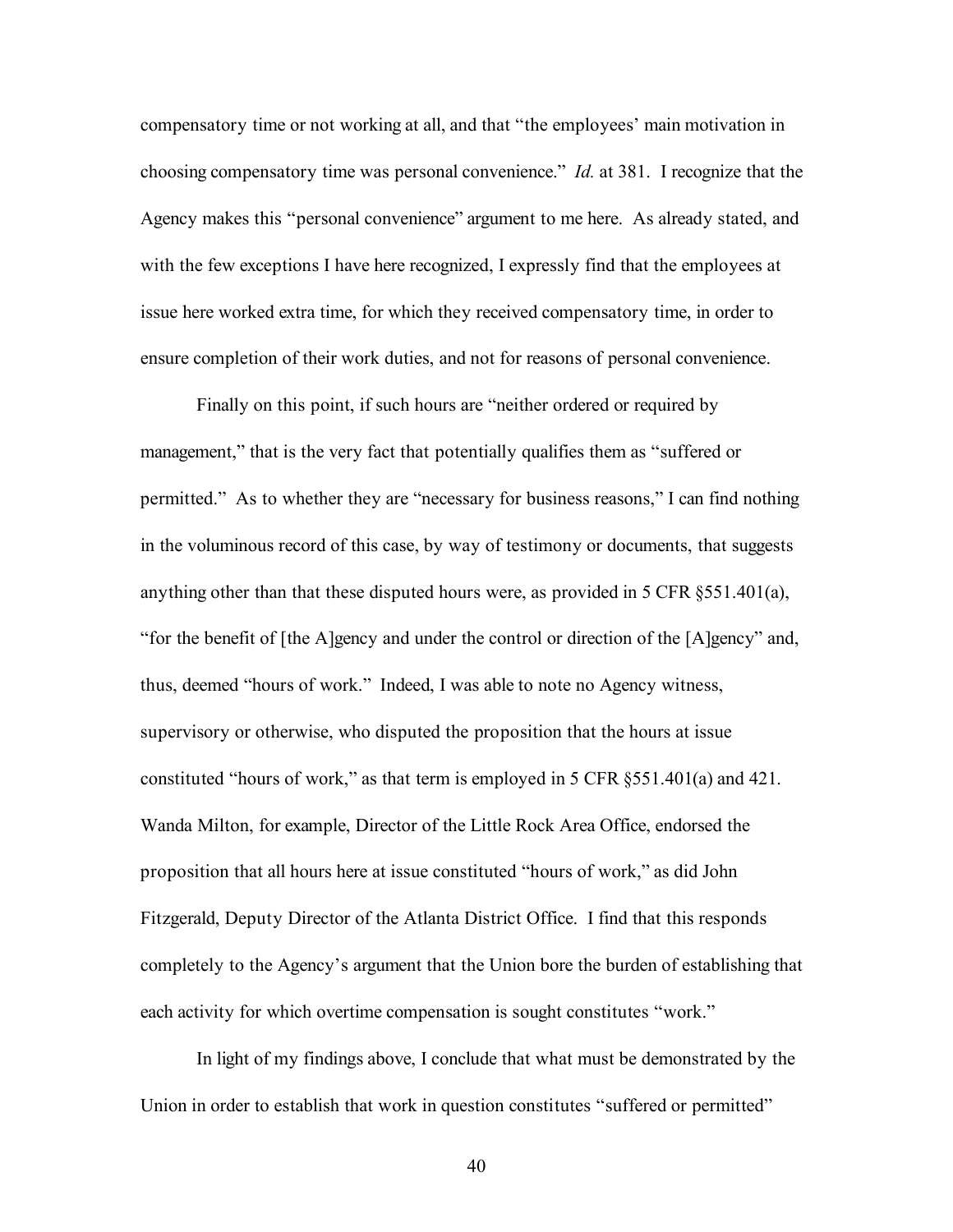overtime are those very elements set forth in Section 31.09 and 5 CFR §551.104. All the work at issue was accepted by supervision, in the form of some type of compensatory time, irrespective of whether it was solicited. In addition, the mere act of establishing employee schedules is not, in my view, sufficient under the FLSA to avoid a finding of "suffered or permitted" overtime. Supervision must, in addition, assure that these employees work only the scheduled hours. Moreover, by my reading of the Agreement and applicable OPM regulations, a finding of "suffered or permitted" overtime is not avoided merely by a supervisor's telling employees, as did, for example, Wilma Javey, Cincinnati Area Office Director, that they are free to go home at the end of their scheduled tours, much less if they are asked to stay. All of this is so irrespective of whether or not it may be found that "sign-in/sign-out" sheets used in some offices may be found to be accurate or reliable.

The principal issue that must be addressed is the matter of compensatory time being granted in lieu of the payment of overtime for hours found to be "suffered or permitted." I will examine this in considerable detail as I review the extensive testimony that bears on this issue. Nevertheless, one point that must now be made, and which I explain below, is that "overtime" and "compensatory time" are not legal equivalents.

Section 31.08 of the Agreement provides, among other matters, that non-exempt employees at issue here "may elect, but are not required to receive compensatory time in lieu of overtime." Similarly, under 5 CFR §551.531(a), such employees may make such a request. However, as I note above, these two methods of "payment" are not equivalent options. There is an *entitlement* to overtime, whereas compensatory time operates as an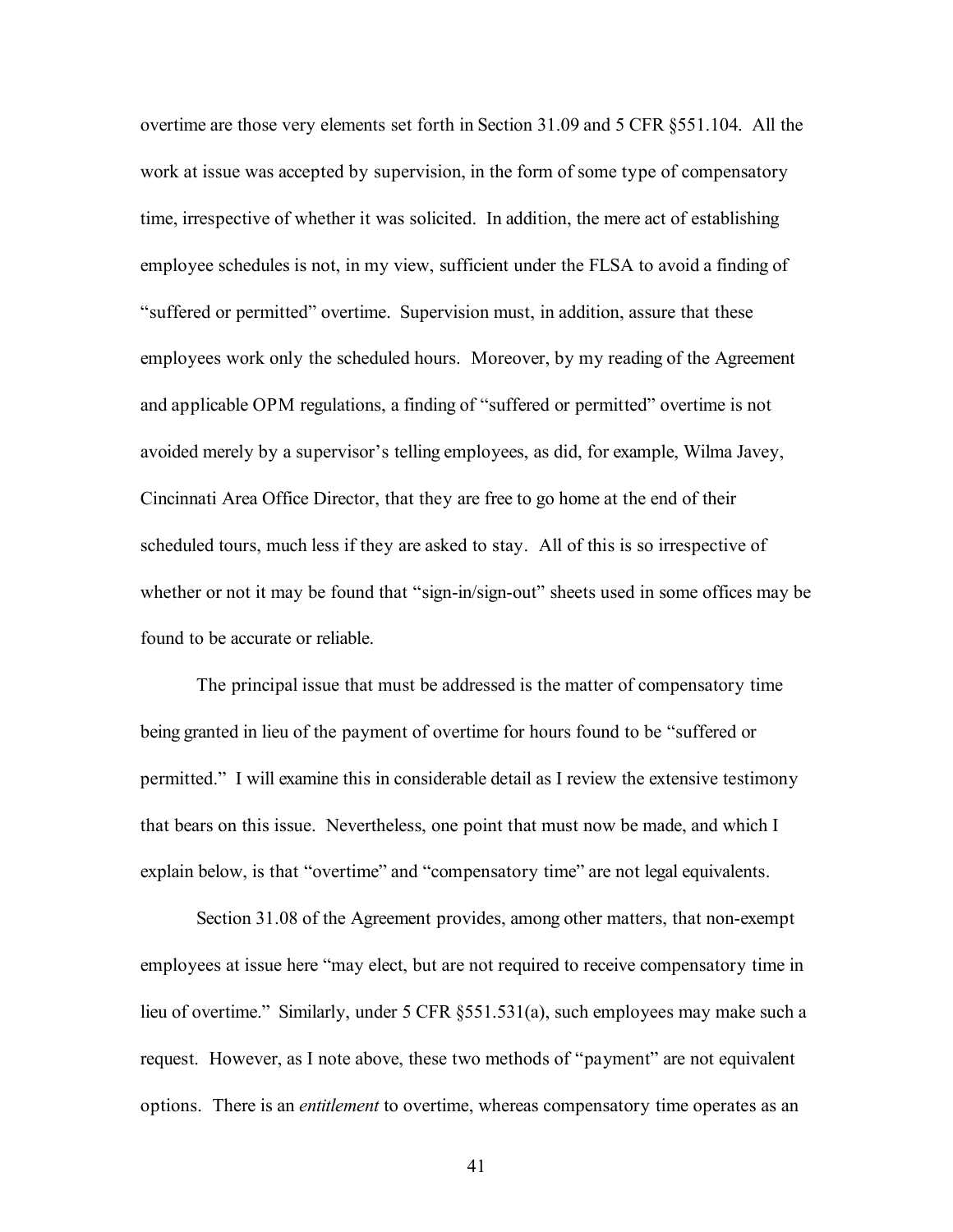*alternative*, should the employee request it. Put another way, it is incorrect to view the FLSA as providing non-exempt employees with the option of selecting either overtime or compensatory time. The right is to overtime; compensatory time is the option.

Clearly, the option of receiving compensatory time must be an uncoerced one. 5 CFR §551.531(c) so provides. In reaffirming this, the Federal Labor Relations Authority in the *VA Medical Center* case went on to find that "there is no indication that pay is required if the employee is permitted to refuse to work overtime hours but chooses to work those hours in return for compensatory time." *Id.* at 380. It found further, echoing one of the points the Agency has stressed in the case before me, that, "[p]ut simply, nothing in the regulation prohibits an employer from offering the employee the choice of overtime work for compensatory time or no overtime work at all." *Id.* It need hardly be said that implicit in this choice is that the work at issue has yet to be performed. Once performed, and an unfettered choice has not been made, if overtime pay is not available, this "choice" is extinguished.

## **THE RECORD EVIDENCE ON THE MATTER OF WORK CLAIMED BY THE UNION TO MERIT "SUFFERED OR PERMITTED" OVERTIME**

I have earlier set forth the contractual, statutory and regulatory bases on which the Union's claim herein rests. These include also the relevant case law that has interpreted these standards.

What must now be addressed is the manner in which Agency supervision has dealt, as a matter of consistent supervisory practice, with time worked that qualifies as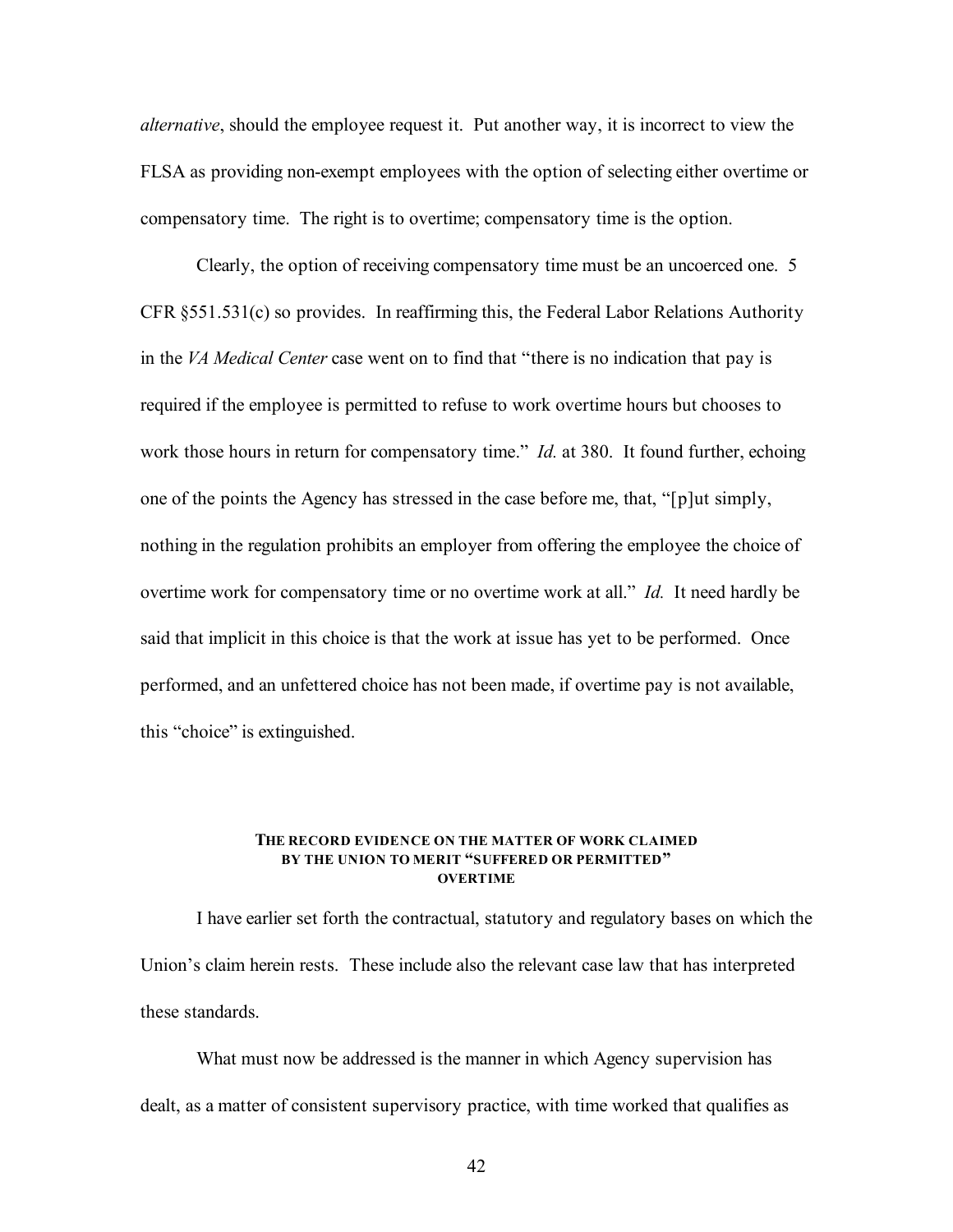"suffered or permitted" overtime. It bears repeating that both the Agreement and OPM regulations are clear on how such time must be treated for pay purposes.

Starting with the Agreement, Section 31.06 provides that "[n]on-exempt employees shall not work overtime when overtime pay is not available." The record is replete with documentation from numerous Agency offices throughout the country, as well as with the consistent testimony of Agency supervision, that overtime pay was not available. By "not available," this means that it was not available to any of the employees at issue in this case. As noted elsewhere herein, overtime monies were sometimes made available to lower-level clerical employees. Thus, by the clear prohibitory language of Section 31.06, the Agency is not permitted to allow non-exempt employees to perform work deemed to be overtime in the absence of available monies to fund such work. In addition, despite the belief of some supervisors, such as Gail Cober, Detroit Field Office Director, this language does not apply only when employees are *directed* to work overtime hours.

Furthermore, 5 CFR  $\S 551.531(c)$  prohibits the Agency from requiring "that an employee be compensated for overtime work under this subpart with an equivalent amount of compensatory time off from the employee's tour of duty." It goes on the provide that "[a]n employee may not directly or indirectly intimidate, threaten, or coerce, or attempt to intimidate, threaten or coerce any other employee for the purpose of interfering with such employee's rights to request or not to request compensatory time off in lieu of payment for overtime hours."

I have already documented the Agency's institutional recognition of the above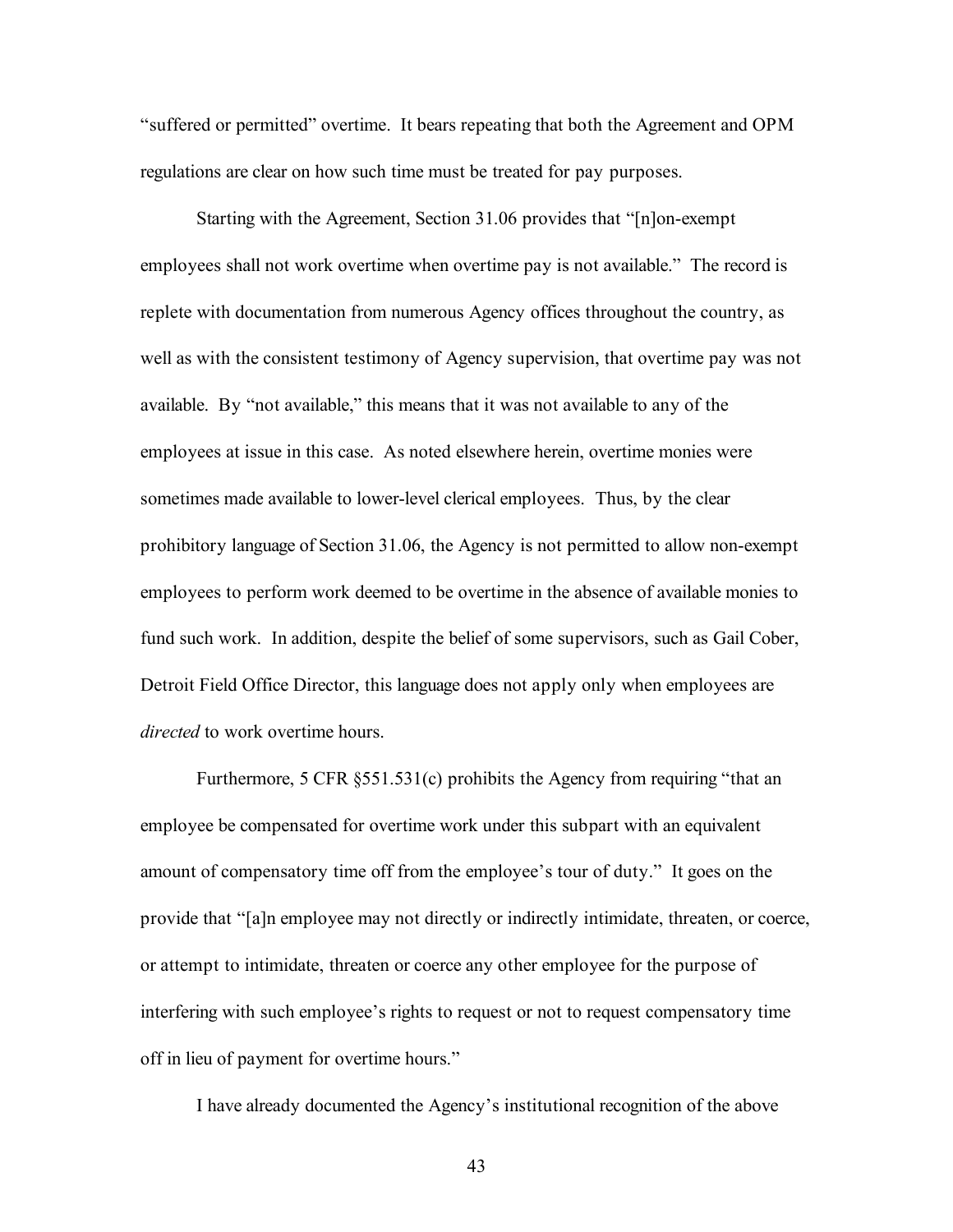requirements. Ms. Cornwell Johnson's September 19, 1995 Memorandum expressly provided, among other matters, that "[m]anagement may not require that these employees accept compensatory time off instead of pay for overtime worked." The March 3, 2003 Ibarguen Memorandum reiterated this, and also required that "you must first ensure that there are sufficient funds in your office's budget to cover the cost of premium pay for the time worked." Supervisors generally testified here that they considered this to be Agency policy, an example being Thomas Colclough, Director of the Raleigh Area Office, although, for her part, Georgia Marchbanks, Director of the Albuquerque Area Office, called it "guidance."

As seen earlier, under "**AGENCY EFFORTS TO ADVISE EMPLOYEES ON OVERTIME ISSUES**," lower level Agency offices communicated the message that, absent the rare availability of overtime funds, extra hours were not to be worked unless compensatory time, not overtime pay, was requested. From both the contractual and regulatory schemes already outlined, this result is impermissible.

Testimony from supervision, as well as non-exempt employees, was consistent in its theme that compensatory time was the only available recognition for working excess hours because overtime funds were nonexistent. One example of this was Regina Husar, a Mediator in the Chicago District Office and formerly an Enforcement Supervisor. Her perception was that there were never funds for overtime in the past, nor will there ever be.

While this theme was replicated throughout these hearings, I must note that upper management in the Agency appeared to view it differently. Ralph Soto, Supervisory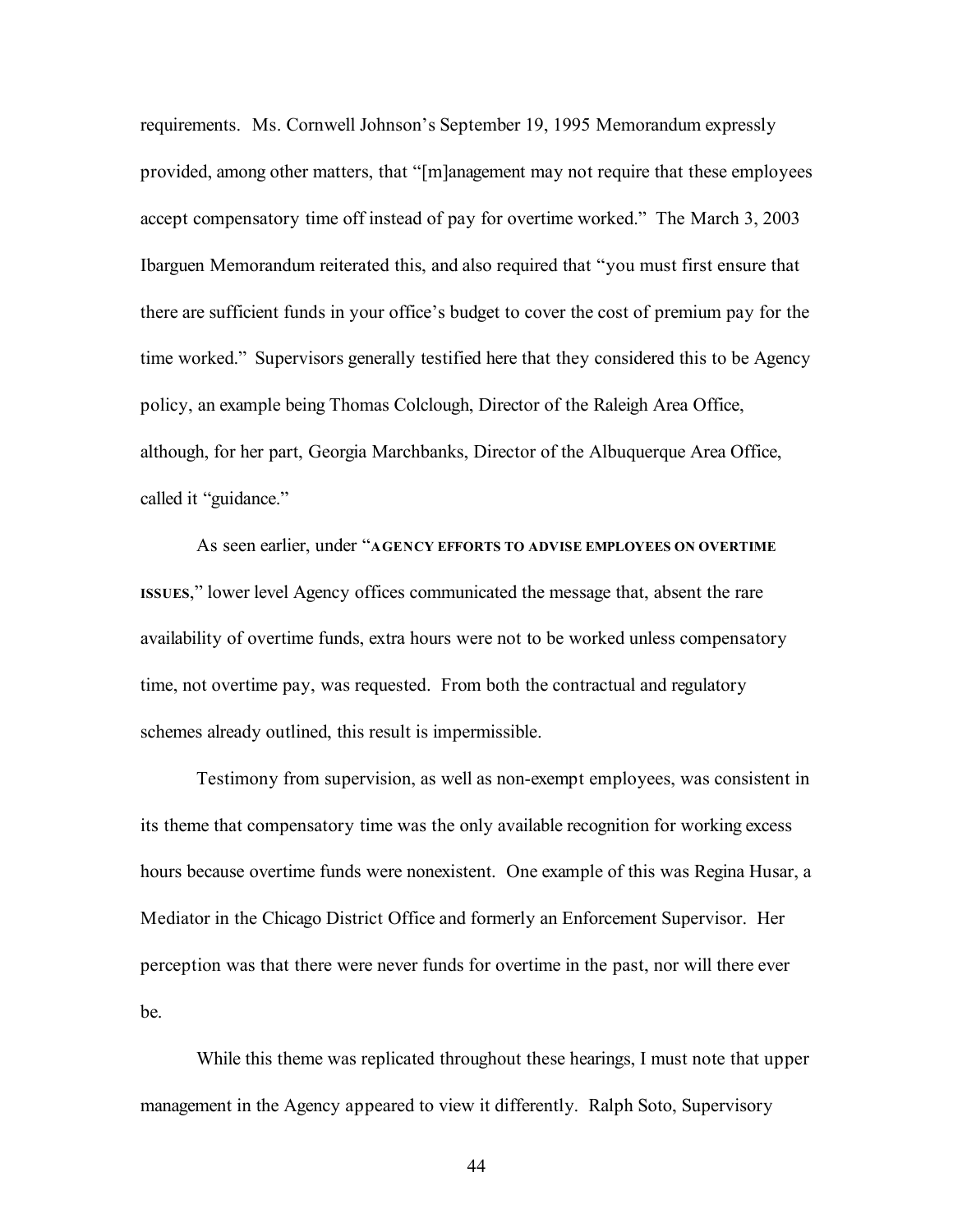Program Analyst in the Office of Field Programs, stated that he encouraged Directors to pay compensatory time for extra work hours. While he believed the Agency was bound by 5 CFR §551.402(a) ("An agency is responsible for exercising appropriate controls to assure that only that work for which it intends to make payment is performed."), he stated further his belief that work beyond regular hours in exchange for compensatory time is appropriate even if no overtime funds are available in that particular office, so long as such monies are available at Headquarters. In this, he appeared to disagree with that portion of the March 3, 2003 Ibarguen Memorandum which required such funds to be in "your office's budget." So did Nicholas Inzeo, Director of the Office of Field Programs, although he acknowledged the authority of Section 31.06 of the Agreement and 5 CFR §551.402(a), and acknowledged further that supervision in the Agency offices generally shared the perception, incorrect in his view, that lack of overtime funds in an office's budget meant that overtime was *per se* unavailable.

From this come such misapprehensions as that of Karen Bellinger, Supervisory ADR Coordinator in the Indianapolis District Office. On the matter of whether an employee who works extra hours has a right to make an election between overtime and compensatory time, she noted that no one ever asked for overtime, when, in fact, as I noted above, it is an entitlement. Moreover, she believed she could not offer the election for the very reason that she has authority over what is in *her office's budget*.

The Agency explains this division in perception by asserting that it is a function solely of its desire to comply with the Anti-Deficiency Act, which requires available funds before such funds are obligated, and which is not at issue here. I acknowledge that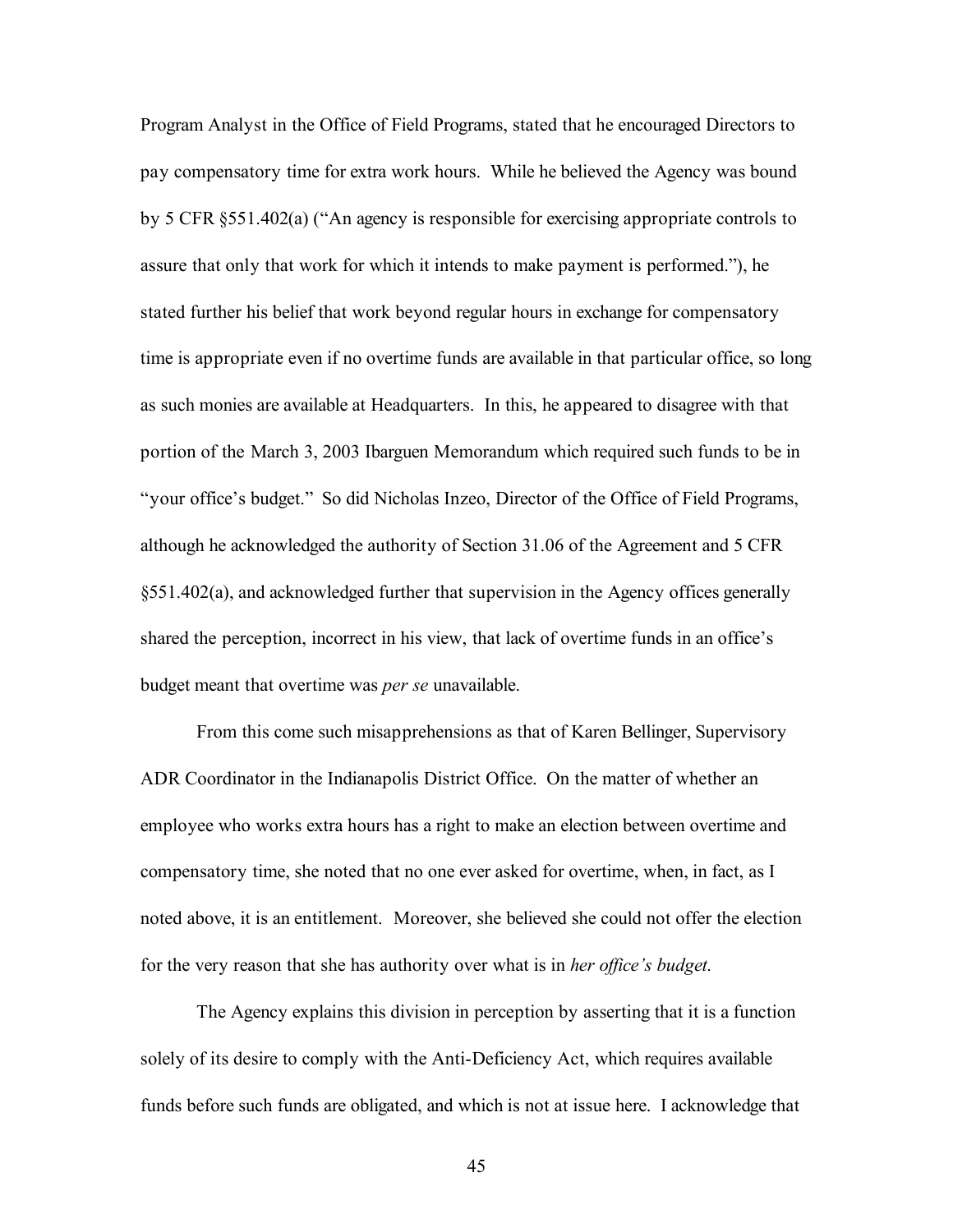argument and will allow the record to speak for itself.

As noted previously, further misjudgments of supervisors included the belief that it was appropriate to grant credit time to employees not on a Flexible schedule. As the Agreement sets forth in Section 30.07, contrary to the actions of Donald Stevens, Director of the Oklahoma City Area Office, and others, such as Audrey Bonner, Enforcement Manager in the Memphis District Office, their granting of credit time to Compressed schedule employees was in violation of law. Among the others wrongly granted credit time were Rosalyn Williams, Senior Investigator in the Atlanta District Office, and Irma Boyce, a Mediator in the Memphis District Office. The notion of supervisors such as Wilma Javey, Director of the Cincinnati Area Office, that compensatory and credit time could be used interchangeably, was clearly wrong.

I now take up the matter of the Union's claim for "suffered or permitted" overtime payment on behalf of Investigators, Alternative Dispute Mediators and Paralegal Specialists. This claim arises from several categories of work-related events, some of which have earlier been referenced generally. Among these are Intake, Onsite visits, Outreach, Mediation sessions and activities related to litigation support. I will examine these below in turn.

### **Intake Activities of Investigators**

As previously noted, Intake activities are a common, regularly recurring event in each Agency office employing non-exempt Investigators. While the schedule established for these activities varies from office to office, both by frequency and by the block of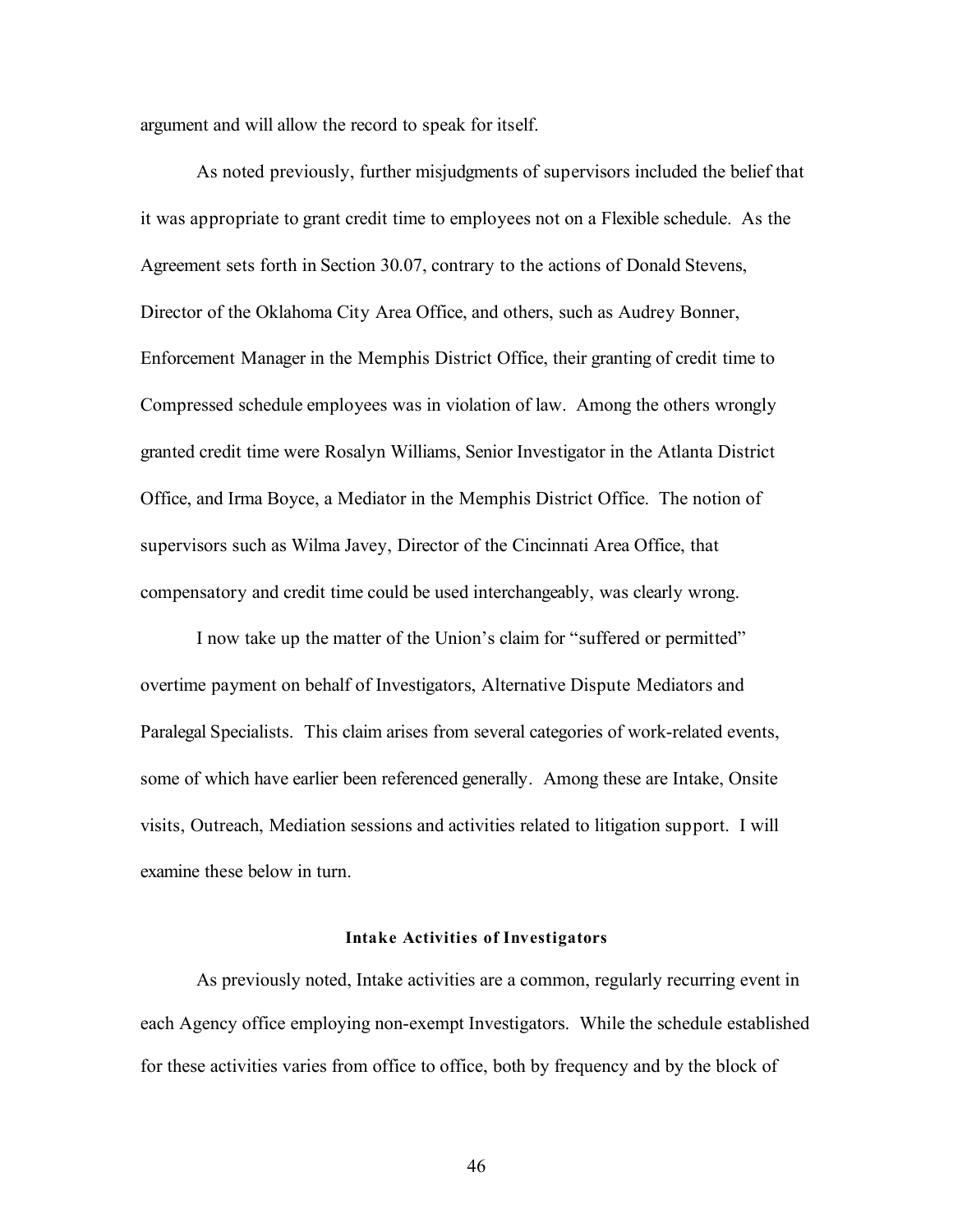time regularly dedicated (typically, either an entire day or an entire week at a time), the nature of these activities is relatively uniform across locations.

Intake periods are those dedicated to "walk-in" traffic. While I recognize the Agency's position that these activities, if properly managed, could be undertaken and completed within the hours set aside by the office for this purpose, the evidence is far from uniform in its support for this conclusion.

Irrespective of an employee's normal work schedule, when he or she was scheduled to perform Intake functions, that employee's workday or workweek (depending on how a particular office scheduled this activity), would revert to a regular eight-hour schedule. This was acknowledged by numerous supervisors, among them Agency witness Alma Anderson, Enforcement Manager in the Dallas District Office. This schedule was sometimes communicated through a Memorandum of Understanding. While Ms. Anderson asserted that it was rare for Investigators to exceed their regular Intake work schedules, it did occur with sufficient frequency that her office generated a "Credit/Comp Time" form to document these occasions. These and other similarly designed forms in other offices were not intended to reflect any excess hours as "overtime," and there was therefore a clear understanding that no such hours were to be so compensated. Just as significant, in my view, is that these forms were generated in the first instance, as they are a recognition that Intake is an activity that may necessitate extra hours that may, in turn, qualify as "suffered or permitted" overtime. Such hours are clearly anticipated, regardless of their frequency, and, rather than being prevented, a mechanism is purposefully put in place to record them.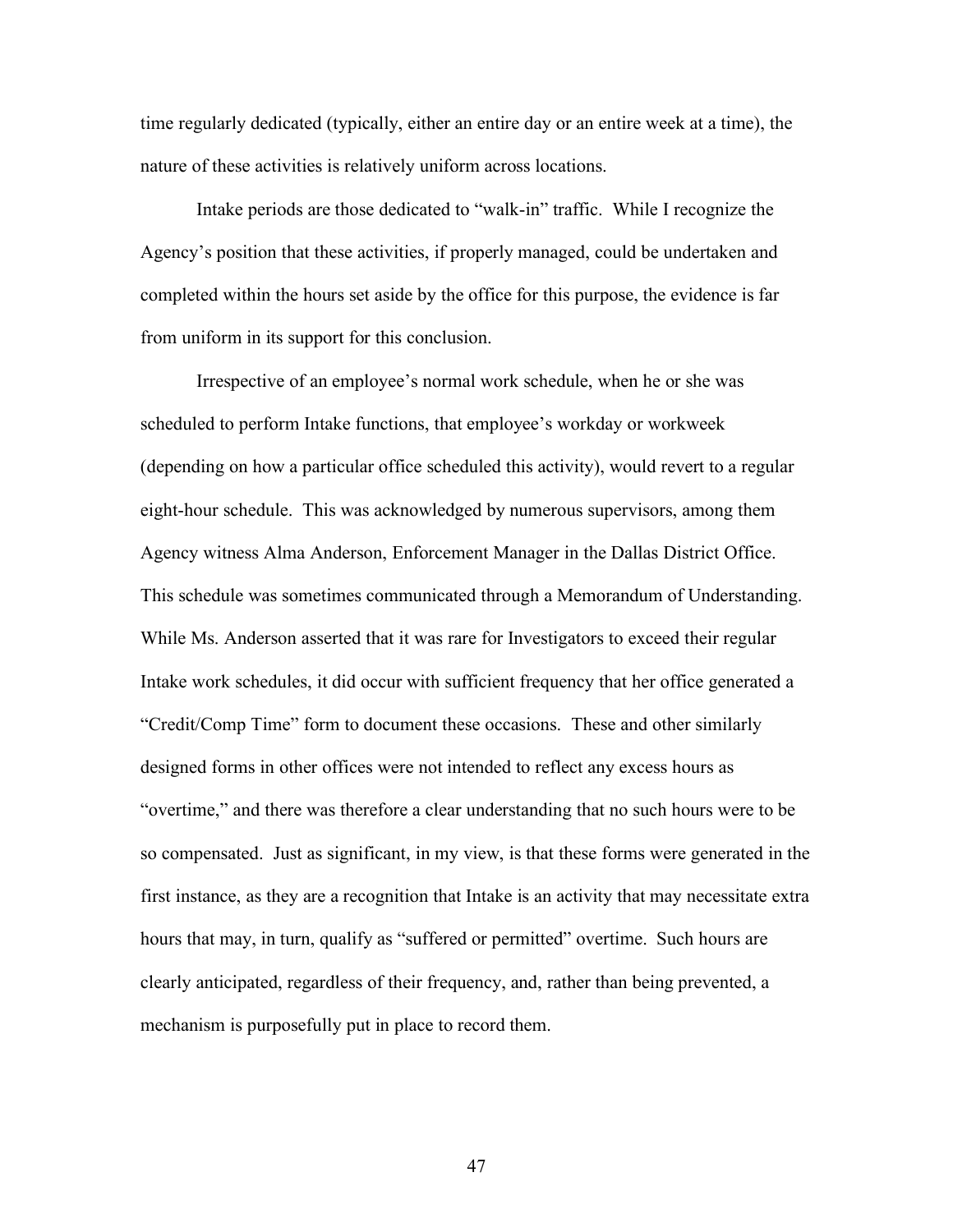This pattern is repeated consistently throughout the record. Pamela Edwards, an Investigator in the Houston District Office, rotated through Intake every six weeks and testified that, from her experience as an Investigator dating to 1981, it was almost impossible to complete her Intake duties within scheduled hours. Typically, all she did by way of reporting excess hours to her supervisor, Joel Lara, was to take the excess time off later, although when the issue of overtime later became a "hot" item, she recorded her hours. In either event, compensatory time was all that was ever offered.

Similarly, Marie Minks, an Investigator in the San Antonio Field Office, testified that she regularly went beyond her scheduled hours on Intake, and that her supervisor, Austin Jaycox (and, before him, Travis Hicks), knowing this was to be expected on Intake, simply gave her equivalent compensatory time, a pattern that was understood and not recorded, except through its usage as "Other Leave Used" on the Cost Accounting Biweekly Time Sheets. Mr. Hicks himself expressly singled out Intake as an activity of Investigators that could not practicably be completed within the forty-hour work week, a view supported by Diego Torres, a Bi-Lingual Investigator in the Savannah Local Office. In addition, Ms. Minks, along with numerous other similarly situated Investigators, observed that, when she faced the necessity of exceeding her time to complete her Intake, she typically would not "chase" the complainant out of the office. She plainly acknowledged the alternatives available – to finish the session by telephone (which she viewed as difficult and, thus, less desirable), to complete the process by mail, or to ask her supervisor to assist her.

Furthermore, as will frequently be seen through the testimony of other witnesses, in both Intake and other circumstances, Ms. Minks was permitted to use her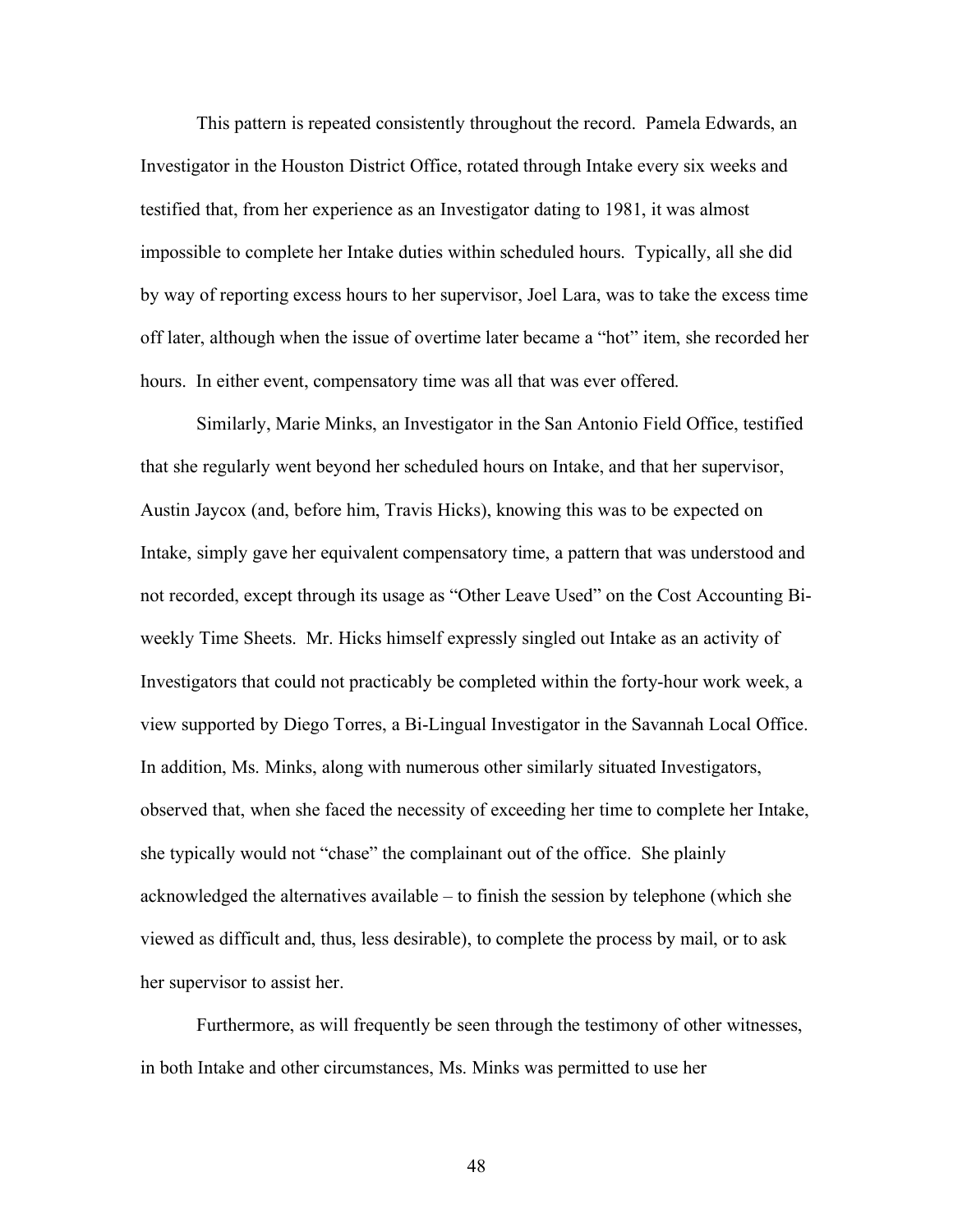compensatory time as needed, if within twenty-six pay periods, although she was encouraged to take the time as soon as possible, an approach shared by supervisors such as Roderick Ustanik, Enforcement Supervisor in the Seattle Field Office. The significance of this is that, while adopting the Agency's position that "suffered or permitted" overtime is reckoned by hours in excess of forty in a week, rather than those merely in excess of eight in a day, compensatory time taken outside this time frame does not bring the total hours worked back within the forty in a week, so as to disqualify them from being treated as "suffered or permitted" overtime hours. This flexibility to use compensatory time within twenty-six pay periods appears relatively uniform throughout Agency locations, as noted, among others, by Katherine Sanchez Perez, ADR Coordinator in the San Antonio Field Office; Joseph de Leon, Supervisory Investigator in the Houston District Office; and James Neely, District Director in the St. Louis District Office.

The nature and volume of Intake work, as the evidence clearly portrays, presents time demands that may be so severe that, as testified by Jannés James, an Investigator in the Greensboro Local Office, there is insufficient time for effective enforcement activity. In Ms. James' case, she noted that her Intake volume was so high and so intrusive of her non-Intake responsibilities that she felt it was necessary to take the matter up with her Union representative. Even Guillermo Zamora, Supervisory Investigator in the San Antonio Field Office, expressly recalled Intake as a time when excess hours were typically worked, principally due to charging parties' coming to the office near the end of the designated Intake hours. In this respect, and in order properly to acknowledge Mr. Zamora's testimony, he added that there are no activities of Investigators that *require*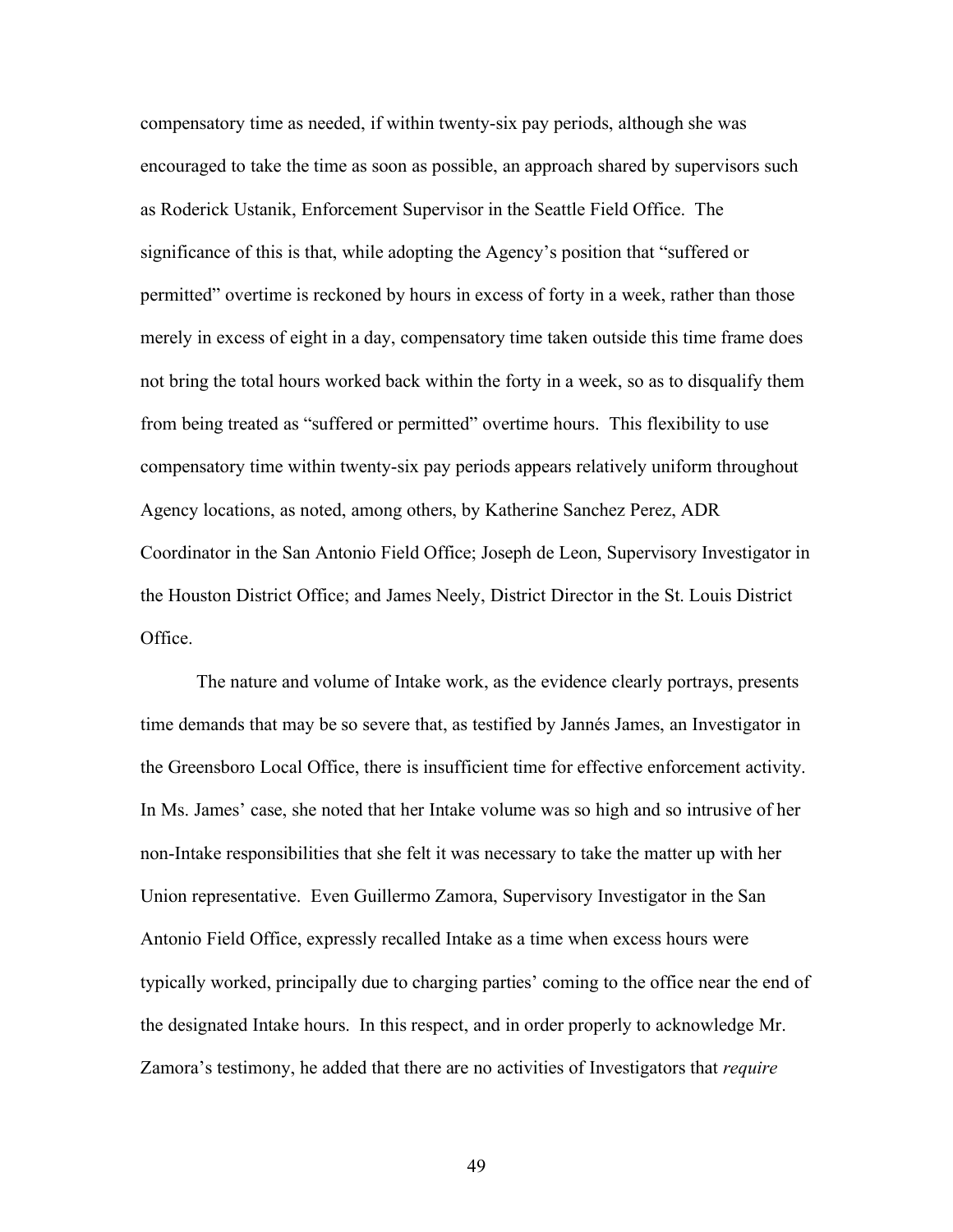them to work beyond their regular tours. Nonetheless, when Investigators have found it necessary to discharge their Intake duties by staying beyond their regular tour in order to service a charging party, and if this extra time is not balanced within the same workweek by compensatory time, "suffered or permitted" overtime is generated, consistent with my findings above.

In furtherance of Mr. Zamora's testimony, one of his Investigators, Tonya Shiver, noted that, if a charging party were to come into the office on Intake shortly before closing, and if that person had traveled a long distance, she found it improper to ask that person to come back at an earlier time of day merely because she (Shiver) would not be earning overtime for the time spent beyond her regular tour. These are plainly among the hours Investigators worked beyond their tours of which they had no advance notice. The understanding from supervision that such extra hours were likely to be generated was affirmed by Rollin Wickenden and Sandra Cox, Investigators in the El Paso Area Office. Moreover, such hours would almost certainly be generated if a charging party arrived late in the day and, but for that individual's charge being processed, it would be statutorily time-barred, as noted by Rosalyn Williams, a Senior Investigator in the Atlanta District Office. The alternative, apparently much less frequently employed, would be for the charging party to complete the Intake questionnaire, date stamp it and reschedule the remainder of the interview, as noted by Ms. James in Greensboro.

It is to be expected that, from office to office, similar Intake-related circumstances would not necessarily be handled in an entirely uniform manner. For example, Darrick Anderson, an Investigator in the Louisville Area Office, testified that he would have a need to stay late while on Intake (his office conducted Intake every three weeks for a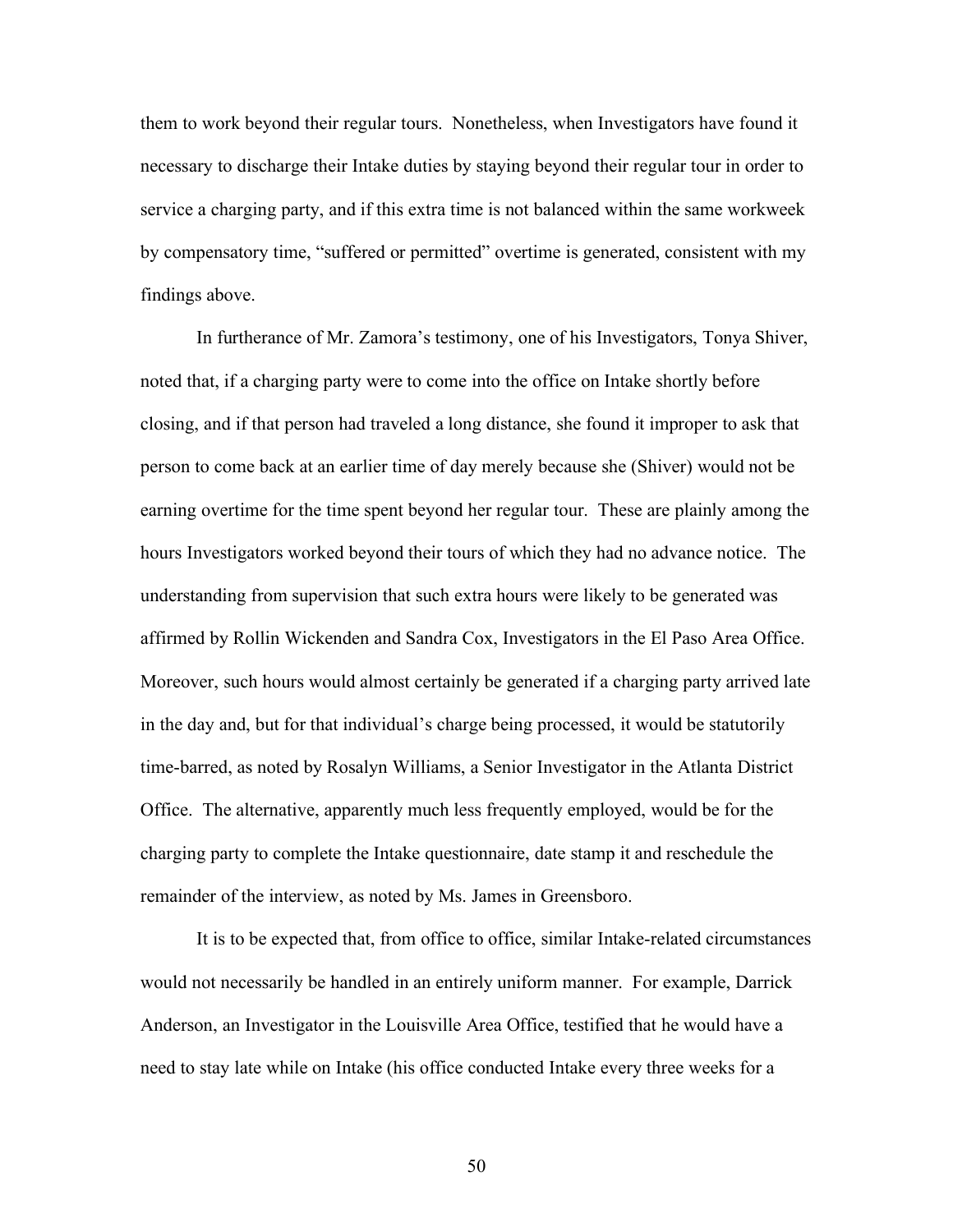week at a time), and that his supervisor, Susan Ryan, would have occasion to see him staying late and would say nothing, apart from offering no overtime payment. Travis Hicks, Enforcement Manager at the San Antonio Field Office (referenced above), reported to the contrary, maintaining that none of his subordinate Investigators had ever worked beyond their regular tours without his knowing and not preventing its occurring. In the event they did so and only reported it to him later, as he noted, he had no opportunity to prevent it.

Far more common, however, were the circumstances such as that of Rosemary Caddle, Investigator in the Miami District Office, who reported that, if she found it necessary to stay late to complete performance of her Intake duties, she would act in accordance with a verbal arrangement with her supervisor, Robert Metaxa, to take a day off later. On occasions when she made calls from home on Intake-related matters, or when she took such work home, she was not compensated for such time, although, as she reported, Mr. Metaxa was aware of this activity as well and she acknowledged having failed to request it. Furthermore, as reported by Investigator Diane Webb of the San Antonio Field Office, her supervisor had occasion to see her working late while on Intake and no discussions ensued, including any instruction for her to stop working.

### **Onsite Activities of Investigators and Mediators**

Onsite activities of Investigators, like Intake, are a necessary element of Investigators' duties, and are a frequent occurrence for Mediators as well. Occasions commonly arise when, during the process of gathering evidence on a charge, an Investigator is required to visit the location of a charging party and/or a respondent. As the evidence summarized below reveals, a fair portion of such activities would have to be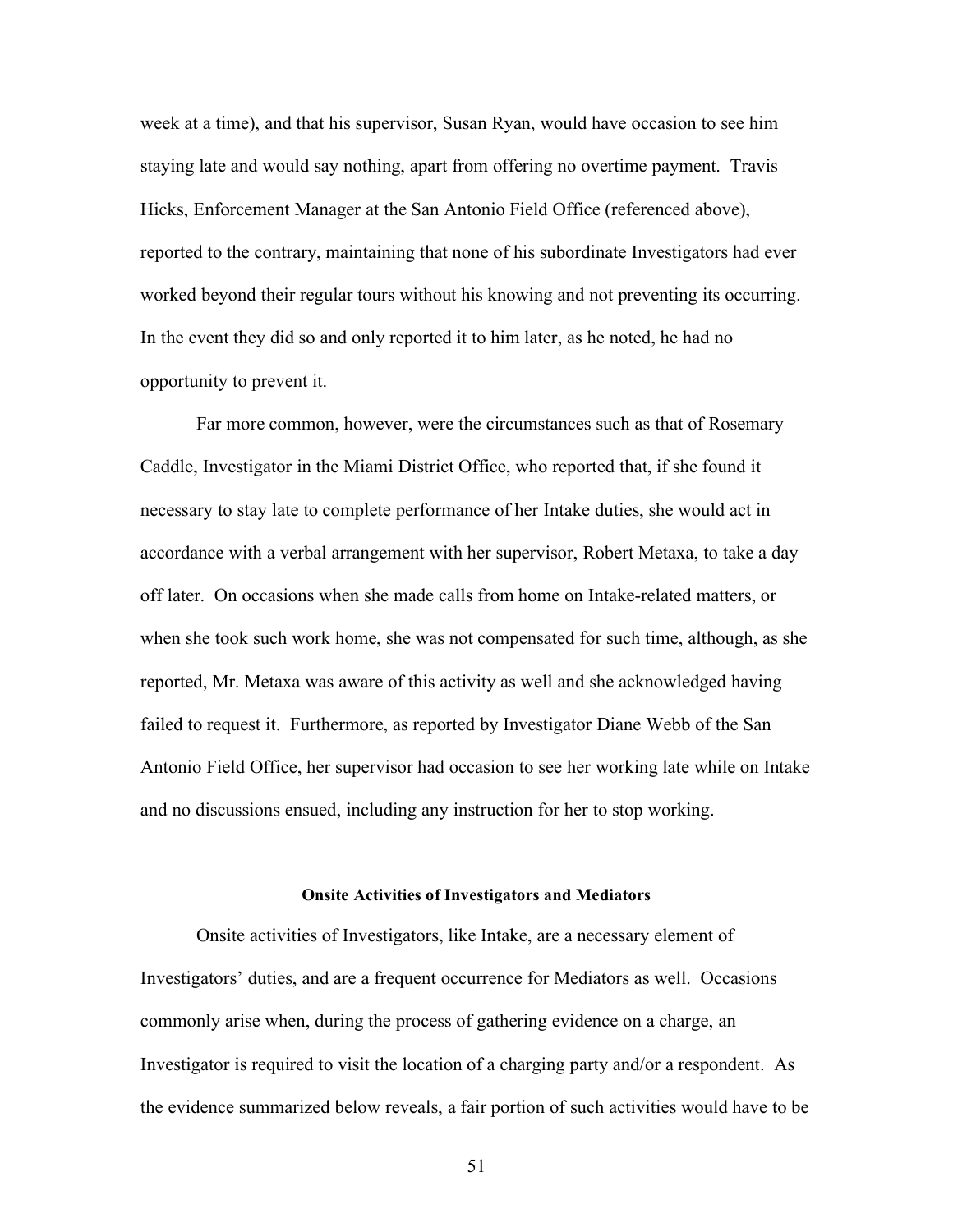pursued by Investigators during hours beyond their regular tours of duty and, depending on the amount of such time, and how such time was then handled by supervision, a claim for "suffered or permitted" overtime might arise. As will also be demonstrated below, the nature of Onsite activities, frequently involving significant travel and the necessity to adjust such visits to the schedules of those being interviewed, were undertaken with the knowledge and approval of supervision, such knowledge including the necessity for excess hours.

There was scattered testimony in the record purporting to assert that Onsite activities would be conducted within regular business hours, such as that of Mediator José Gurany, who testified that, during his tenure as Enforcement Supervisor in the El Paso Area Office, that was, in fact, his belief. With due respect, the whole of the record does not support this view.

One example of how much extra time might be required for Onsite activities was that of Investigator Kathlyn Johnson of the Albuquerque Area Office, who, in working on a priority third party charge in March 2006, entered a request with her supervisor, Georgia Marchbanks, for nineteen hours of compensatory time, including eleven total Saturday hours. While Ms. Johnson acknowledged she had use for the compensatory time, she was told that overtime pay was not an option.

Frequently, as testified by Diego Torres, a Bilingual Investigator in the Savannah Local Office, Investigators would fill out forms acknowledging that no overtime was available, knowing that travel requirements would generate extra work hours, and knowing also that compensatory time was the only available option. In Mr. Torres' case, he was advised to use his compensatory time within the next two pay periods. Others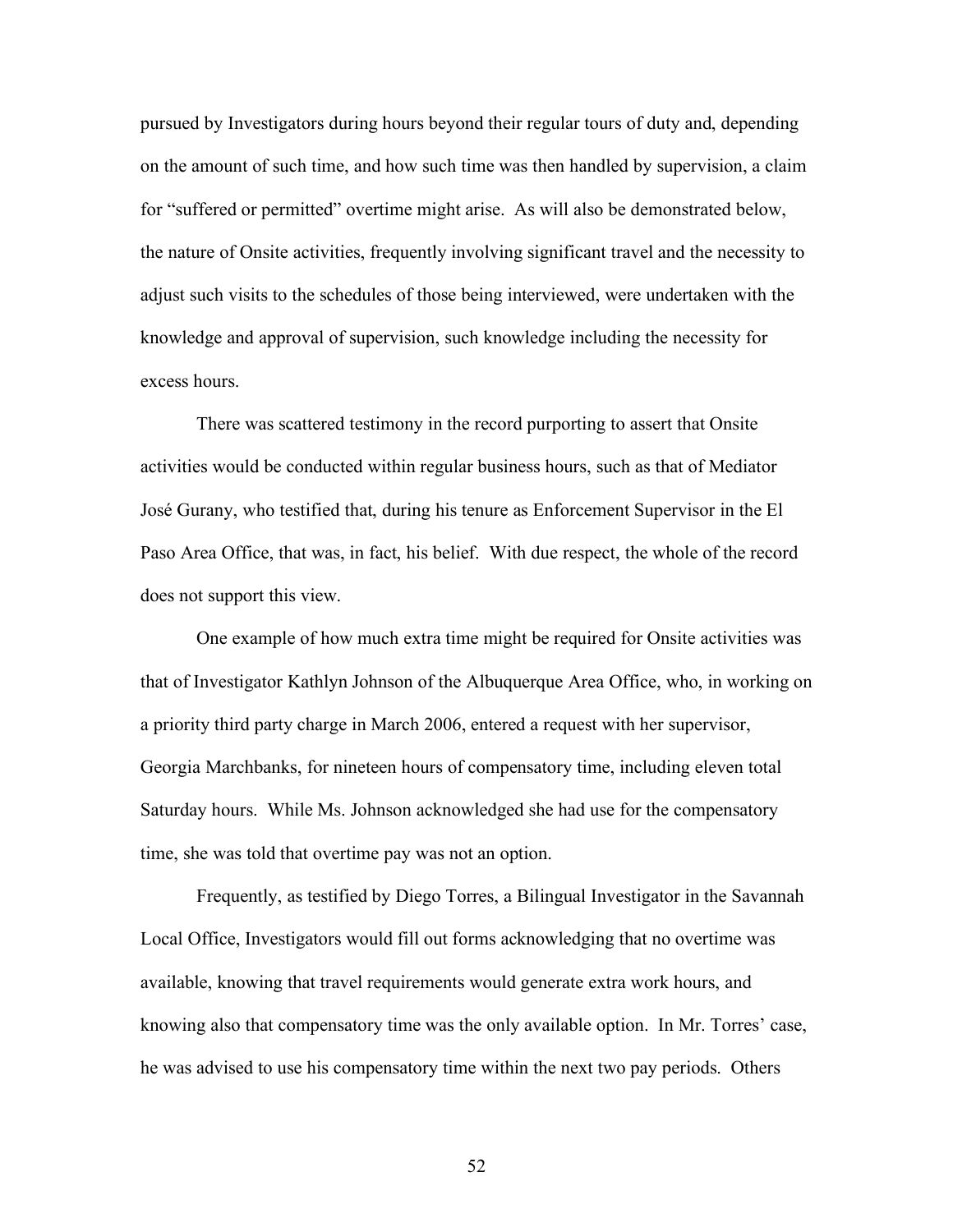were instructed simply to use their compensatory time before using either annual or sick leave. In either event, should the result be a workweek greater than forty hours, a "suffered or permitted" overtime claim might be established. This would likewise be the case with subordinates of Nicholas Alwine, Supervisory Investigator in the Houston District Office, who acknowledged his awareness of extra hours being worked by Investigators, not only with Onsites but with Outreach as well, and who attempted to have them take their compensatory time within the same pay period, which, depending on the timing, might not overcome a "suffered or permitted" overtime claim.

Mediators, depending in part on their office location, may, like Investigators, have frequent occasion to spend time away from their "home" office. Some, like many who work under Karen Bellinger, Supervisory ADR Coordinator in the Indianapolis District Office, are essentially, as Ms. Bellinger described it, on an honor system, since their whereabouts at any give moment cannot always be determined. Ms. Bellinger's Mediators may travel as far as three and one-half hours to a mediation, and may be on the road as frequently as four days a week. In addition, while Katherine Sanchez Perez, ADR Coordinator in the San Antonio Field Office, expressed her belief that Mediators can handle their job responsibilities within regular work hours, she does not ask them if it is possible to do so. In fact, her advice to her Mediators is that, if it is necessary to go beyond regular work hours, it is their job to assist the parties. This is a reflection of the "hands on" element of a Mediator's function, one which would be difficult to accomplish, even in part, if attempted over the phone merely to avoid excess work hours.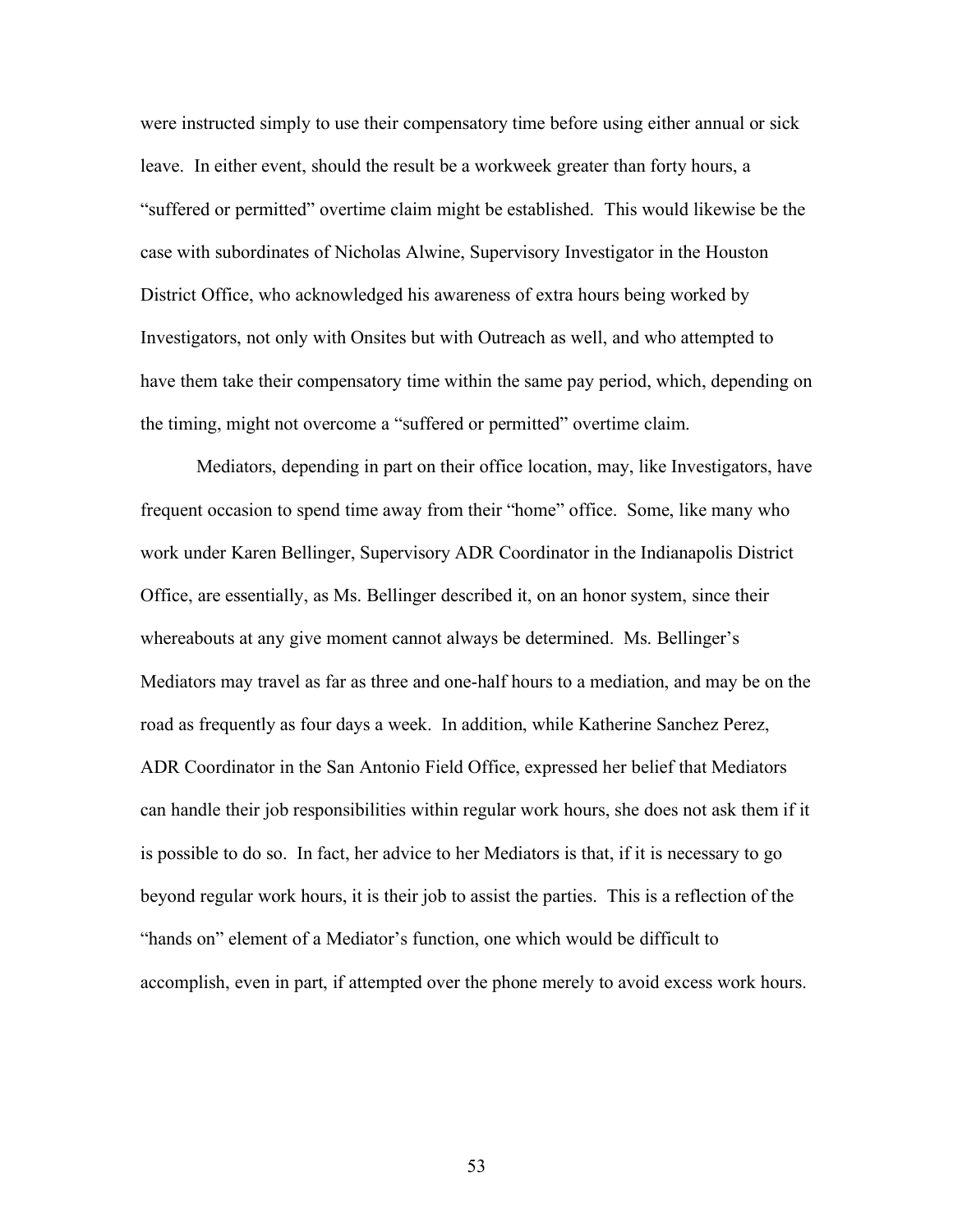#### **Outreach Activities of Investigators and Mediators**

In addition to the principal activities of Investigators and Mediators already referenced, Outreach was an activity in which most Investigators and Mediators engaged in the ordinary course of their duties. The extent of these activities varied both with the location and geographic jurisdiction of the office. An additional variable was the extent to which given communities would have the need and/or would request the Agency to provide this service. It would be provided both at the initiation of Agency personnel and of community groups who might approach the Agency to provide Outreach activities and programs (the latter referenced as "CST," or customer-specific training). Commonly, these activities would take place outside employees' regular work hours and, at time, on weekends.

The preponderance of the evidence reflects Outreach as an element of Performance Standards, although some offices do not view as a deficiency an employee's failure or refusal to participate. This raises the question of whether Outreach is truly a "voluntary" activity, although, in the end, there is no issue whether such activity constitutes "hours of work... for the benefit of [the A]gency," under 5 CFR  $\S 551.401(a)$ . Furthermore, as a rule, Outreach is a supervisory-initiated activity.

While, according to some witnesses, such as Samantha Chan, an Investigator in the Houston District Office, most Outreach activities occur on weekends, Janet Elizondo, Deputy Director of the Dallas District Office, maintained that the vast majority of Outreach was capable of being worked within regular work hours. For those hours falling outside regular hours, Ms. Elizondo would solicit volunteers, with the understanding that any claim to overtime pay was waived and that "double compensatory time" would be given to volunteers.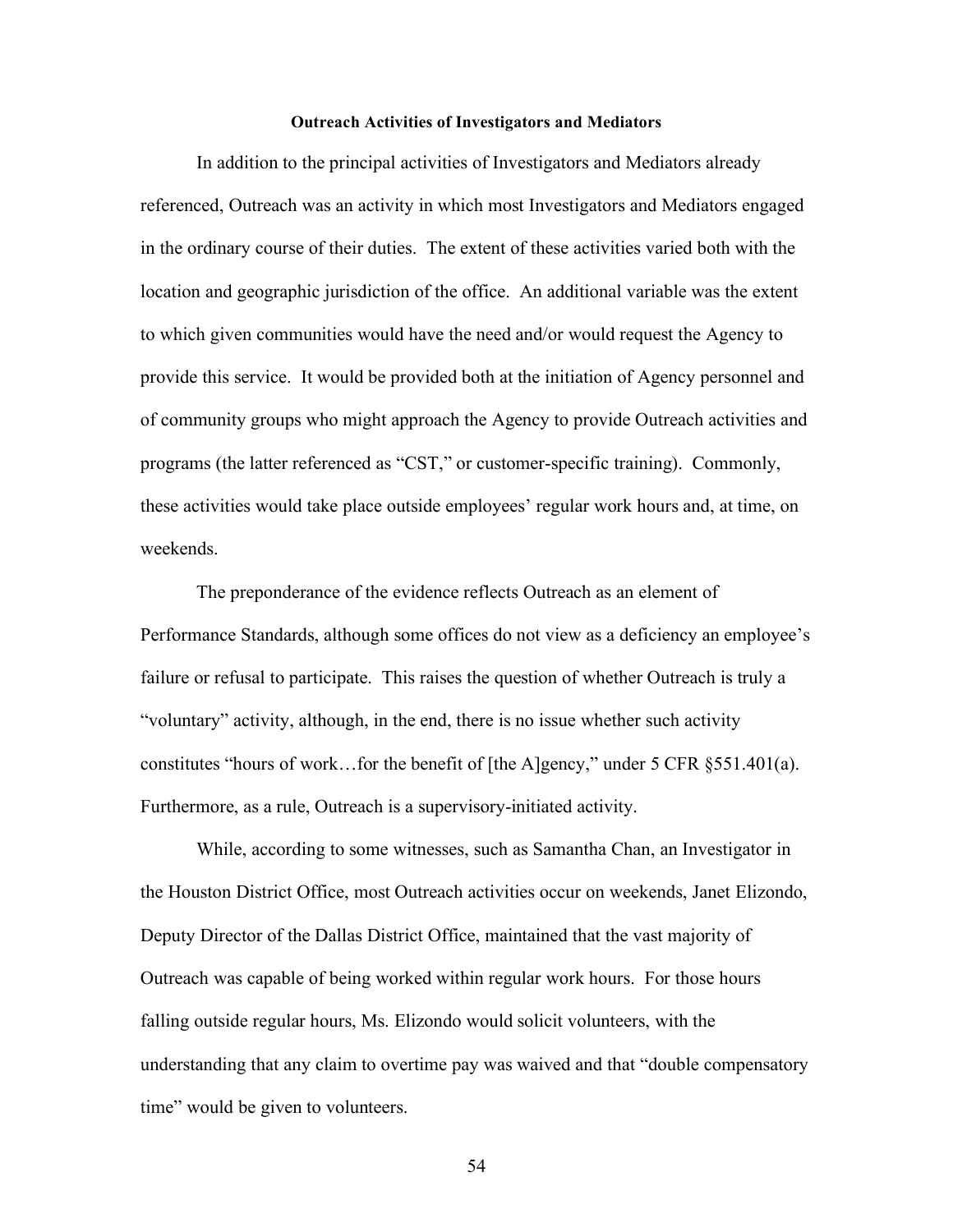Irrespective of the amount of Outreach capable of being performed within regular work hours, however, some Outreach, by its very nature, could not be. These kinds of Outreach included CST, noted above, and, specifically, TAPS programs and Juneteenth events, for all of which compensatory time was the only option. Furthermore, Susan Ryan, Supervisory Investigator in the Louisville Area Office, acknowledged that some Outreach activities had no flexibility in their scheduling and, thus, had to occur after hours or on weekends. One of numerous such examples was that of two of Ms. Ryan's Investigators, Edward Bagley and Ralph Calvin, both of whom (along with a third employee, Mediator Sharon Baker) had volunteered to participate in an Expo Outreach event that involved both evening and Saturday hours. All such time, as these employees were expressly made aware by the "Expo Volunteer Schedule" forms, was processed for compensatory time only. Another involved Maria Saldivar, an Investigator in the Cincinnati Area office, who volunteered for several Outreach events outside regular hours, among these being Saturday events involving assistance to the Mexican Consulate. For both, compensatory time only was offered.

Ms. Ryan went on to note that, while it may have been rare that she was only informed of Outreach events after the fact, she approved compensatory time in either instance. This is significant, in my view, because, even if some activities, such as after hours or weekend Outreach do not expressly come to the attention of supervision in advance of their performance (and, thus, technically, could not be "prevent[ed]," as that term is used in Section 31.09 of the Agreement), it would be treated in the same way (i.e., through compensatory time) for the very reason that the supervisor "knows or has reason to believe that the work is being performed," and, by its nature, would have no reason to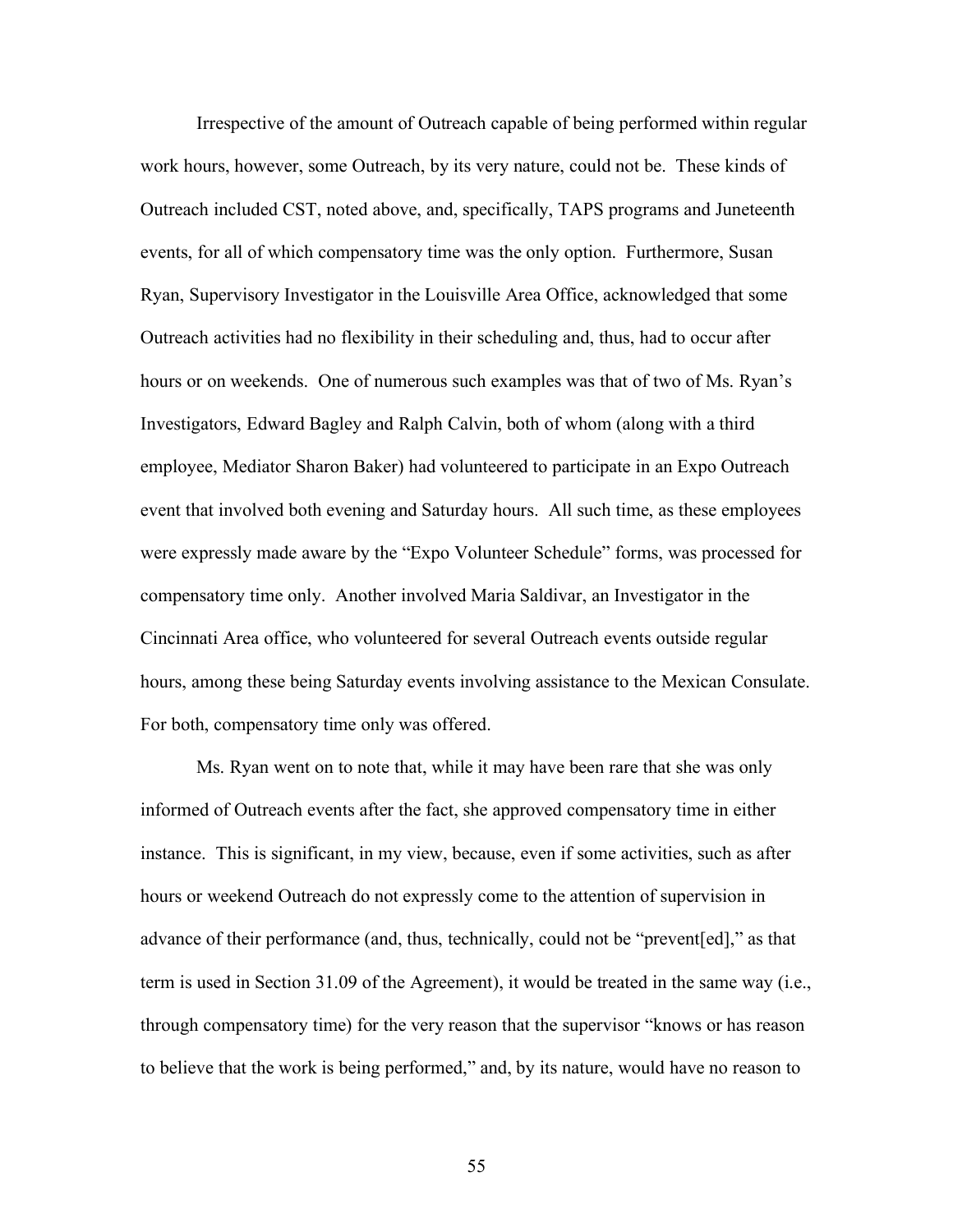prevent its being performed. This, therefore, is among the categories of work eligible for "suffered or permitted" overtime, providing it results in work hours exceeding forty in a given week.

#### **Activities of Paralegal Specialists**

Paralegal Specialists perform a key support function for Agency Trial Attorneys. Among the activities in which they regularly engage are those relating to depositions, document procurement, and the processing of Freedom of Information Act ("FOIA") requests. In the opinion of Jacqueline McNair, Regional Attorney in the Philadelphia District Office, there has been no need for Paralegal Specialists to work more than forty hours in a week. If that circumstance were to arise, she noted, there was flexibility but such extra time was voluntary, and the only recognition for that is compensatory time, although Ms. McNair acknowledged her awareness that the FLSA requires the overtime option.

Penny Horne, a Paralegal Specialist in the Kansas City Area Office, likewise was not given the opportunity to work extra hours for overtime pay, but, as the only Paralegal Specialist in the office, has been required to perform work outside her regular work hours. Such extra work includes document procurement for all four states in her office's jurisdiction in preparation for trial. Touching on an issue that has been discussed previously, Ms. Horne noted that she was never informed she had the option of working the extra hours or being able to decline the work.

Similarly, Jonathan Peck, Supervisory Trial Attorney in the San Francisco District Office, has had occasion to ask his two Paralegal Specialists (who work on a Compressed schedule) to work extra hours on occasions when a Trial Attorney is working on a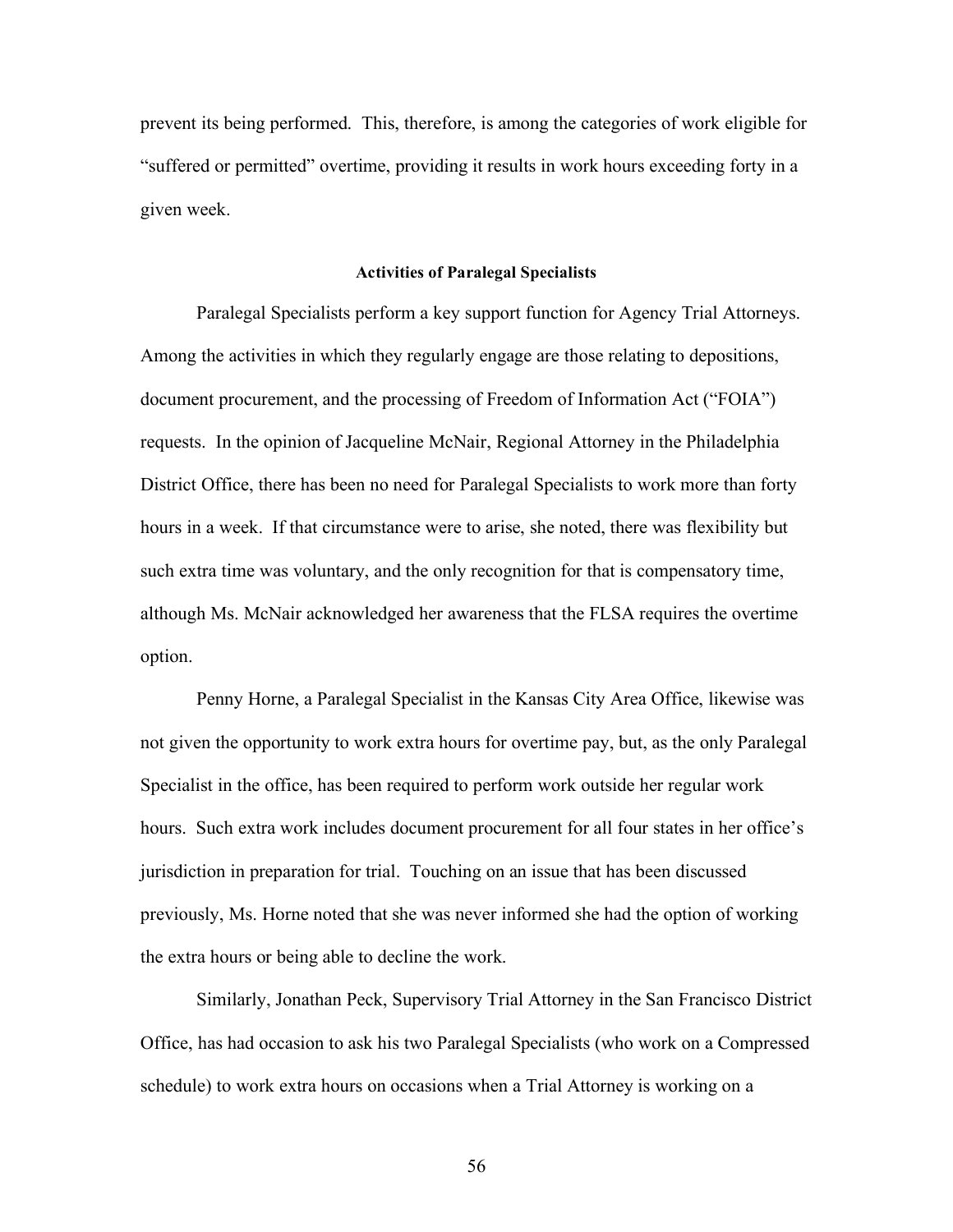project. In these cases, according to Mr. Peck, they usually request compensatory time owing to their limited bank of sick leave.

Additional examples of activities of Paralegal Specialists for which compensatory time only was offered included several from the Memphis District Office. Among these were activities such as digesting depositions, drafting responses to summary judgment motions and conducting telephone interviews with applicants for employment at respondent companies.

In this respect, there was evidence clearly indicating that activities beyond regular work hours for which Paralegal Specialists would be eligible to receive compensatory time frequently were such that the work itself occurred first, only then followed by the request that such work be acknowledged. Yvonne Williams, a retired Paralegal Specialist in the Baltimore District Office, and who worked on a 5/4/9 Compressed schedule, recalled that it was the normal practice to work the time and then submit the documentation for it. She was not told she could go home rather than perform the extra duties which, in her case, involved a significant volume of work on, among other matters, a large class action case against LA Weight Loss. While she was not required to put in this extra time, she viewed it as a necessity, remarking: "Just look at what's on your desk." Overtime pay was not an option and, while the form documenting her extra hours included a printed entry "**COMPTIME REQUESTED ONLY**," Ms. Williams testified further that she made no such request.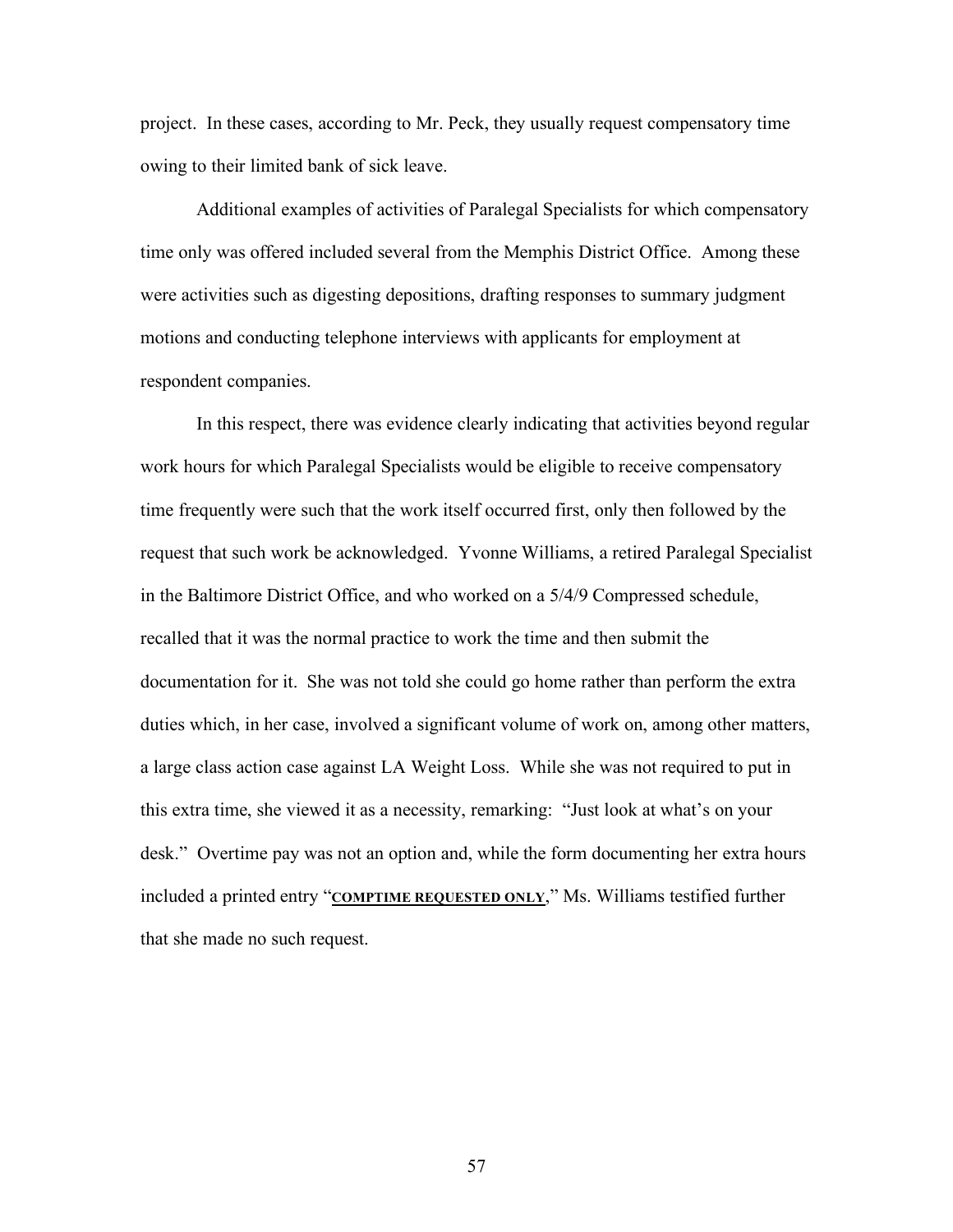### **FURTHER EVIDENCE OF HOURS WORKED IN EXCESS OF FORTY IN A WORKWEEK**

As I have already found, if an employee at issue in this case works over forty hours in a given workweek, and those excess hours qualify as "suffered or permitted" under Section 31.09 of the Agreement, they are subject to overtime payment under the FLSA. I will now examine the record to determine whether it reveals that at least some employees were likely to have been eligible thereunder.

I begin with concluding that, unless all employees relevant to this case that are shown to have worked extra, non-supervisor-directed, hours in a given workday also utilized compensatory time that would cause the hours worked in that work week not to exceed forty, there are legitimate and viable claims for "suffered or permitted" overtime. This is so, of course, barring the further showing that overtime pay and compensatory time were both available and that the employee consciously, and without coercion, chose the latter.

There are no circumstances to speak of in this record in which overtime was offered in exchange for excess hours worked. Instead, employees were informed, orally and/or by written directive from supervision, that overtime pay was not available, and that compensatory time was the only form of recompense. Interestingly, in many such cases, the forms utilized contained a statement that "I understand the requirements of the Fair Labor Standards Act," while, at the same time, affording an employee the option only of compensatory or credit time "in lieu of any overtime payment."

There was considerable evidence with regard to the time frames within which compensatory time was to be taken. I have already made some reference to this when addressing such matters as Intake. It varied generally from directives to take the compensatory time within the same work week, within the same two-week pay period, to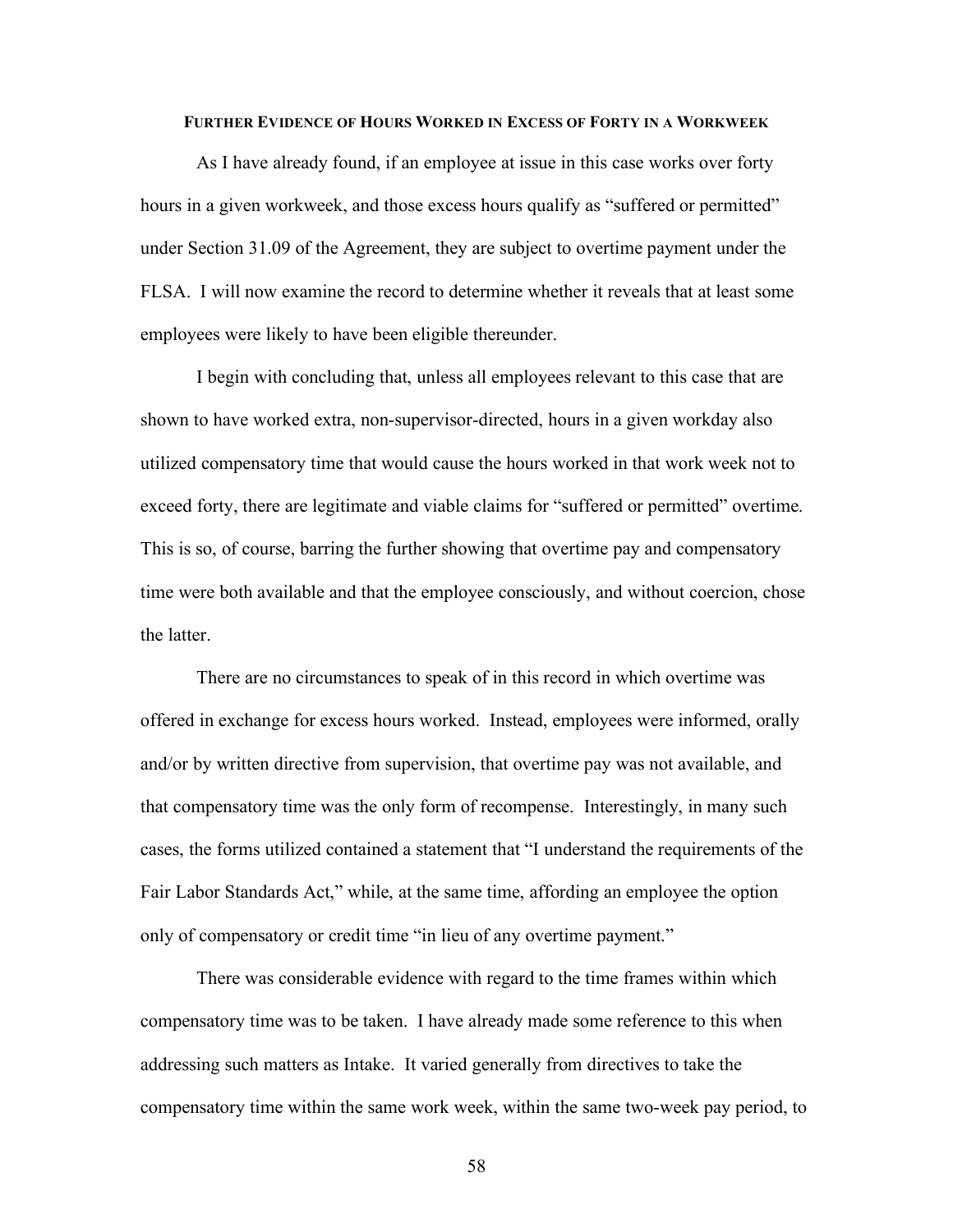as far distant as within twenty-six pay periods. The relevance of this is that "suffered or permitted" overtime would not be generated if all extra hours in a given workday, or workdays, were countered in kind by compensatory time taken within the same work week.

Ms. Elizondo spoke of the availability of compensatory time by noting her understanding that such time could be approved in lieu of overtime, and with employees being advised they would have to agree to waive their entitlement to overtime and utilize their compensatory time before the end of the leave year. Thus, under this arrangement, it clearly was not incumbent on an employee to utilize his or her compensatory time within the same workweek or, for that matter, even within the same pay period. As a consequence, "suffered or permitted" overtime, as previously defined, might well be generated.

Similar scenarios are present throughout this record. Glenda Bryan-Brooks, an Investigator in the Birmingham District Office, working on a 4/10 compressed schedule, testified that it was possible for her to work on a day off and be permitted to take a compensatory day in another pay period altogether. Alma Anderson, Enforcement Manager in the Dallas District Office, reported that compensatory time was required to be used only by the end of the leave year. Mr. Torres, Bilingual Investigator in the Savannah Local Office, testified that he would typically take his compensatory time within the next two pay periods. Julia Hodge, Investigator in the Birmingham District Office, likewise testified that she would not always be able to take a compensatory day (after working an her off day) within the same pay period.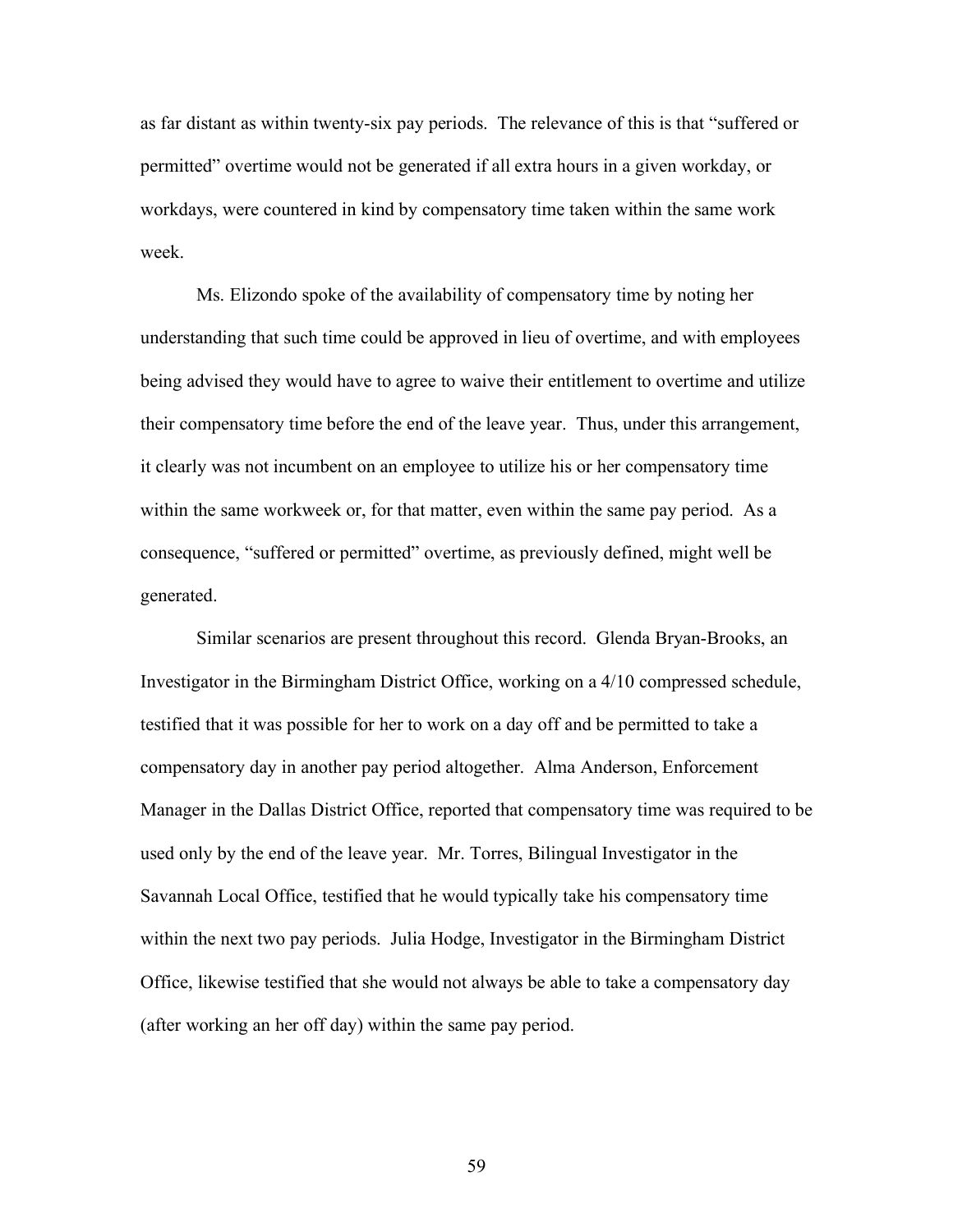Nicholas Inzeo, Director of the Office of Field Programs, himself testified that compensatory time that an employee "elects" is permitted to remain in the employee's bank for twenty-six pay periods. Only if it remains unused after that time is overtime pay required. This, of course, presumes that receipt of compensatory time was a true election, for which the record provides scant support. What may be said of Mr. Inzeo's testimony on this point is that it is consistent with Ms. Ibarguen's March 3, 2003 Memorandum, wherein she references the circumstance of a non-exempt employee "voluntarily request[ing]" compensatory time in lieu of overtime pay.

# **THE ABSENCE OF AN ELECTION TO RECEIVE OVERTIME**

The record is unmistakably clear, in my view, that most employees at issue in this case who were granted compensatory time for extra hours worked received such time by means of supervisory directive, and not from a true "election." With rare exception in this record, the concept of "requesting" compensatory time was a fiction. The offer of compensatory time was the only means made available to acknowledge extra hours worked. This was a function of the uniform directive, repeatedly referenced both by supervision and by non-exempt employees, that overtime pay was not available at any time.

By law, and to the extent extra hours worked satisfied the definition of "suffered or permitted" overtime, the entitlement is to overtime pay, with the option of compensatory time should an eligible employee genuinely elect it. To act in dereliction of this is violative of 5 CFR §551.531(c), as well as Section 31.08 of the Agreement. Furthermore, it expressly contravenes the internal Agency directive contained in the March 3, 2003 Ibarguen Memorandum.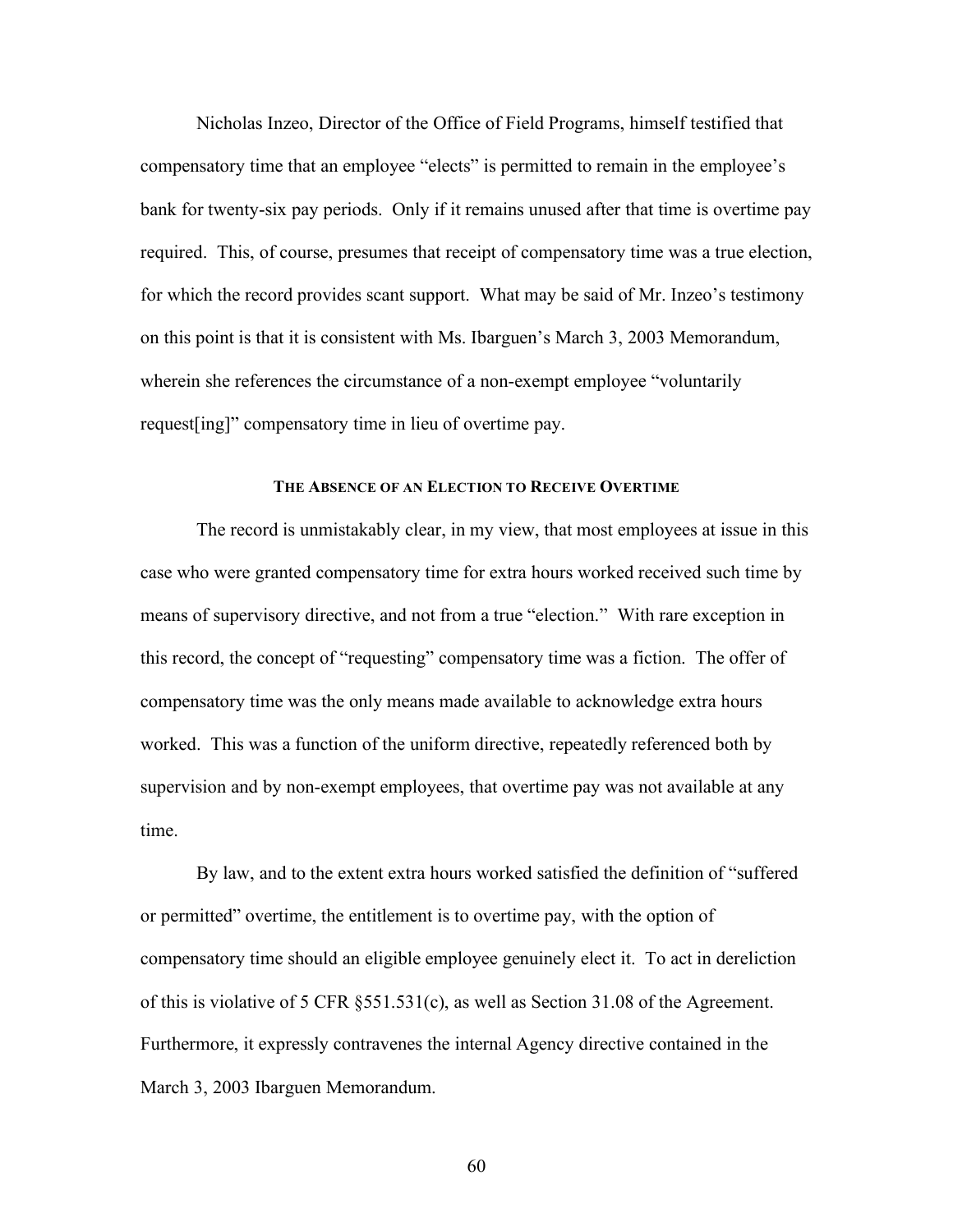The only true exceptions to this requirement consisted of those occasional employees who genuinely did request compensatory time for reasons that were clearly expressed. Illustrations of this included one of Houston District Office Supervisory Investigator Joseph deLeon's Investigators, Ray Bautista, who wanted to accumulate extra time for reasons of health; one of Albuquerque Area Office Director Georgia Marchbanks' Investigators, Kathlyn Johnson, who was also looking to build her leave bank; Rita Montoya, a Mediator in the Albuquerque Area Office, also viewing compensatory time as a convenient way of countering a low leave balance; and two Paralegal Assistants of Jonathan Peck, Supervisory Trial Attorney in the San Francisco District Office, for the same reason, as well as for attending to family caretaking responsibilities.

Certain Agency forms, on their face, purported to be intended to document requests for overtime, along with authorizations thereof, and reports of actual overtime hours worked. One such form, entitled "Request, Authorization, and Report of Overtime" included with its printed text the following: "Authority is hereby requested for the performance of the overtime described below which is beyond the regularly established eight-hour day or 40-hour workweek:…" In practice, however, this form, while utilized, was not intended to document hours for which overtime would be paid. Rather, the hours reflected compensatory (or, in some instances, credit) time.

With reference to this form, Gail Cober, Director of the Detroit Field Office, testified that it was used when the office had some overtime hours to use. She added, however, that she did not know if such hours were meant for Investigators or Mediators. In fact, it was quite clear from the record how such forms were actually used for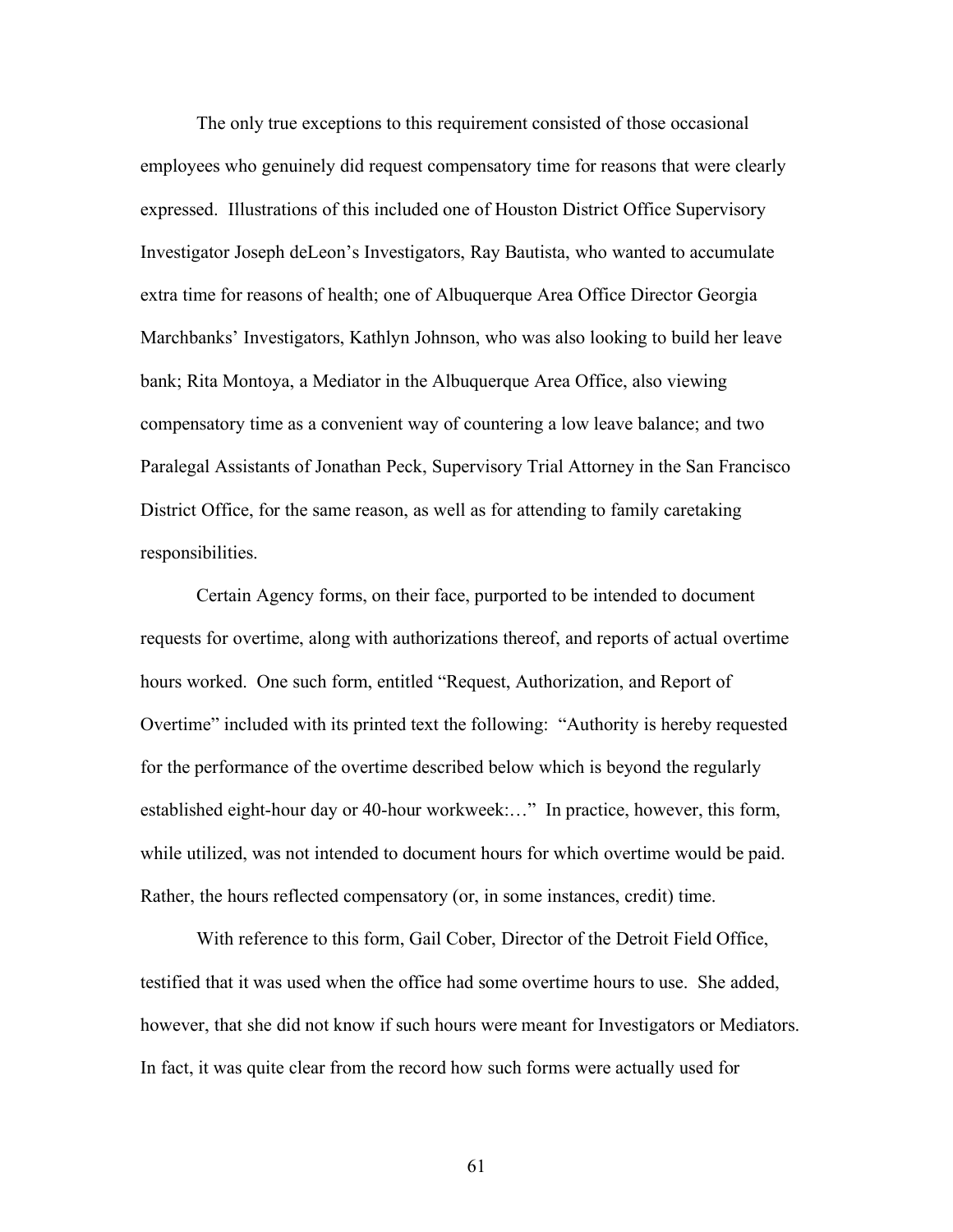Investigators and Mediators, and equally clear for whom actual overtime hours would, on occasion, actually be utilized.

On this first point, it was instructive to examine such a form utilized by Azella Dykman, an Investigator in the Dallas District Office under Deputy Director, Janet Elizondo. The form contained a line in the middle, appended to the form as originally printed, for the Investigator's signature, preceded by the words "WAIVE OVERTIME." By this, and perhaps by notification in other forms as well, the employees were uniformly informed that extra hours, no matter how they were categorized, would not be acknowledged with overtime payment. Indeed, other Agency forms included one entitled "Request to Work for Compensatory or Credit Time," in which hours requested to be worked as "hours of overtime" were followed by an acknowledgment by the employee that "I understand the requirements of the [F]air [L]abor [S]tandards [A]ct" and go on to say that "[i]n lieu of any overtime payment I request approval to work…" either compensatory time or credit time.

Still others were printed with the title "Request for Compensatory Time In Lieu of Overtime," or with "Overtime" crossed out and "Compensatory Time" written in. One form, utilized in the St. Louis District Office and entitled "Report of Overtime Worked," was accompanied by an entirely separate explanatory document on District Office letterhead, with one signature line for the employee and the other for James Neely, District Director. It was entitled "**AGREEMENT CONCERNING COMPENSATORY TIME**" and provided: "The undersigned employee has submitted the attached request for compensatory time for work performed beyond the regular work week. Overtime pay is not available. The undersigned employee will not seek overtime pay for this work and is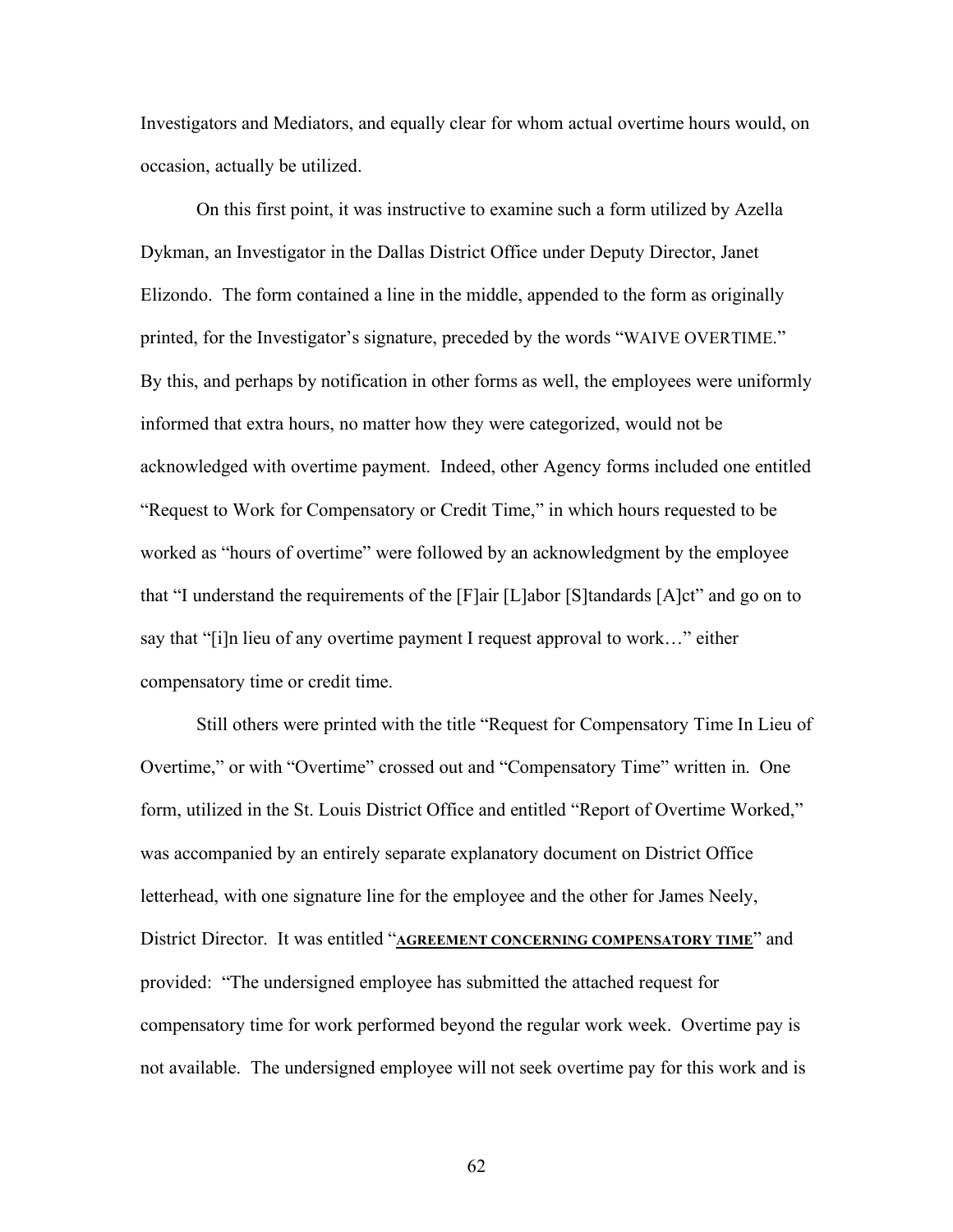requesting only compensatory time. In return, the undersigned District Director or her [sic] designee will allow the requested extra work and will provide compensatory time for it."

On the second point, the occasions when overtime hours might actually be acknowledged with payment, Ms. Cober's suggestion that these occasions might not have been for Investigators or Mediators was correct. In this respect, I note the Agency's observation that the Union cannot point to any instance where overtime was ordered and approved and not paid for. This is true. The reason for this is that virtually the only occasions the Agency did order and approve overtime were not for any employees involved in this case, but for lower-level clerical and I.T. employees, typically to ensure that end-of-the-quarter paperwork backlogs were cleared. This was addressed and affirmed, among others, by William Cook, Enforcement Manager in the Philadelphia District Office; Elizabeth Cadle, Director of the Buffalo Local Office; Eileen Sotak, Enforcement Supervisor of the Chicago District Office; Ralph Soto, Supervisory Program Analyst in the Office of Field Programs; and Carolyn Abernathy, State and Local Clerk in the St. Louis District Office.

The fundamental flaws in the Agency's practice of forcing compensatory time on employees who worked extra hours that arguably were "suffered or permitted" are twofold. The first is that the "choice" that supervision purported to give them, as noted above, was not a genuine choice. Short of choosing not to work in the first instance, and therefore not incurring this extra time at all, that significant universe of employees who did work this extra time, and who would have preferred the monetary payment, were required, typically by filling out a form, to "choose" compensatory time and, in many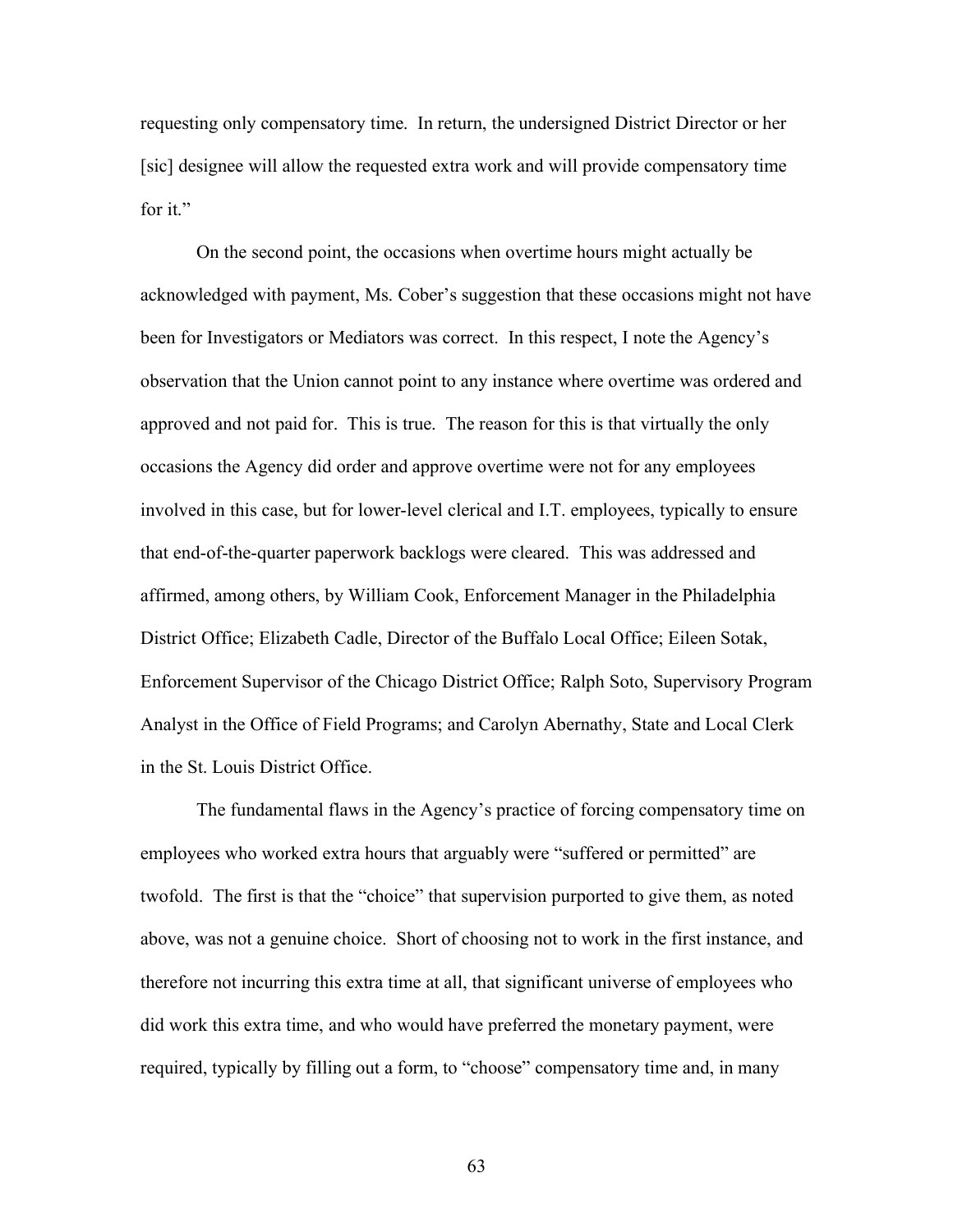cases, to state on these forms their "waiver " of overtime entitlement. It is difficult to conclude that this was not coercion, under 5 CFR §551.531(c).

The second flaw in the Agency's practice is apparent when one examines Section 31.08 of the Agreement. It provides, in part, that "[a]ll employees in positions which are non-exempt under FLSA and those exempt employees in positions whose basic rate of pay is below the maximum rate of GS-10 may elect, but are not required to receive compensatory time in lieu of overtime." 5 CFR §551.531(c) affirms this election, as do both the September 19, 1995 Cornwell Johnson and the March 3, 2003 Ibarguen Memoranda. Both Memoranda clearly provide that all non-exempt employees, as well as exempt employees whose basic pay does not exceed the maximum rate for GS-10, have the option to elect overtime pay or compensatory time. Both go on to say that exempt employees who exceed the maximum GS-10 rate *will receive compensatory time instead of overtime pay*. The result of the above, clearly impermissible in this case, is that, by the consistent practice of Agency supervision in denying overtime pay as an entitlement to those non-exempt employees in this case whose excess work hours merit it, these employees are treated identically with *exempt* employees who are paid more than the maximum GS -10 rate.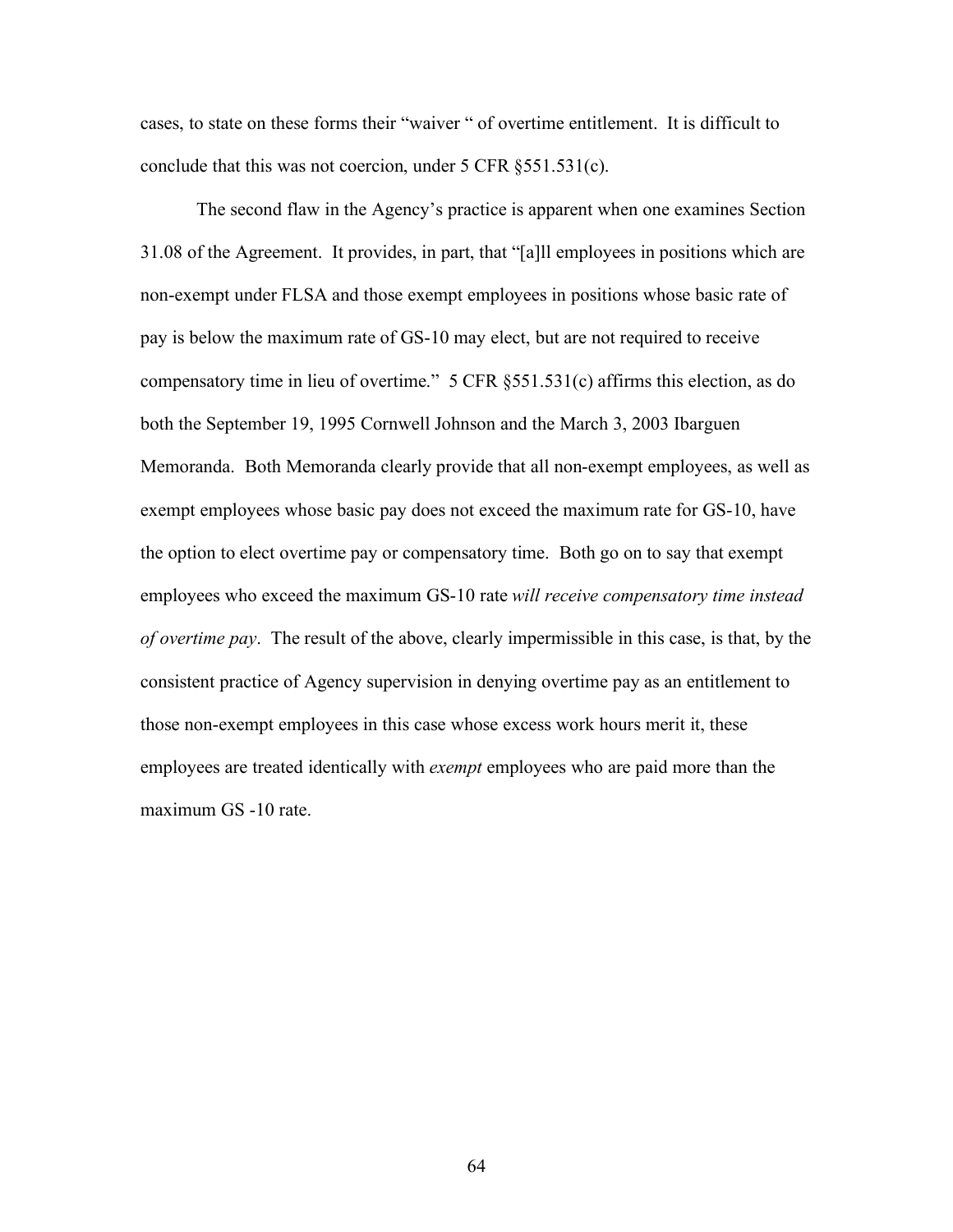## **EVIDENCE OF SUPERVISORY KNOWLEDGE**

A finding of "suffered or permitted" overtime is premised, in part, on a showing that an employee's supervisor "has reason to believe that the work is being performed and has an opportunity to prevent the work from being performed." This is set forth in 5 CFR §551.104, as well as in Section 31.09 of the Agreement.

One of the Agency's assertions, in furtherance of its position that the evidence does not sustain a finding of "suffered or permitted" overtime is that employees who first performed the work at issue, and only later approached supervision for appropriate recognition of such work, were not "suffered or permitted," owing to a lack of supervisory knowledge acquired in time to prevent the work from being performed.

My view of the evidence in this regard requires me to conclude that, while there may have been isolated occurrences that conformed to the Agency's argument, the preponderance of instances reveals the opposite. It reveals that supervision was not only generally aware of the kinds of work that lent themselves, by their nature, to generate extra work hours, but, in addition, and in recognition of this (as already referenced herein) had mechanisms in place to deal with these extra hours and to compensate them in the manner supervision themselves prescribed.

One conclusion is worth restating in this regard. It is that, despite Agency management's not *requiring* work beyond forty hours in a week, that bears no relation to the legal issues relevant to "suffered or permitted" overtime. The Agency would argue that it does, as it asserts that "[i]n virtually every case of alleged overtime, the employee had the choice to work the extra time for comp time or not work the extra time at all." While, in a number of instances, that is factually true, the reasoning is circular. By its argument, the Agency has simply found another way of saying the work at issue was not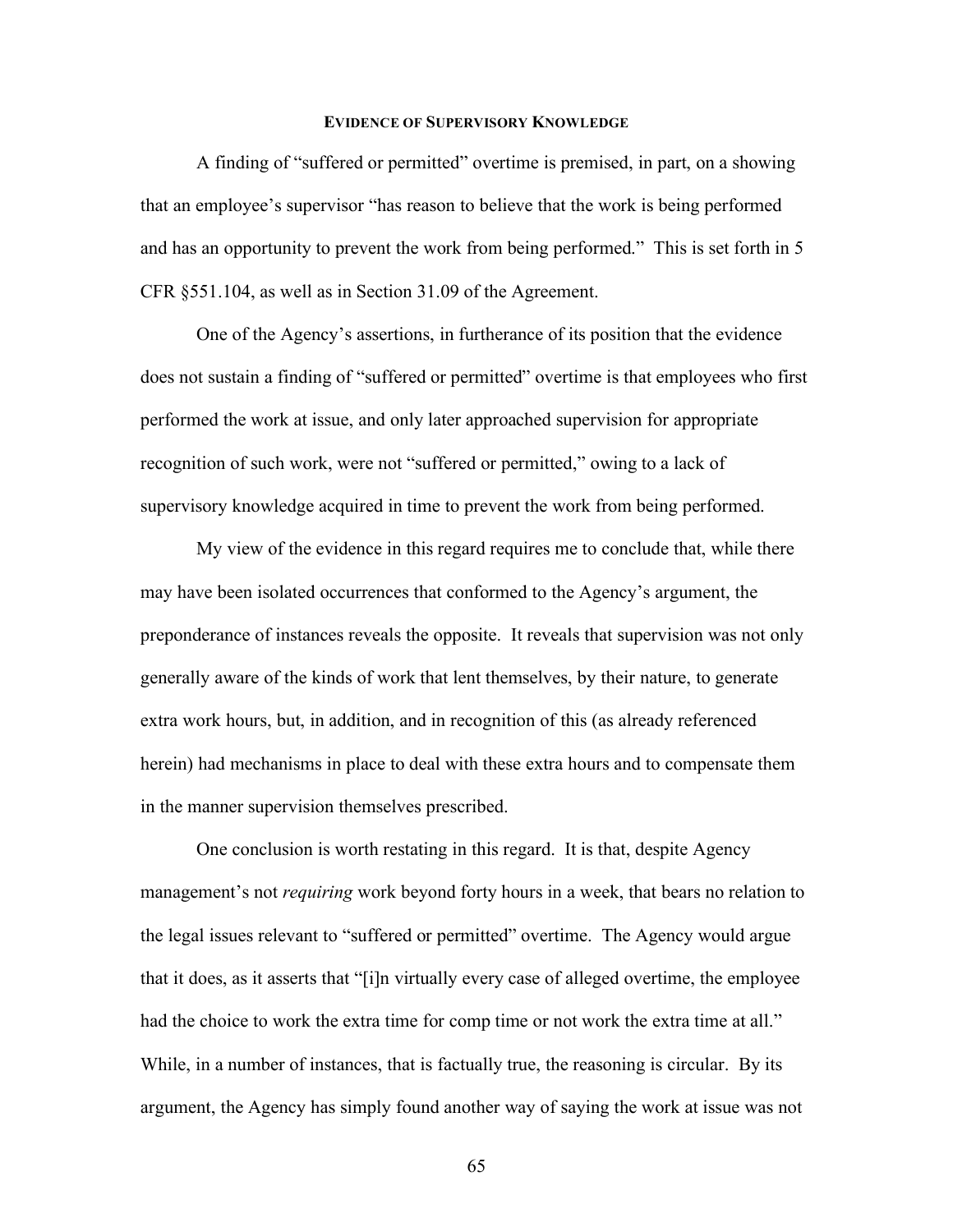required. However, the very fact of its not having been required (or, as the Agency would define it, ordered in advance) is what makes such work potentially "suffered or permitted."

The matter of supervisory knowledge is reflected with great frequency and regularity in this record. As a general proposition, any form used by supervision (examples of which have previously been referenced) that gave employees the opportunity to record excess work hours revealed two circumstances. The first is a certain supervisory anticipation, as well as recognition, that such excess work hours would be generated. The second is that employees, by these forms, were expressly advised that compensatory time was to be given, overtime pay being just as expressly ruled out.

I turn to numerous specific instances in the record in support of this general proposition. According to Ralph Soto, Supervisory Program Analyst in the Office of Field Programs, just as supervisors in the field might be inclined to grant overtime pay to clerical employees, they were equally inclined, as a matter of policy, to deny it to Investigators and encourage that extra hours be worked for compensatory time. The Agency might argue that, even with this being so, its supervisors required that compensatory time be approved in advance. The facts do not bear this out.

Beverly Collins, Investigator in the Tampa Field Office, testified that if she or one of her colleagues works extra hours, they are to advise their supervisor so that it can be recorded in a "comp time" book. The same was reported by Julia Diaz and Doralisa Wroblewski, also Investigators in Tampa. Indeed, Ms. Diaz reported further that, after awhile, as she continued to work extra hours, she failed even to receive compensatory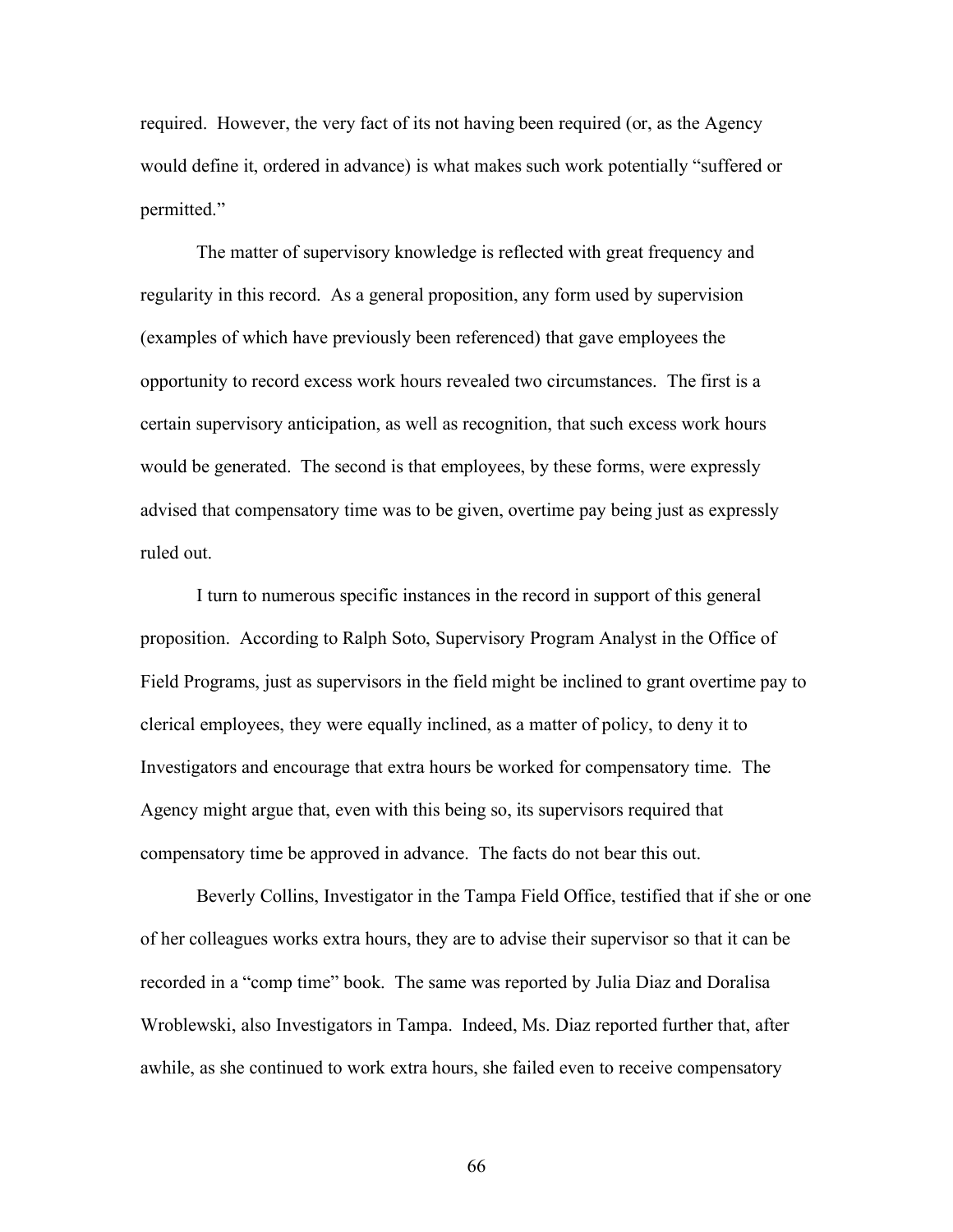time because other employees apparently were abusing it. Notably, on the matter of whether supervisory permission to work extra hours was required in advance, Ms. Collins noted that was the case under the Agreement, but it did not hold true in practice.

The evidence plainly reveals that the use of forms in order to record compensatory time worked and/or used was ubiquitous. An example is the Cost Accounting Bi-weekly Time Sheet utilized by Sandra Chavez, Investigator in the Charlotte District Office, which identified the entries under "Other Leave Used" as compensatory time. Inasmuch as her supervisor instructed her to report compensatory time in this way, this form *solicits* this information and evinces clear supervisory knowledge. Moreover, even though her instructions were to notify her supervisor in advance, she received the compensatory time even absent such notice. In either event, no effort is made to prevent the work from being performed.

For the most part, this is so whether the extra hours are "pre-arranged" or not. Maria Saldivar, Investigator in the Cincinnati Area Office, noted that, when she prearranged her extra hours, it was usually documented by an e-mail, but if the work could not be pre-arranged, she would notify her supervisor after the work was performed. Whether pre-arranged or not, therefore, this establishes two things: (1) that supervisors were aware extra hours were being worked; and (2) that they permitted this to occur, knowing that it would not result in any payment of overtime.

One example of Ms. Saldivar's extra hours is found in e-mail exchanges between her and Cincinnati Area Office Director, Wilma Javey. Apart from apparently being another case of an employee on a Compressed schedule wrongly granted credit time, Ms. Saldivar would inform Ms. Javey of extra hours she worked for various reasons, among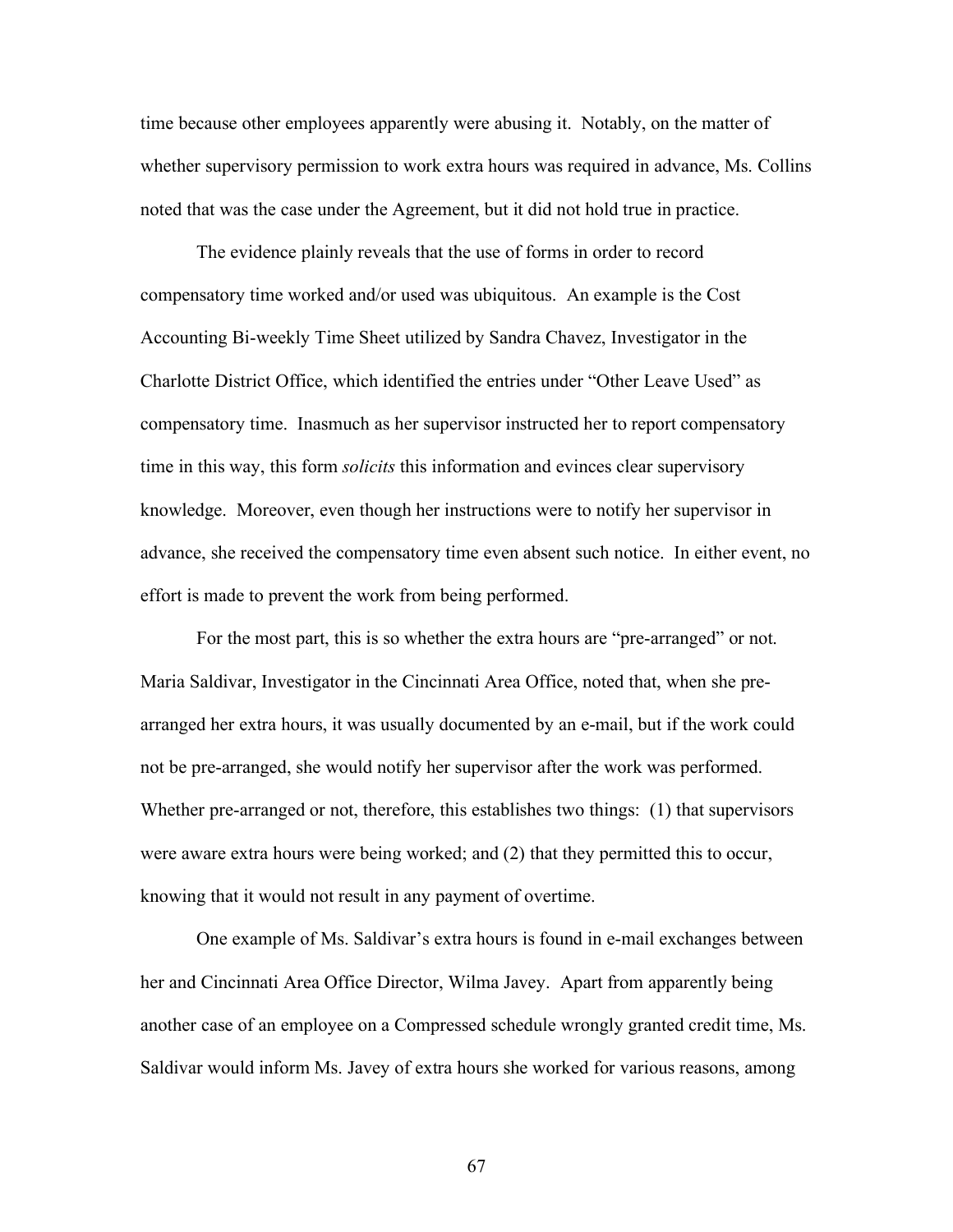these being processing a charge from a walk-in, conducting a Fact-Finding Conference in Dayton, Ohio, and working on the settlement of a case. One of Ms. Javey's responses stated, in part: "Give me a memo or e-mail when you wis[h] to use the time. Thanks for your willingness to stay over to provide excellent customer service to one of our stakeholders. It is very much appreciated."

This is significant in a few respects. One is that, for this extra time, overtime pay is not offered. Another is that the opportunity given to Ms. Saldivar to use the time appears not to be limited to the same work week, or even the same pay period. However, for purposes of the issue of supervisory knowledge specifically, Ms. Javey has not only failed to prevent recurrences of Ms. Saldivar's working beyond her regular hours, but, indeed, she praises her dedication for doing so. Therefore, while this highlights, on the one hand, Ms. Javey's desire to serve the Agency's customers, it also helps qualify such extra time as "suffered or permitted."

Craig Kempf, a Mediator in the San Antonio Field Office, testified that, if his mediation activities ended after regular work hours, he would inform his supervisor, Kathy Perez, who advised him to let her know so she could grant him credit time. (This was yet another instance where employees who did not work a Flexible schedule wrongly received credit time.) Ms. Perez, as Mr. Kempf noted, never advised him not to work late without advance approval. Similarly, Tonya Shiver, Investigator in the San Antonio Field Office, noted that her supervisor, Guillermo Zamora, had observed her working excess hours and said nothing further than possibly inquiring whether she was going home soon. This was so irrespective of whether the "sign-in/sign-out" sheet had recorded her as having already signed out, and happened most frequently on Intake. In her opinion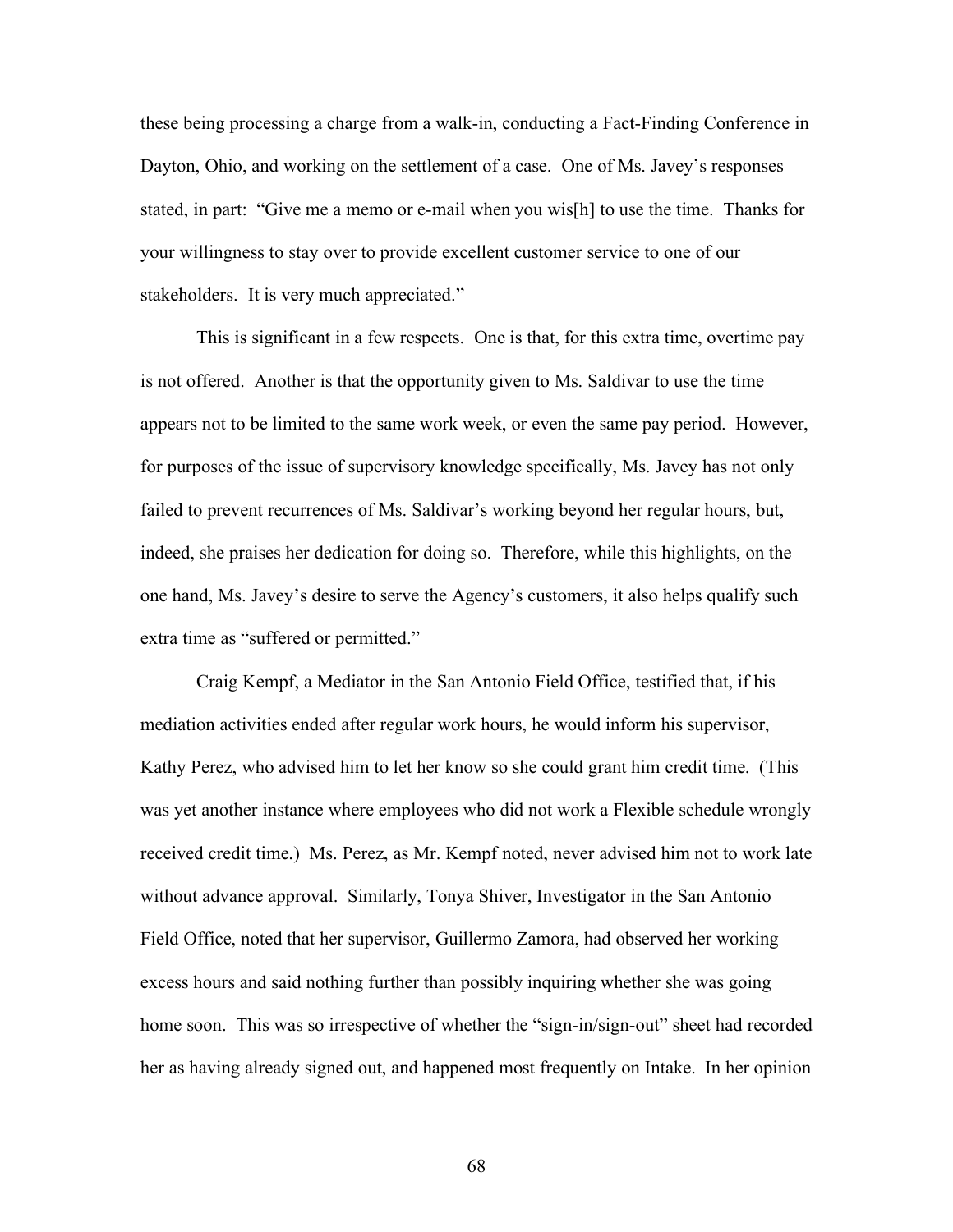(which I acknowledge as such), management knew employees continued to work beyond their regular tours, but their interest was in making sure production goals were reached. Such was also the case with Mary-Christine Bobadillo, who, as an Investigator in the El Paso Area Office, worked excess hours while her supervisor witnessed it and did not direct her to cease working.

John Fitzgerald, Deputy Director of the Atlanta District Office, noted that, in his area, the concept was "cuff time," but, so far as I could observe, was not qualitatively distinguishable from compensatory time. Much as compensatory time, cuff time would be recorded verbally or documented by e-mail between the employee and supervision. It operated on an "honor system" and would not be reflected either on the Cost Accounting Bi-weekly time Sheet or in FPPS, nor did supervisors themselves typically maintain cuff time records.

Mr. Fitzgerald was forthcoming in his acknowledgment that he knew, for example, that Diego Torres, Senior Investigator in the Savannah Local Office, was active in creating the Hispanic Outreach Team and probably performed at least some such work outside regular work hours. For this, he received cuff time. He characterized arrangements of this kind a "long practice" of the Agency and, apparently for that reason, assumed it was not a violation of law. The significance of this is that it is another illustration of a category of non-exempt employees' activities that, while not directed, were performed outside regular work hours with the knowledge of supervision, with no attempt to prevent its occurrence, and with a mechanism in place to account for a return of this time to the employee that categorically excepts the payment of overtime.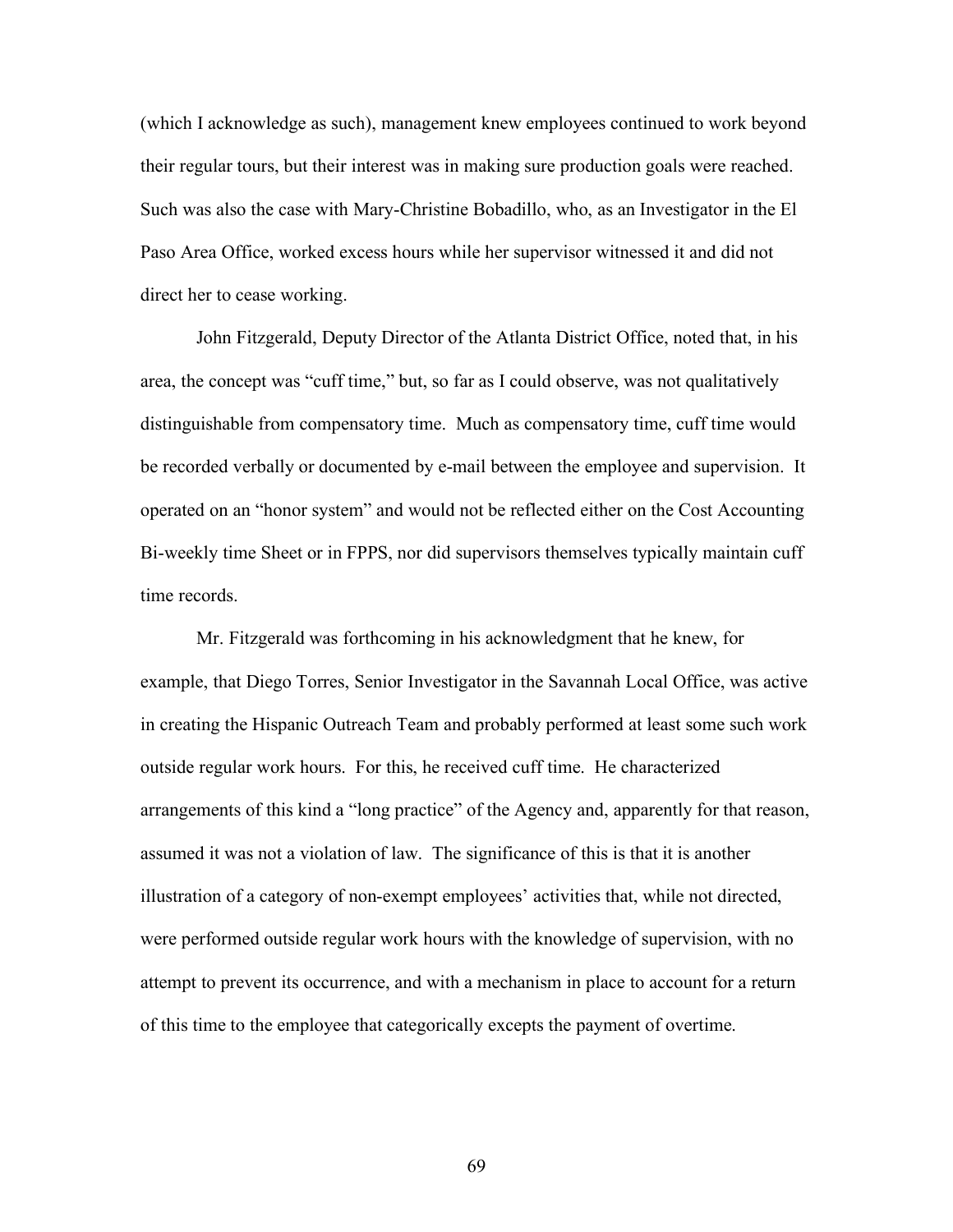Some Investigators testified that they were not certain whether they had received instructions about working excess hours, but they still proceeded to record them in some way, and these excess hours clearly would not have been acknowledged with compensatory time had they not been approved. Whether this approval came in advance of these excess hours or after, it was the rare case that genuinely presented the prospect of supervision's attempting to prevent these excess hours from being worked.

David Kingsberry, Investigator in the Greensboro Local Office, testified to his having frequently worked excess hours despite not recalling any instruction from his current supervisor, José Rosenberg, or his prior supervisors, Thomas Colclaw and Michael Whitlow, about working such hours. Jannés James, Investigator in the Greensboro Local Office, acknowledged that Mr. Colclaw had communicated by e-mail the message that extra hours should not be worked, but, in fact, the effect of such a communication, though more locally targeted than the March 3, 2003 Ibarguen Memorandum, is not really different qualitatively. Furthermore, it does not bear in any probative way on the matter of supervisory knowledge or actions on their part to prevent extra hours from being worked. In fact, Ms. James testified that her supervisors were indeed aware of her having to work excess hours, and "Comp Time/No Overtime" sheets were made available to document them.

Yet another example of supervisory knowledge of extra hours worked and the failure to prevent them involved Robert Hill, an Investigator in the Oklahoma City Area Office. Through numerous e-mails exchanged between Mr. Hill and Donald Stevens, Area Office Director, Mr. Hill requested, and Mr. Stevens consistently approved, the extra hours that Mr. Hill informed Mr. Stevens he worked in pursuance of his duties.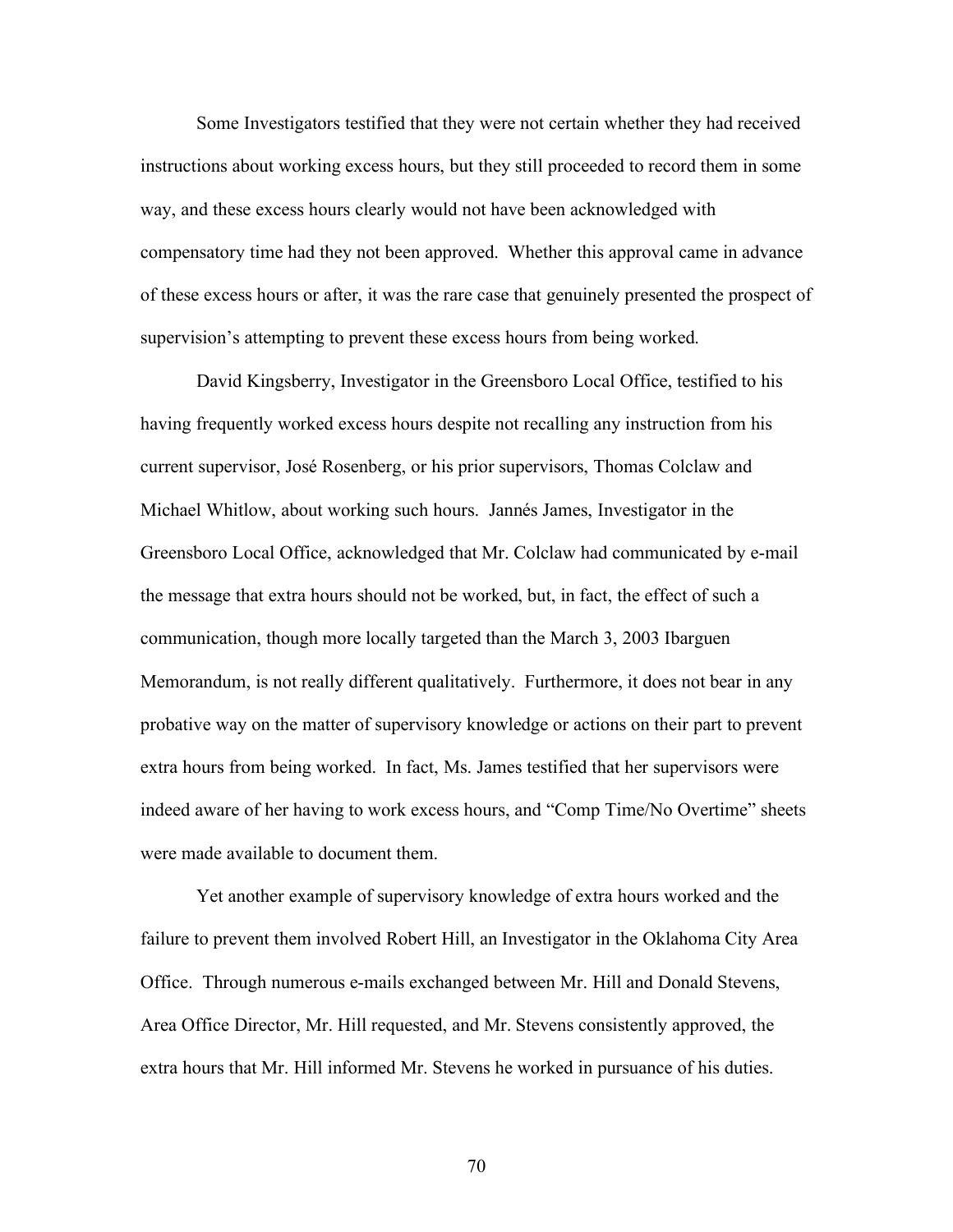This is also a further illustration (noted previously) of Agency supervision's wrongly granting credit time to an employee who worked on a Compressed schedule.

Similarly, as previously noted, the work demands of Mediators are such that these requirements inevitably resulted in work beyond regular work hours. This is because, as supervisors know, Mediator effectiveness is a function of settlements reached between charging parties and respondents, and if effectiveness means staying with the parties as long as it takes to narrow and, hopefully, to resolve outstanding issues, that is how it gets done. As Yvonne Gloria-Johnson, ADR Coordinator in the Phoenix District Office, testified, the Mediator is in control, and, while she stated she never required Mediators to work past their regular work hours, that is not the issue here, as previously noted. What is relevant, as Ms. Gloria-Johnson went on to testify, is that, when these highly anticipated extra work hours were spent by Mediators, she solicited and approved requests for compensatory time.

There was no attempt to prevent these hours from being worked. Rather, this is an acknowledgment that overtime is being suffered or permitted (to the extent consistent with my findings herein); it is simply not being paid for. As Ms. Gloria-Johnson noted, she never said to her subordinates: "We have no money for overtime and you can't do this anymore." She went on to acknowledge that she knew the law requires that they be given a choice between the entitlement to overtime and the option of compensatory time. Similarly, as noted by David Rucker, Supervisory Investigator in the Phoenix District Office, it is up to his Investigators to determine if they work beyond their regular hours. Once again, this evinces not only the knowledge of supervision that such work is being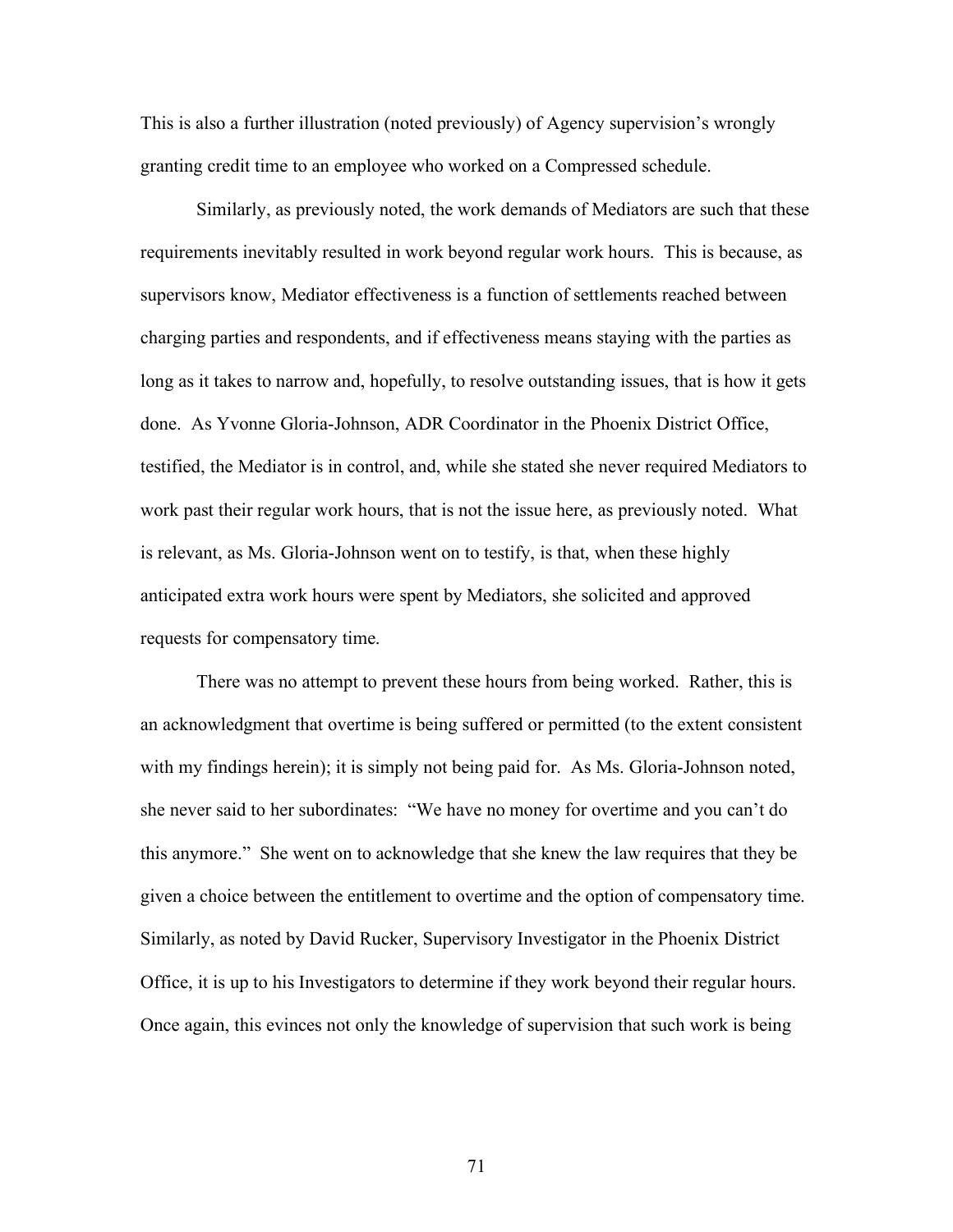performed, but also the determination that no attempt will be made to prevent it by telling them no overtime funds are available to pay for it.

Ultimately, on the issue of supervisory knowledge, I certainly acknowledge the written instructions that have been issued at various supervisory levels, from Headquarters down to lower-level offices, counseling against subordinates' working suffered or permitted overtime. However, I must conclude that these are not a shield against the pattern, revealed in this record, of supervisors in the field who have, for the most part, followed a practice of knowing this work will frequently be performed, for the benefit of the Agency, and will not avail themselves of the opportunity to prevent it.

## **AGENCY RESPONSIBILITY FOR MAINTENANCE OF TIME RECORDS**

OPM regulations speak expressly to the Agency's responsibility not only to control the work performed by its employees for its benefit, but, further, to maintain appropriate records of all time spent performing such work.

5 CFR §551.402 ("**Agency responsibility**") provides as follows:

(a) An agency is responsible for exercising appropriate controls to assure that only that work for which it intends to make payment is performed.

(b) An agency shall keep complete and accurate records of all hours worked by its employees.

The considerable evidence before me on the matter of how work performed beyond regular work hours was managed by Agency supervision reveals an approach not only inconsistent in the extreme, but also so informal and unstructured as virtually to ensure that no reliable "trail" of all hours worked could be created. It is apparent first that no concrete methodology was communicated institutionally by the Agency to its offices with respect not only to how extra hours should be categorized, but to how and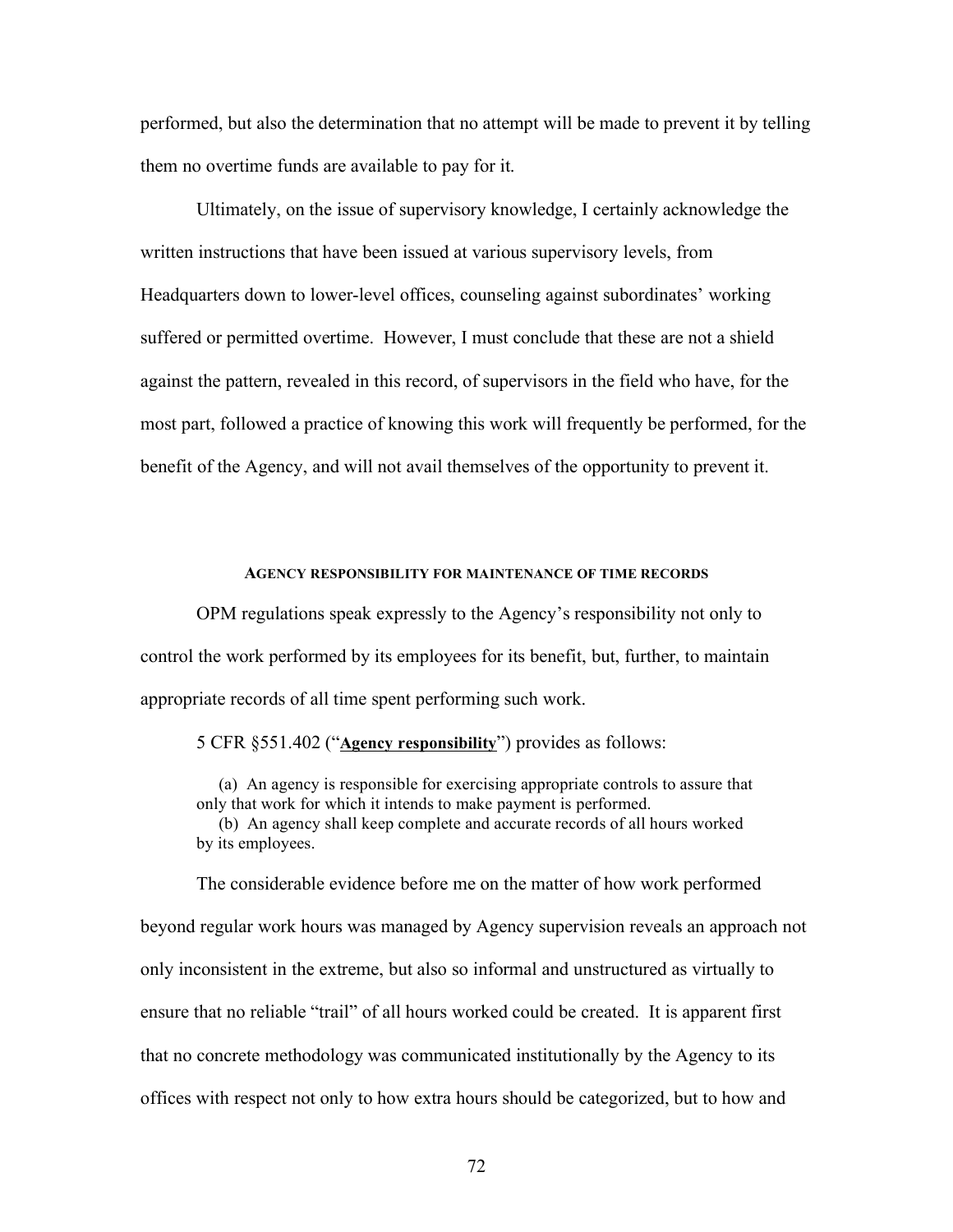where they were to be documented in the first instance. The result is that, even forms in consistent use, like the Cost Accounting Bi-weekly Time Sheet, would be administered differently from location to location with respect to how much employee work time they would actually reflect. Ultimately, the result, as I view it, was that, not only was work knowingly performed for which the Agency was not prepared to pay with money, but that maintenance of complete and accurate records of all hours worked by employees was not possible.

There are many examples in the record revealing the Agency's incomplete and inconsistent maintenance of such time records. Some, but not all, of these will be noted.

Eileen Sotak, Enforcement Supervisor in the Chicago District Office, testified that she never saw anything on the Cost Accounting Bi-weekly Time Sheets reflecting more than eighty hours in a pay period. She was responsible for certifying the Timekeepers' entries on these forms, and she affirmed that compensatory time was not reflected on them. It was only by practice that employees took the step of either e-mailing her or informing her orally of their excess hours.

This kind of practice raises additional questions. The September 19, 1995 Cornwell Johnson Memorandum noted, among other matters, under "Compensatory Time," that "[u]nused compensatory time is automatically dropped by the GSA automated payroll system at the beginning of a new leave year." However, according to Ms. Sotak, compensatory time was not entered into the FPPS in the first instance.

If hours worked in excess of an employee's regular tour are not documented, it is clearly a problem and raises issues of oversight. José Gurany, currently a Mediator and formerly Enforcement Supervisor in the El Paso Area Office, in addition to observing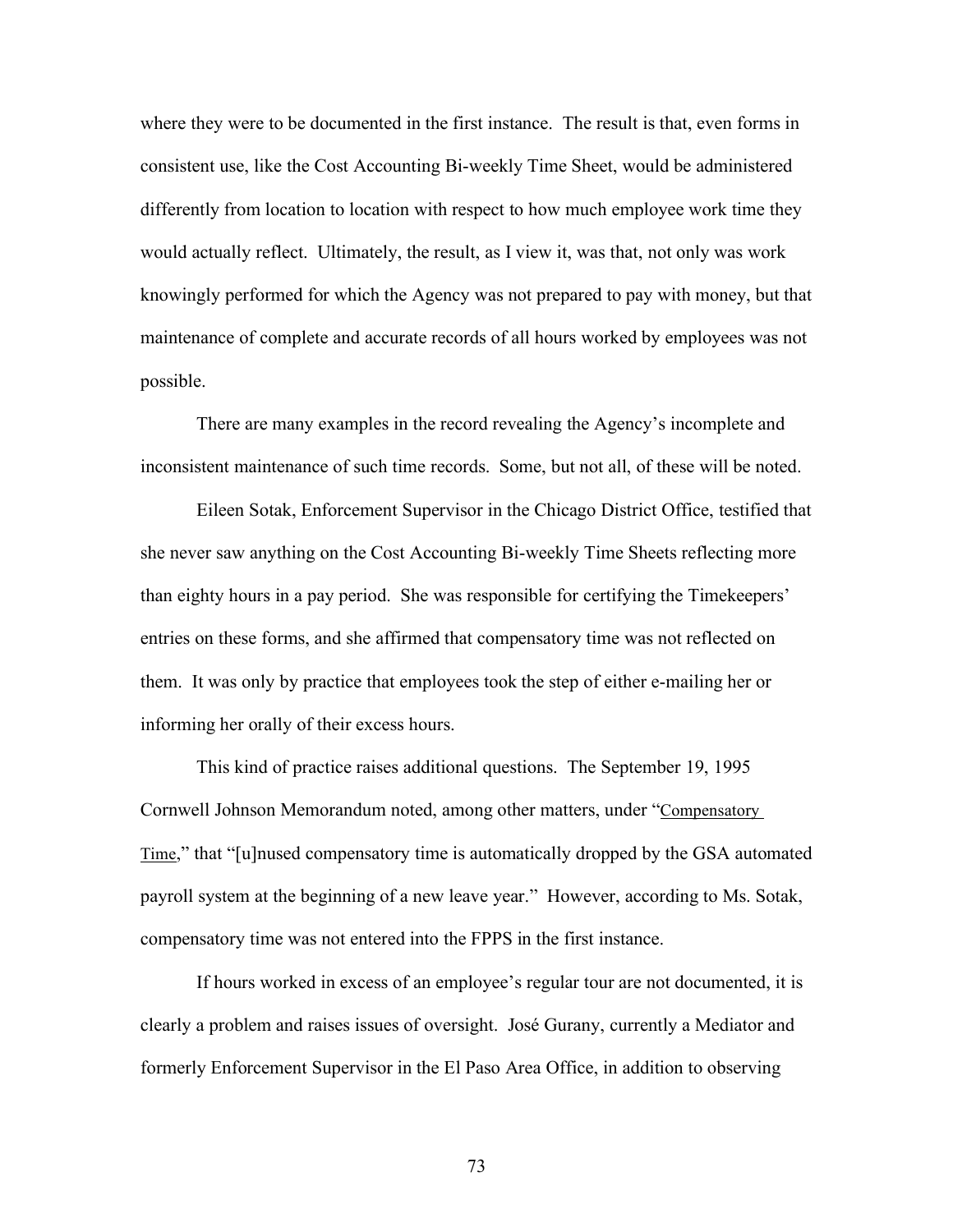that Time and Attendance sheets were only as reliable as those employees filling them in, stated that he did not regularly check on the hours worked by his subordinates and, therefore, could only know from what was written down.

Donald Stevens, Director of the Oklahoma City Area Office, had succeeded Joyce Powers in that position. He acknowledged having maintained improper Time and Attendance records by failing to record excess hours, and, as noted elsewhere, he issued credit time to one of his Investigators, Robert Hill, who was not on a Flexible schedule. He acknowledged that this appeared to violate the law, but, as he explained, he had only continued what Ms. Powers herself had done.

Similarly, Wilma Javey, Director of the Cincinnati Area Office, noted that she did not instruct her employees to enter excess hours on the Cost Accounting Bi-weekly Time Sheets. Further, her office's Timekeeper was not instructed to enter credit time, as it was unofficial. She herself was not told that any of these data on extra hours was to be entered in the FPPS. The lack of consistency on this from office to office is significant because, as Joann Riggs, Assistant Director of the Agency's Office of Human Resources, testified, entries into the FPPS are mandatory for each Agency office, and individual offices are not at liberty to decide whether to enter certain hours into the FPPS.

There are further examples of this inconsistency. Janet Elizondo, Deputy Director of the Dallas District Office, stated that excess hours worked by her subordinates were not reflected on the Cost Accounting Bi-weekly Time Sheets because, as she noted, she trusted her employees and, in addition, her office had limited resources, with little time available to fill out forms. Kenneth Warford, a Mediator in the Atlanta District Office, as well as Deborah ("D.J.") Lichen, an Investigator in the same office, and Raymond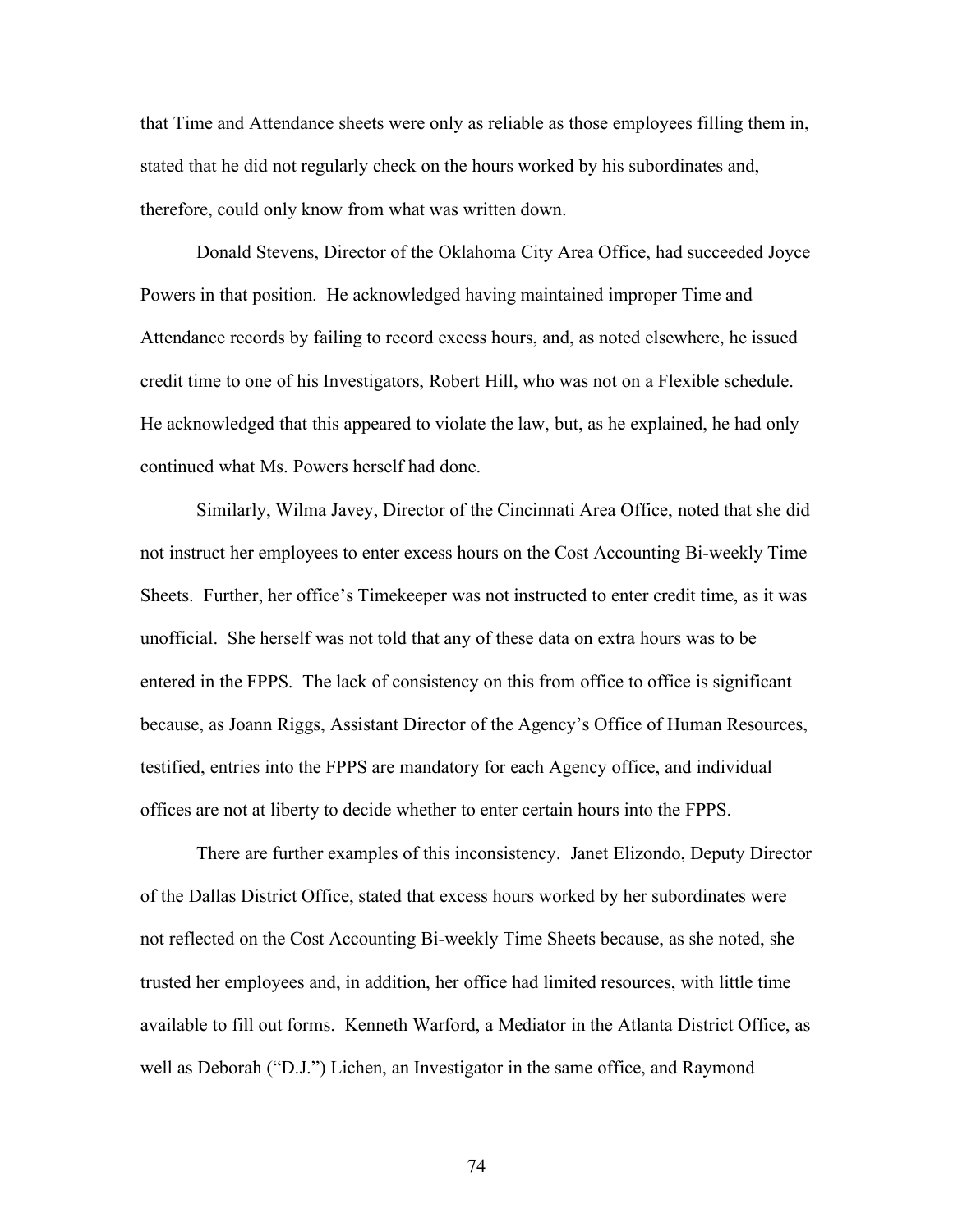Griffin, a Senior Investigator in the Honolulu Local Office, likewise recalled that compensatory time, being "unofficial," did not find its way onto the Cost Accounting Biweekly Time Sheet. However, as noted by Georgia Marchbanks, Albuquerque Area Office Director, if an employee worked beyond his or her regular tour, and it was requested and approved in advance, it was, in fact, recorded on the Cost Accounting Biweekly Time Sheet. It was also the experience of Lorraine Strayhorn, a Paralegal Specialist in the San Francisco District Office, that extra work hours were to be recorded on this form. Yet Kathlyn Johnson, one of Ms. Marchbanks' Investigators, believed its reflection on the Cost Accounting Bi-weekly Time Sheet was "rare,"

The weight of the testimony concerning how extra hours were documented is that it was pursued in *ad hoc* fashion. Sharon Baker, a Mediator in the Louisville Area Office, testified that her manner of recording excess work hours was simply to make a note of them in her personal calendar. Pamela Edwards, Investigator in the Houston District Office, noted that her supervisor, Joel Lara, instructed her that it was not necessary for her to record her excess hours at all, and that she simply should take the time off. It appeared to work, as testified by Patricia McNeil, a Mediator in the Detroit Field Office, on an "honor system." A frequent means of documenting extra work hours when they were recorded, was for the employee to e-mail his or her supervisor, as done, for example, by Sandra Chavez, an Investigator in the Charlotte District Office, with her supervisor, Melvin Hardy.

As noted above, the inconsistency in these matters included whether, and how, compensatory time would find its way into the FPPS. Richelle Durr, an Office Automation Assistant in the Savannah Local Office, testified that she was instructed that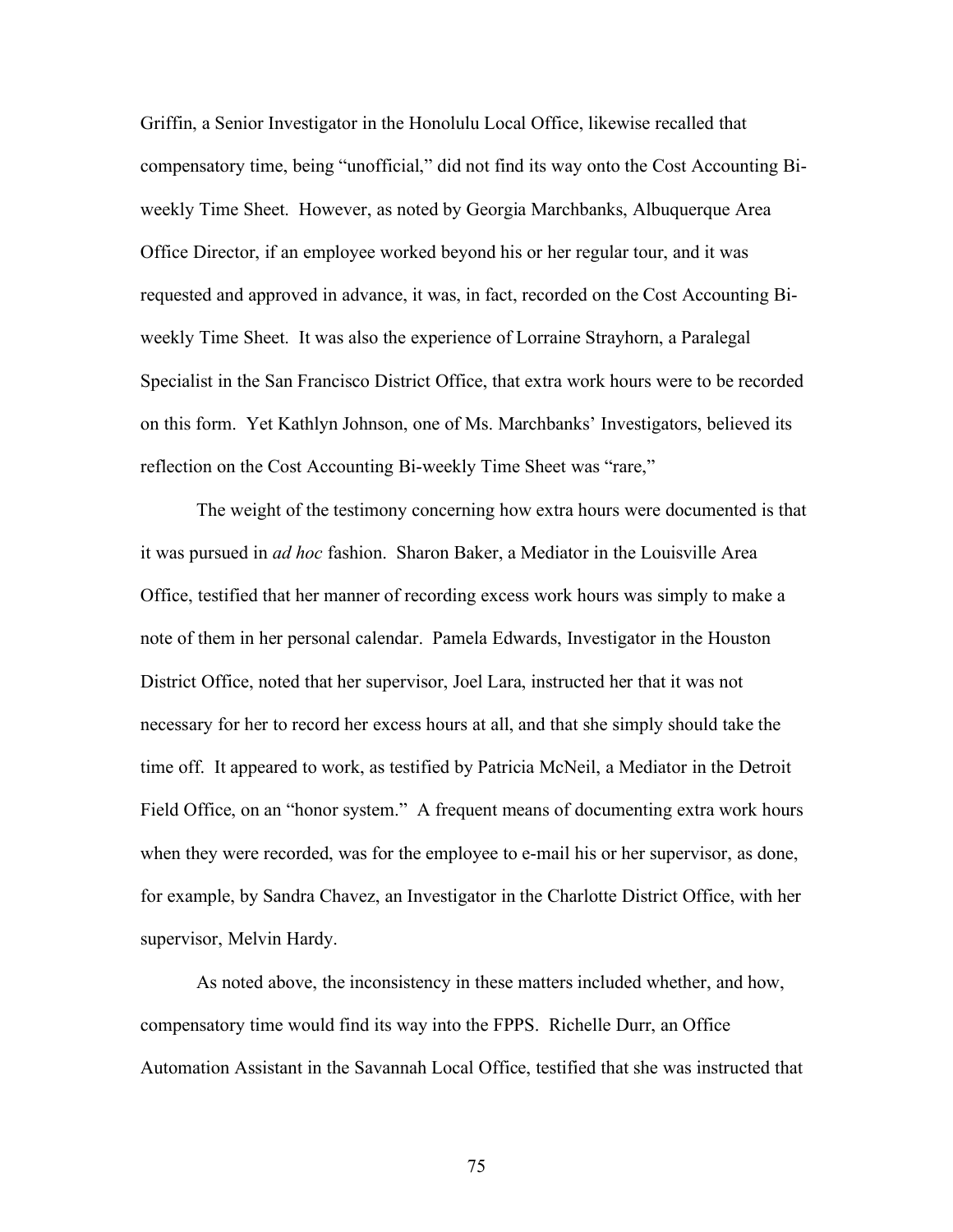compensatory time was not to be entered into the FPPS, and that it was a matter between the Investigator and his or her supervisor. To the contrary, however, Thomas Colclough, Director of the Raleigh Area Office, stated, in his capacity as Certifier for the Investigators, that compensatory time should, in fact, be entered into the FPPS. Indeed, the most painstaking approach to this seemed to be followed by Maria Garrido, an Office Automation Assistant in the Miami District Office. She explained that, if an employee works excess hours, they should be entered on the Cost Accounting Bi-weekly time Sheet under "Other Leave Used." If the form contains no explanation, she either calls the individual or the supervisor, or sends an e-mail. After the time is sent to the Certifier, it is returned to her electronically, after which she releases it to the FPPS.

As previously noted, the examples set forth here concerning the inconsistent, or nonexistent, tracking of employees' compensatory time are illustrative and not allinclusive. They demonstrate, in my view, that the Agency did not act in a manner consistent with its responsibilities as set forth in 5 CFR §551.402.

## **CONCLUSION**

In developing the extensive record before me, counsel for both parties have presented their respective cases with skill and professionalism. This is so particularly in view of the numerous difficulties that arose by reason of the length of these proceedings and the challenges in managing them in several venues.

It is appropriate to restate again what the issue before me is and, as importantly, what it is not. The issue is whether the Agency, by the manner in which its supervision have managed the excess work hours of Investigators, Mediators and Paralegal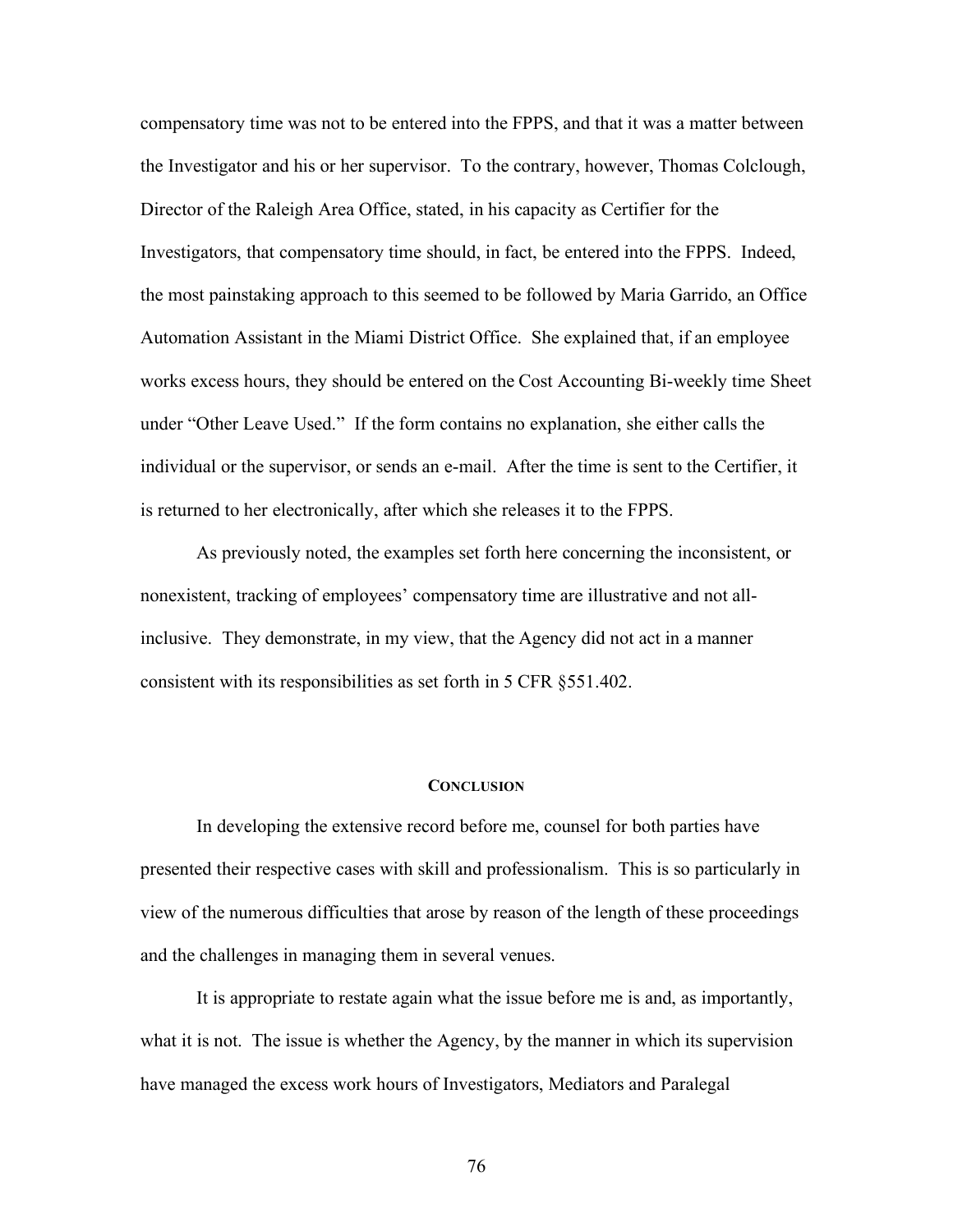Specialists, has violated the FLSA by engaging in a pattern of conduct which, if established, resulted in the creation of suffered or permitted overtime that, in the absence of an employee's genuine choice, wrongly resulted in the granting of compensatory time instead of the payment of overtime. For all the reasons I have set forth herein, I find that it has.

In so finding, I also note what was not before me for decision. The Agency would have me conclude that, as it describes it, its practice of permitting these employees voluntarily to modify their schedules for their own convenience without working more than forty hours a week or eighty hours a pay period is a reasonable, good faith effort to provide flexibility for these employees. I do not believe that this is what this case required me to decide, nor, for that matter, was it what the great weight of the evidence revealed.

Rather, I conclude that the Agency's actions, in violation of the FLSA, and in a manner reasonably consistent from office to office throughout the country (to the extent represented in this record), failed to provide employees with the choice to have their excess work hours, to the extent they may qualify, compensated by overtime pay rather than by the sole alternative offered, that of compensatory time. While Agency policies from Headquarters surely purported to set forth a framework for proper action under the FLSA, it was equally clear that, in virtually every Agency office here represented, express policies were in place that were in derogation of that framework. This action was not inadvertent, and, both by documents and by supervisory instructions, conveyed to employees that an FLSA entitlement to overtime pay, if excess hours qualified for it, would not be available under any circumstance.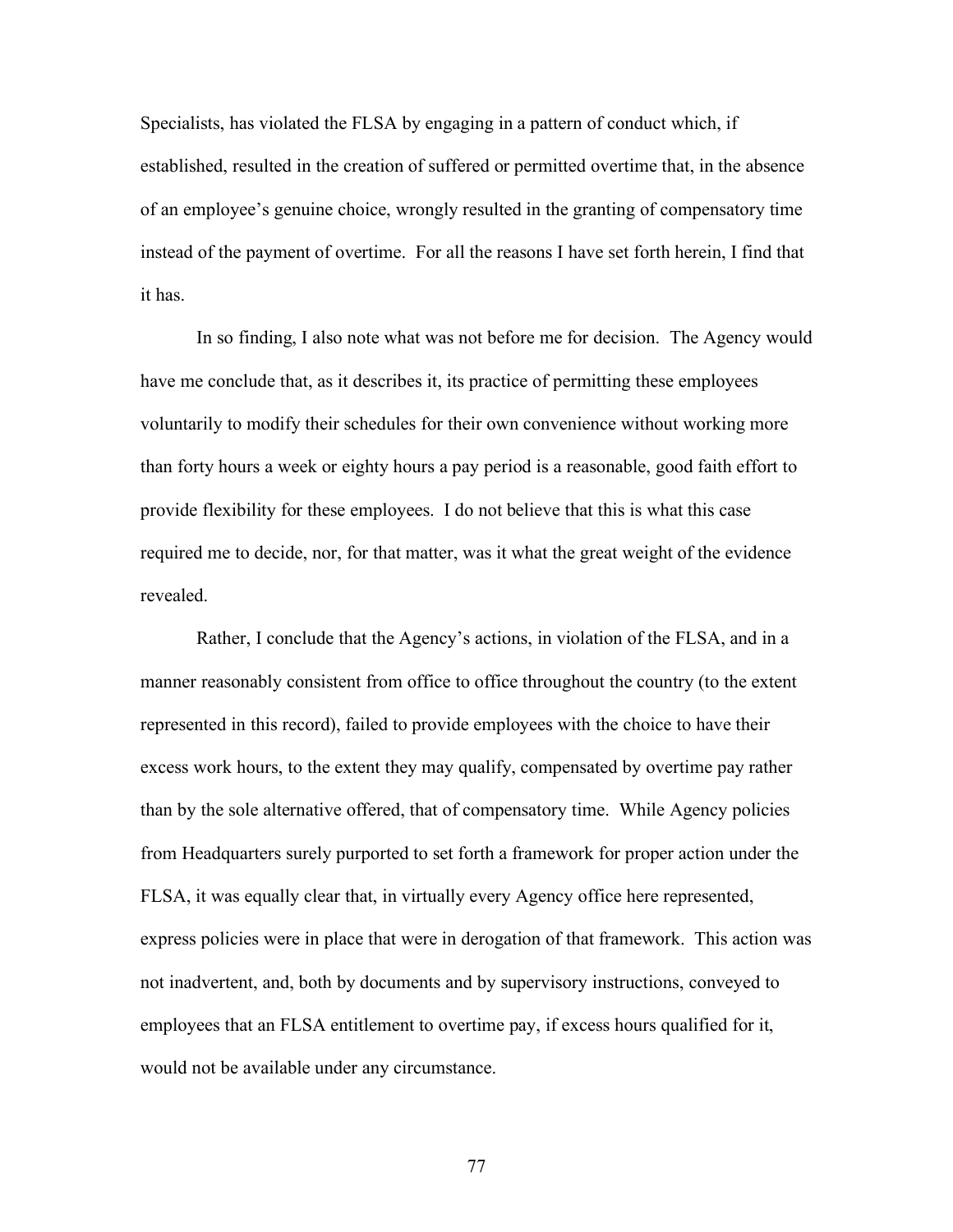There is some testimony in the record to the effect that employees did not "ask for overtime." That may have been so in some instances. Given that, however, it does not mean that these employees, by failing to ask, were understood to have chosen against it, even if it had been offered. A failure to ask may as likely have meant that they were informed it was not an option. In addition, the mere fact, as noted frequently by Agency supervisors, that there were no employee complaints is not relevant to the legal issue of overtime entitlement. Likewise, the statements of numerous Agency supervisors that they never "required" anyone to work beyond their regular tour, or beyond forty hours a week or eighty hours a pay period is of no legal consequence. "Suffered or permitted" is not about *directing* work to be performed. Furthermore, as some supervisors observed about their subordinates, they had the option to stop working but chose to continue. This is relevant only as it might tend to show that such supervisors themselves chose not to direct this work to stop.

The basis for a finding of "suffered or permitted" overtime as a practice of Agency supervision has, in my view, been established by this record. Liability need not wait for a discrete determination of each employee who may have been suffered or permitted to work. The record, as developed by representative witnesses, goes to liability. Whether others may be similarly situated goes to the extent of the remedy. If a supervisor states that his or her office policy is to grant compensatory time and not overtime for extra hours that otherwise qualify as suffered or permitted, that establishes liability. This is equally the case if such extra hours were approved in advance, so long as no opportunity for overtime pay is available.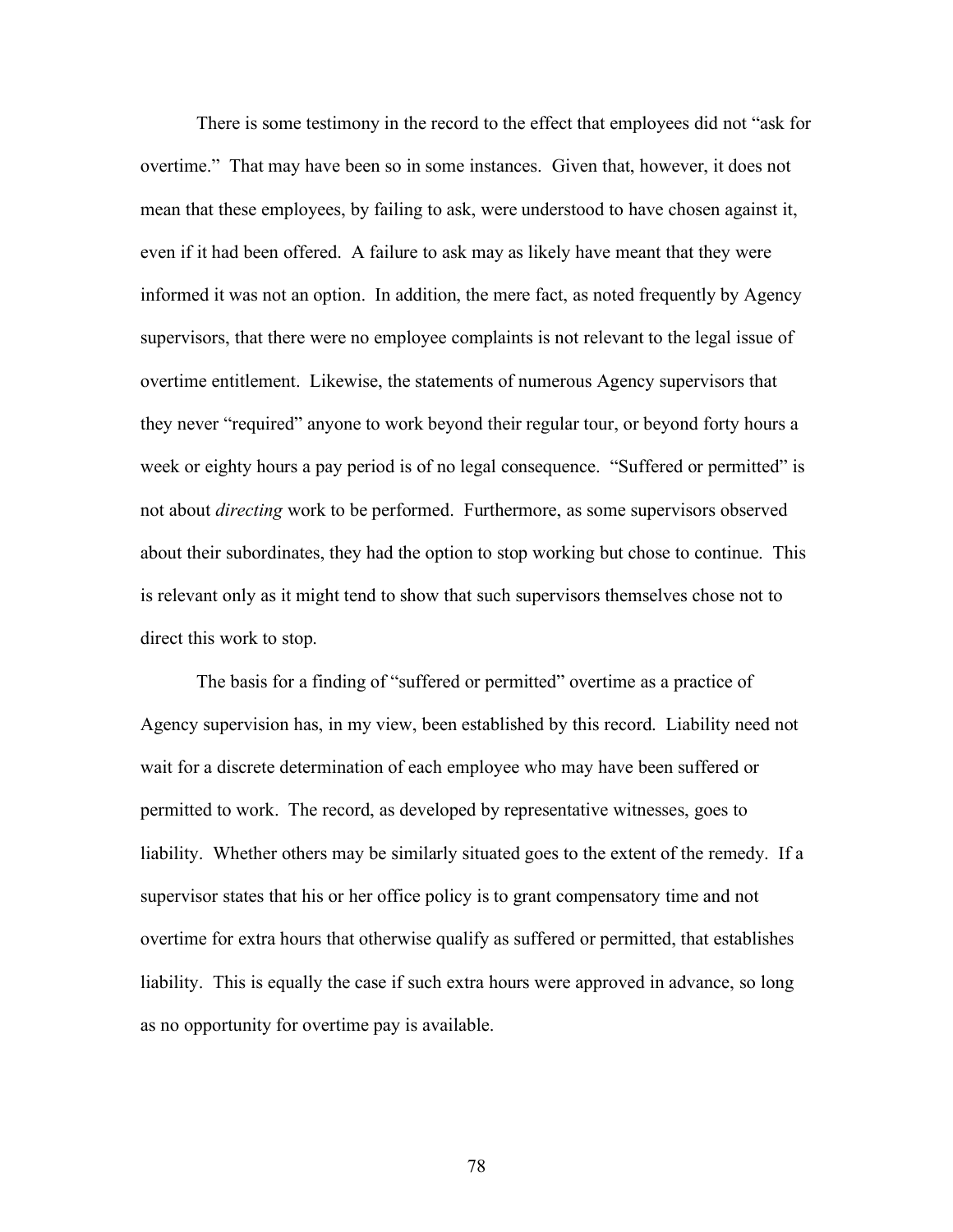## **REMEDY**

The remedy due the Union and/or individual employees for any suffered or permitted overtime not properly compensated cannot be determined based on the testimony and records of representative witnesses alone. As I have found liability on the part of the Agency for its regular practice of denying overtime pay for hours that may be found to be suffered or permitted, a determination of what, if any, amounts may be due must be ascertained on an employee-by-employee basis. Such amounts may not, in my view, be imputed to employees the validity of whose claims has not yet been established.

The Union asks that I schedule additional hearing so that individual employee claims for excess work hours may be presented and adjudged. Without prejudice to the Union, I direct first that the parties, within thirty (30) days of the issuance of this Award, meet and earnestly attempt to ascertain what, if any, individual claims of Investigators, Mediators and Paralegal Specialists may qualify for suffered or permitted overtime pay, consistent with my findings herein, and attempt finally to dispose of such claims. I urge the parties to recognize that this method is likely to be no less accurate than the results obtained through further litigation, and is also likely to be more efficient. With the parties' consent, I shall retain jurisdiction for such time as may be reasonably necessary to resolve any issues arising from the settlement efforts I now direct.

With respect to any monies that may be deemed owing as a result of this accounting, I find that they are subject to an additional equal amount of liquidated damages, authorized under Section 216(b) of the FLSA. As noted by the Federal Labor Relations Authority in *National Treasury Employees Union and Federal Deposit Insurance Corporation*, 53 FLRA 1469 (1998), the standard for which an award of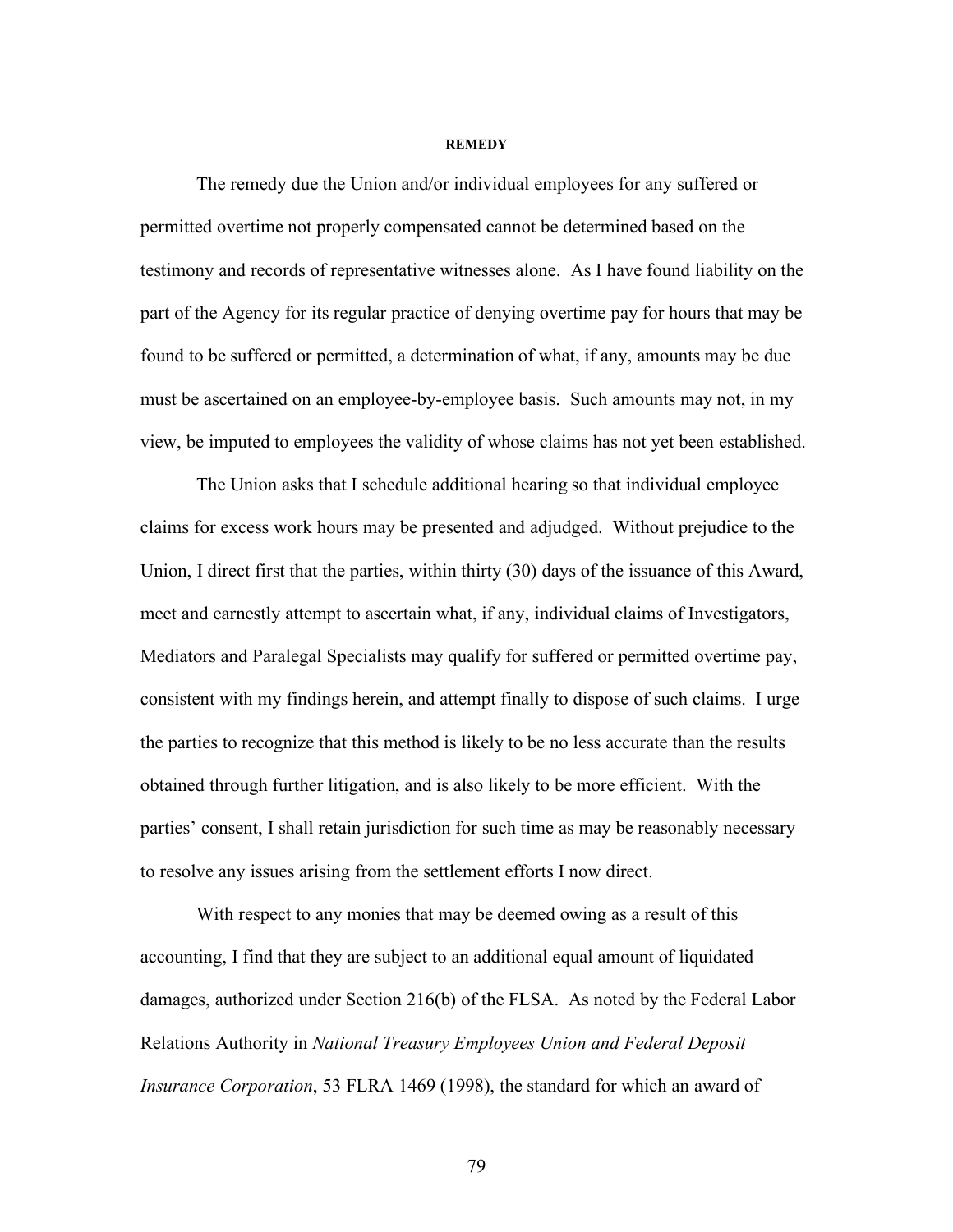liquidated damages is appropriate establishes a presumption in favor of such an award, and that it is for the Agency to rebut that presumption. The Portal-to-Portal Act, at 29 U.S.C. §260, provides that the Agency must, in such a case, demonstrate that its action was in good faith and that it had reasonable grounds for believing that its action did not violate the FLSA. Failure to carry that burden requires an award of liquidated damages.

This burden is recognized as substantial, and, as I apply it to the facts before me, I must conclude that the Agency has failed to satisfy it. These facts established that the Agency did not demonstrate that, once ascertaining what the FLSA required, it acted in accordance with it or had a reasonable basis for believing its acts complied with it. This is distinguished from the two cases cited by the Agency on the matter of liquidated damages. The first, *United States Department of Justice, Federal Bureau of Prisons, United States Penitentiary, Terre Haute, Indiana and American Federation of Government Employees, Local 720, Council of Prison Locals, Council 33*, 60 FLRA 298 (2004), had before it only the issue of willfulness, which, unlike liquidated damages, the arbitrator in that matter had failed to address. The second case, *U.S. Department of Commerce, National Oceanic and Atmospheric Administration, Office of Marine and Aviation Operations, Marine Operations Center, Norfolk, Virginia and International Brotherhood of Electrical Workers, Local 80*, 57 FLRA 559 (2001), affirmed an arbitrator's finding against liquidated damages on the basis of the agency's having sought specific advice from labor counsel concerning entitlement to standby pay. I find no similar basis in the case before me for concluding that the presumption in favor of liquidated damages was rebutted.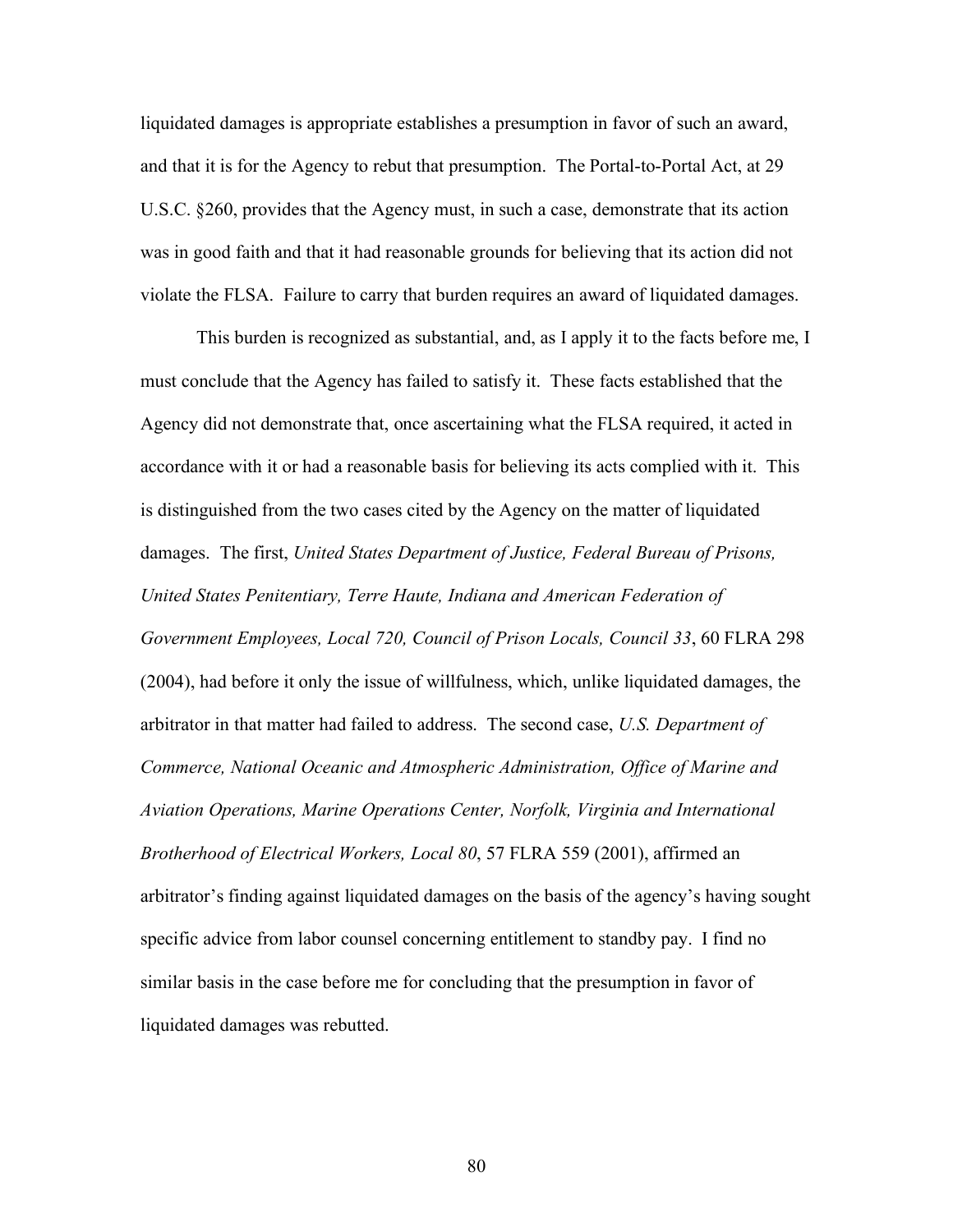Thus, I find that liquidated damages are appropriate with respect to any monies deemed owing.

I now address the issue of whether the Agency's actions, for purposes of the extent of any possible remedy, were "willful" under the FLSA. Unlike the consideration of liquidated damages, the Union bears the initial burden of proof on the issue of whether a violation was "willful." In addition, the fact that the Agency was unable to overcome the presumption in favor of liquidated damages does not, by itself, establish that the violation was willful. I find below, however, that the Union has carried its burden to show a willful violation of the FLSA.

The Portal-to-Portal Act, at 29 U.S.C. §255(a), requires an action to be commenced within two years after the cause of action accrued, except in the case of a cause of action arising out of a "willful" violation, in which case it may be commenced within three years after the cause of action accrued.

5 CFR §551.104 deems a violation "willful" if "in circumstances where the agency knew that the conduct was prohibited by the Act or showed reckless disregard of the requirements of the Act. All of the facts and circumstances surrounding the violation are taken into account in determining whether a violation was willful."

5 CFR §551.104 further defines "reckless disregard of the requirements of the Act" to mean "failure to make adequate inquiry into whether conduct is in compliance with the Act."

The standard set forth by these definitions is referenced in *Trans World Airlines, Inc. v. Thurston*, 469 U.S. 111 (1985) and expressly endorsed in *Herman v. Palo Group Foster Home, Inc.*, 183 F.3d 468, 474 (6<sup>th</sup> Cir. 1999)("*Herman*"). One element of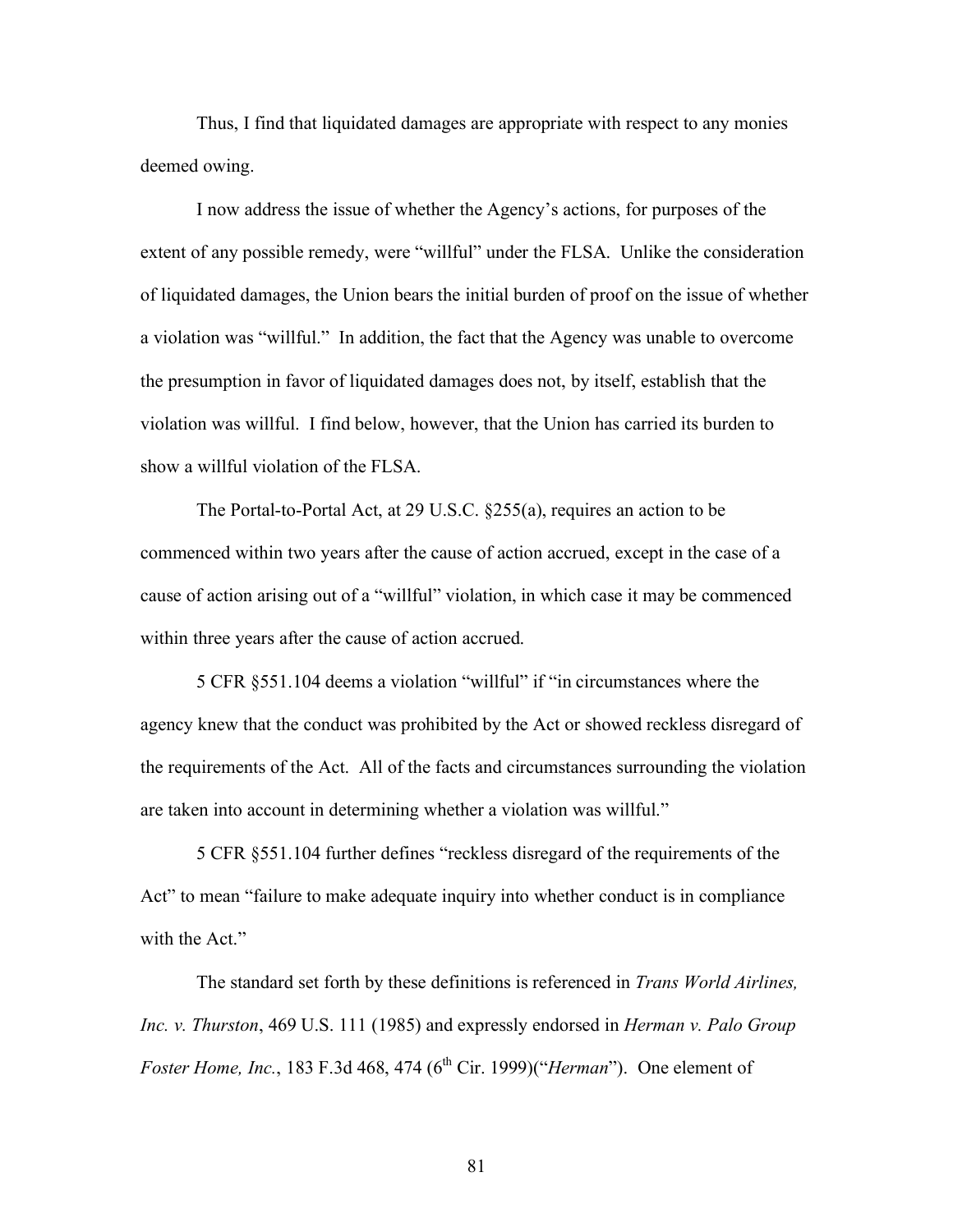"willfulness" is whether the Agency had actual notice of the requirements of the Act. That was so in this case, by reference to the explicit content and advice contained in Agency Headquarters Memoranda, as well as the direction given to employees in numerous of its offices that eliminated employees' opportunity to choose overtime pay for qualifying extra hours worked.

I acknowledge the Agency's citation to *Angelo v. United States*, 57 Fed. Cl. 100 (2003) ("*Angelo*"), in which willfulness was not found when an Immigration and Naturalization Service employee merely "negligently" failed to consider one criterion in an executive exemption determination. *Angelo* relied on *McLaughlin v. Richland Shoe Co.*, 486 U.S. 128, 133 (1988), which required a finding that such an act was "deliberate" or "intentional" before a conclusion of "willfulness" could be reached.

The case before me, in my view, demonstrates action that went beyond mere negligence. It involved clear evidence of the Agency's actual knowledge of the requirements of the FLSA, a measure cited in *Herman*. In addition, it involved the Agency's failure to maintain adequate controls over potential overtime being worked, a standard referenced in a 2004 case involving these same parties, *United States Equal Employment Opportunity Commission, Baltimore Field Office, Baltimore, Maryland and American Federation of Government Employees, National Council of EEOC Locals No. 216*, 59 FLRA 688, 693 (2004). The Agency's failure to maintain such controls over its time records has been documented in detail herein.

Accordingly, for these reasons, I find that the three-year period under 29 U.S.C. §255(a) applies here on the basis of Agency actions I have found to be "willful."